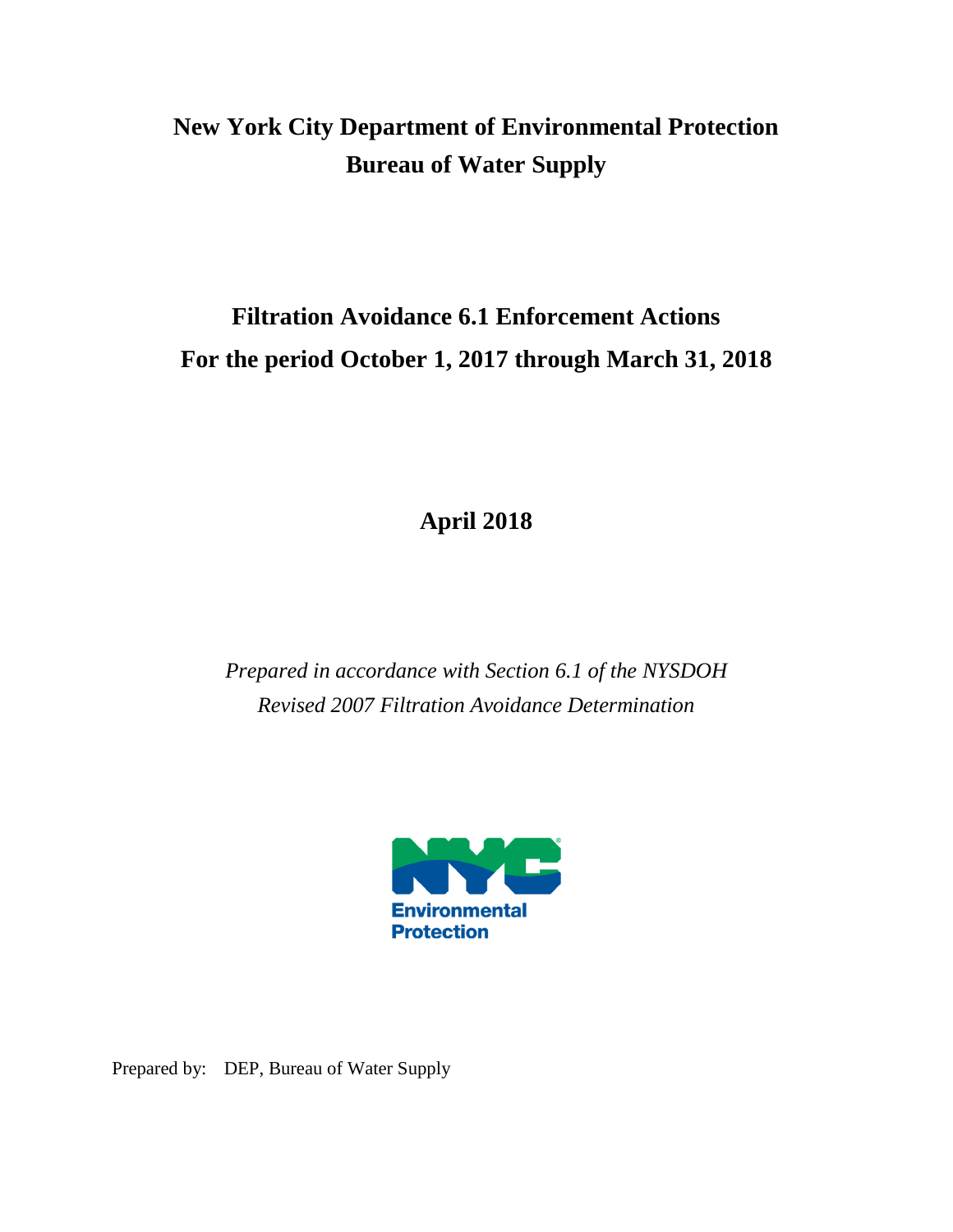## Table of Contents, Part 6.1.2

| 1. |      |                                                                                                                                                         |  |
|----|------|---------------------------------------------------------------------------------------------------------------------------------------------------------|--|
| 2. |      |                                                                                                                                                         |  |
|    |      |                                                                                                                                                         |  |
| 3. |      |                                                                                                                                                         |  |
|    | 3.1. | Summary Chart - West Branch, Boyd Corners, Croton Falls, Cross River Basins  8<br>3.1.3. West Branch, Boyd Corners, Croton Falls, Cross River Basins 40 |  |
|    | 3.2. | 3.2.3. West Branch, Boyd Corners, Croton Falls, Cross River Basins 47                                                                                   |  |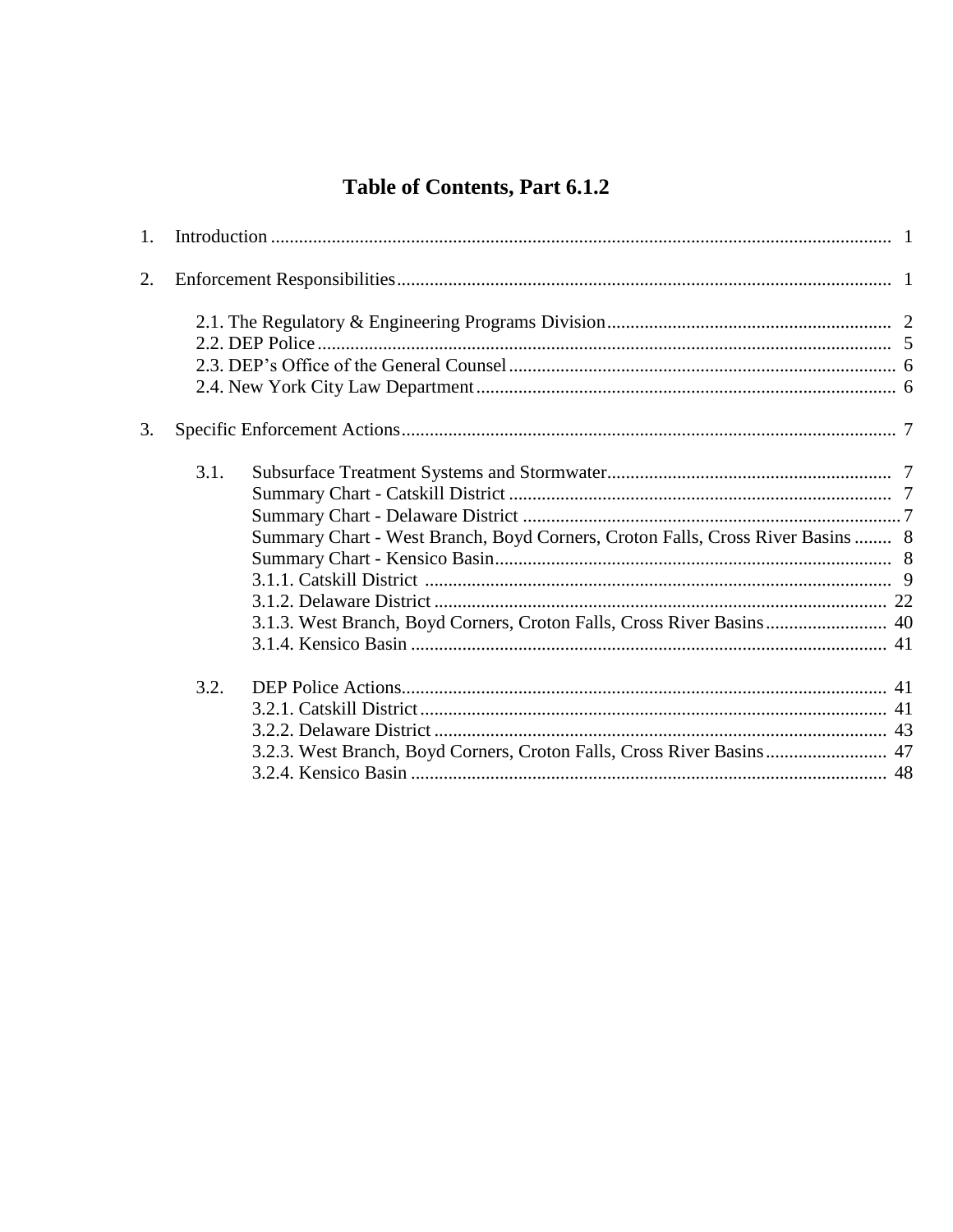## **1. Introduction**

Encompassing eight counties and 71 towns and villages, the New York City watershed is an apolitically, economically and geographically diverse landscape, covering nearly 2,000 square miles. Protecting this watershed is the responsibility of the New York City Department of Environmental Protection's Bureau of Water Supply (the Bureau). To ensure that the high quality of the water is sustained and the sources of the water are protected, the Bureau has developed an aggressive enforcement program both in the field and through the legal system. Enforcement activities of the engineers, field staff, police and legal departments responsible for the protection of the watershed are detailed in this bi-annual report.

This report, covering enforcement actions from October 1, 2017 through March 31, 2018, first presents an overview of the responsibilities of the Section: Regulatory and Engineering Programs which is within the Bureau and charged with oversight of enforcement activities. Next, the report addresses specific enforcement actions that occurred during the above mentioned reporting period. Included are new violations and updates on ongoing violations. The report is divided into sections relating to the areas covered. The **West of Hudson** (WOH) area is comprised of the following basins: Ashokan and Schoharie in the Catskill District; and Rondout, Neversink, Pepacton and Cannonsville in the Delaware District. Further included are those portions of the **East of Hudson** (EOH) area comprised of the following basins: West Branch, Boyd Corners, Croton Falls, Cross River and Kensico basins.<sup>1</sup> Within each of these sections, the enforcement actions are organized by violations occurring at wastewater treatment plants (WWTPs), subsurface sewage treatment systems (SSTSs), stormwater and erosion control structures, as well as other activities, such as solid waste management facilities. In addition, individual police actions are included. The final section is devoted to the Kensico Spill Response activities, including specialized Haz Mat training.

## **2. Enforcement Responsibilities**

The Bureau is charged with implementation of *New York City's Rules and Regulations for the Protection from Contamination, Degradation and Pollution of the New York City Water Supply and Its Sources* (Watershed Regulations). The Watershed Regulations identify activities that are prohibited in the watershed as well as those that require New York City Department of Environmental Protection (DEP) review and approval. Among activities that require such review and approval are the construction of new or the alteration of existing WWTPs and new or altered SSTSs. Stormwater pollution prevention plans (SWPPPs) for projects involving impervious surfaces within certain limiting distances or exceeding certain land disturbance thresholds are also subject to DEP review and approval.

 $\overline{a}$ 

 $<sup>1</sup>$  As used in this report, the term East of Hudson (EOH) refers only to projects, permits or</sup> approvals for activities located in the West Branch, Boyd Corners, Croton Falls, Cross River or Kensico basins, the basins relevant to the Filtration Avoidance Determination. This report does not describe the Bureau's activities in the basins of other EOH reservoirs that serve exclusively as portions of the Croton water supply system.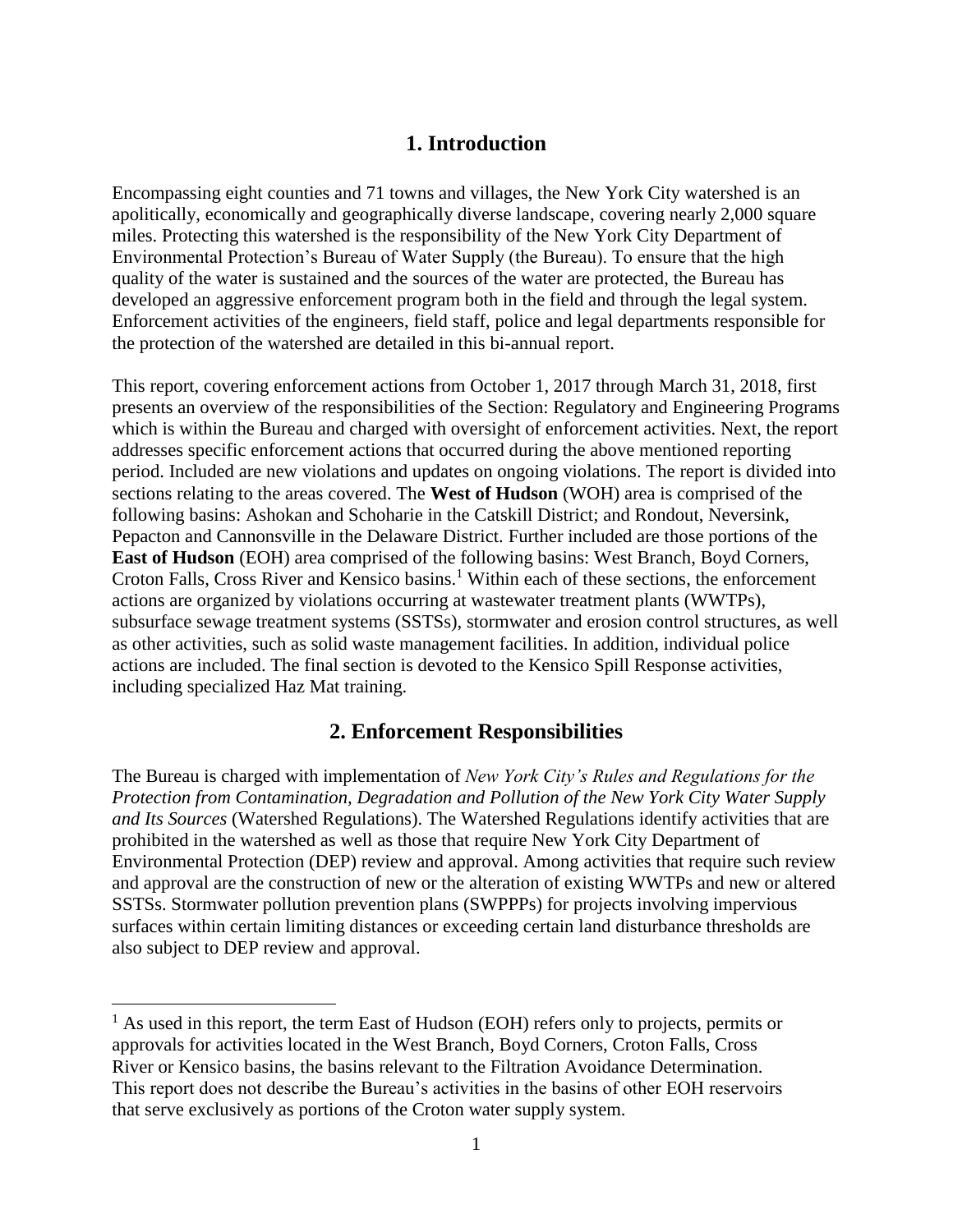Following the approval of proposed regulated activities, those activities are monitored to assure compliance with the conditions of the approval, the Watershed Regulations and any applicable state or federal laws. The Bureau also conducts inspections throughout the watershed to ensure that any violations of the Watershed Regulations or state or federal law are identified and reported. Citizen complaints are also investigated, and the Bureau works with DEP's Office of the General Counsel and the New York City Law Department to resolve any violations or enforcement actions. If an enforcement action is commenced, the Bureau will monitor the activity for compliance with the terms of the consent order or other enforcement document. Enforcement actions may include Compliance Conferences, Notices of Violation (NOVs), summonses for violations of the New York State Environmental Conservation Law (ECL), or Clean Water Act citizen suits. The Bureau always endeavors to correct the violation in the most expeditious and effective manner.

The next sub-sections provide an overview of the specific responsibilities of the Regulatory and Engineering Programs (REP) Section (within the Bureau) and the responsibilities specific to the sections and groups within this Section that work effortlessly to enforce the appropriate laws and regulations. In addition to the REP Section and its sections and groups mentioned, the Bureau's Directorate of Water Quality (WQ) supports the enforcement efforts by monitoring water quality throughout the watershed and alerting other Directorates of any potential water quality violations. Also, the Bureau coordinates with various other agencies on enforcement issues; including the New York State Departments of Health (DOH) and the Department of Environmental Conservation (DEC), the United States Environmental Protection Agency (EPA), the office of the Watershed Inspector General, as well as county and local law enforcement and health agencies.

### **2.1. The Regulatory & Engineering Programs Section**

The Regulatory & Engineering Programs Section is divided into two (2) sections: Wastewater Treatment Programs and Stormwater Programs. Both of these sections consist of a Compliance and Inspection group. The entire Regulatory & Engineering Programs staff is critical to the effective enforcement of the Watershed Regulations and other environmental laws and regulations. The Regulatory & Engineering Programs staff has primary responsibility for the review and approval of regulated activities within the NYC Watershed to assure that these activities are designed and constructed in accordance with the Watershed Regulations. Once facilities are constructed, the REP staff inspects the construction sites, and responds to complaints of possible violations. If the staff confirms violations and the violations are not immediately resolved, staff may provide the necessary documentation to support issuance of a Notice of Violation (NOV) or other enforcement action. At the conclusion of any enforcement actions, REP staff conduct inspections again to assure that the work is corrected in accordance with appropriate regulations and the terms of any NOVs, consent order or other enforcement document.

### **2.1.1. Wastewater Treatment Programs**

This section reviews and approves sewer systems, WWTPs and SSTSs, which are regulated by the Watershed Regulations. In addition to the review of wastewater treatment systems, staff are also responsible for the review of the construction or alteration of all wastewater treatment systems having either surface or subsurface discharges. Engineering reports and facility plans for wastewater treatment systems are reviewed and conservative technical standards are applied to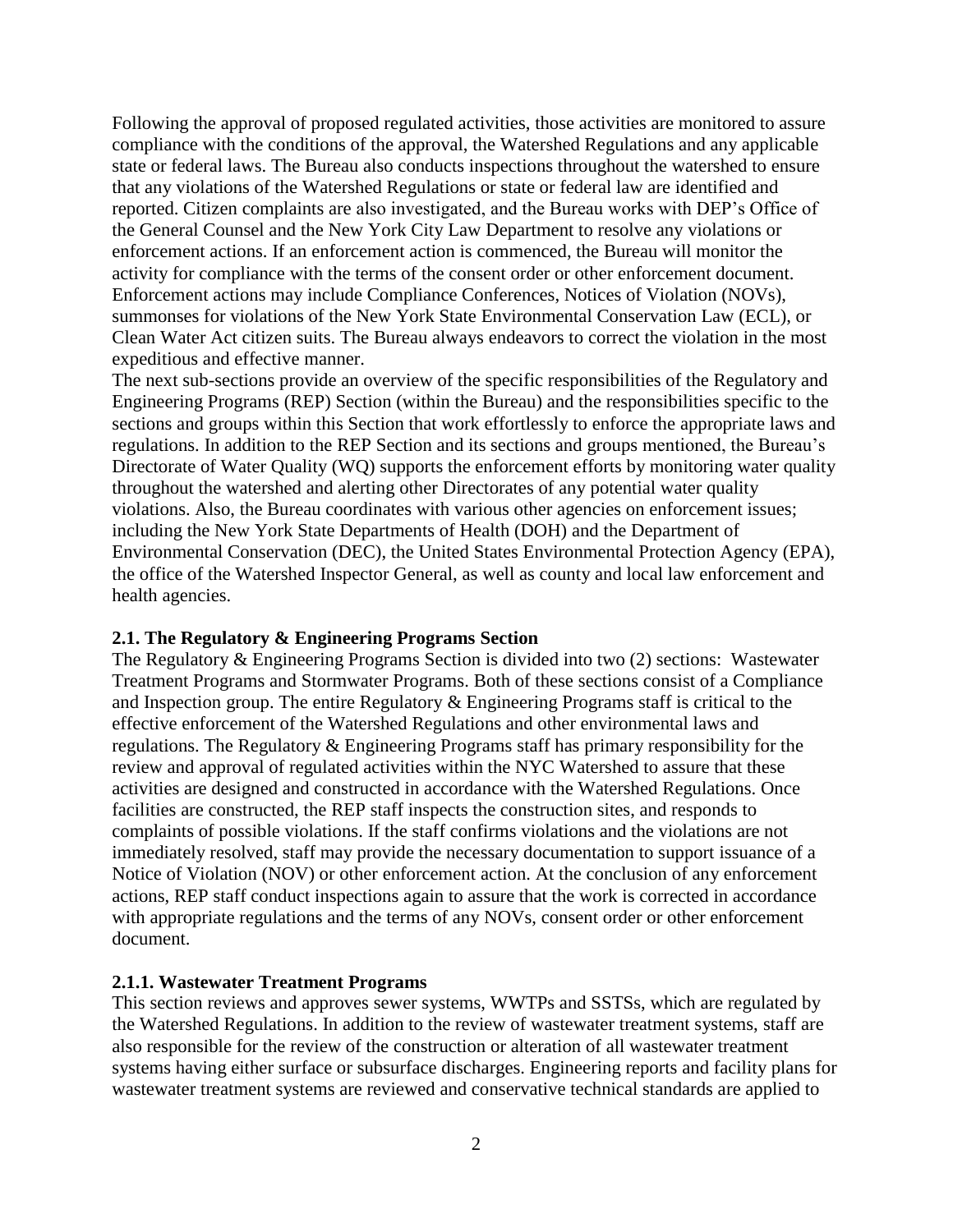all new and/or reconstructed facilities prior to approval. The Wastewater Treatment Programs staff is responsible for the investigation of reported commercial septic system failures and some residential SSTSs, including dye testing and the review and approval of remediation plans. When it is determined that a system is in failure, a formalized NOV/Notice of Failure (NOF) procedure will be initiated. Also, before an NOV is served, DEP's Office of the General Counsel and the New York City Law Department are notified, and they closely monitor steps taken to remediate the failed systems should court prosecution become necessary. Other environmental violations may be documented and forwarded to other Directorates within the Bureau for corrective action or further investigation and/or legal action.

There are several existing or proposed programs funded by DEP that either pay for the remediation of SSTSs in failure or likely to fail, or pay for the review and approval of the remediation within certain areas of the watershed. The Catskill Watershed Corporation (CWC) "Septic Rehabilitation and Replacement Program" funds the remediation (design and construction) of individual SSTSs that are in failure or likely to fail and are located within eligible priority areas. Per the 2007 FAD, the program was expanded to include small businesses and cluster systems. The CWC solicits property owners within the eligible areas, inspects the site and makes the necessary SSTS improvements. The review and approval of these repairs is performed by DEP, and progress is tracked by DEP and entered in the REP database. This Program is reported in the FAD Report 3.1 "Septic Rehabilitation and Replacement Program."

DEP has a delegation agreement with Putnam County Health Department that includes the review and approval of SSTS repairs by Putnam County. The delegation agreement for repairs includes the review and approval of failing commercial and individual SSTSs. The existing Putnam County Sanitary Code requires that a permit be issued by the County for all repairs or modifications to any SSTS. Before DEP and Putnam County entered into the delegation agreement for repairs, DEP did not consistently have the opportunity to review and approve repairs and modifications in Putnam County. Under the revised delegation agreement, the County reviews and approves repairs in accordance with the Watershed Regulations. These repairs are tracked by DEP as applications received and approved, and are reported within the FAD Report 6.1.1, Section 3.5, "Individual Septic System Review."

Putnam County initiated a Septic Repair Program in 2005 for the design and construction of failing SSTSs within critical areas of Putnam County. Funding for this program is through the EOH Water Quality Investment Program fund which was provided by DEP through the 1997 MOA. This, like the CWC program, is a voluntary program, and has included priority areas based on distances to watercourses and reservoirs. Putnam County has separate staff to administer the program. All repair plans must be reviewed and approved by the Putnam County Health Department. The Putnam County Septic Repair Program is discussed in the FAD Report 4.9.

The existing Westchester County Health Department Delegation Agreement with DEP has been revised to cover the review and approval of failing SSTSs in Westchester County. Westchester County has revised its sanitary code to require review and approval of all repairs and modifications, including changes of use for all SSTSs.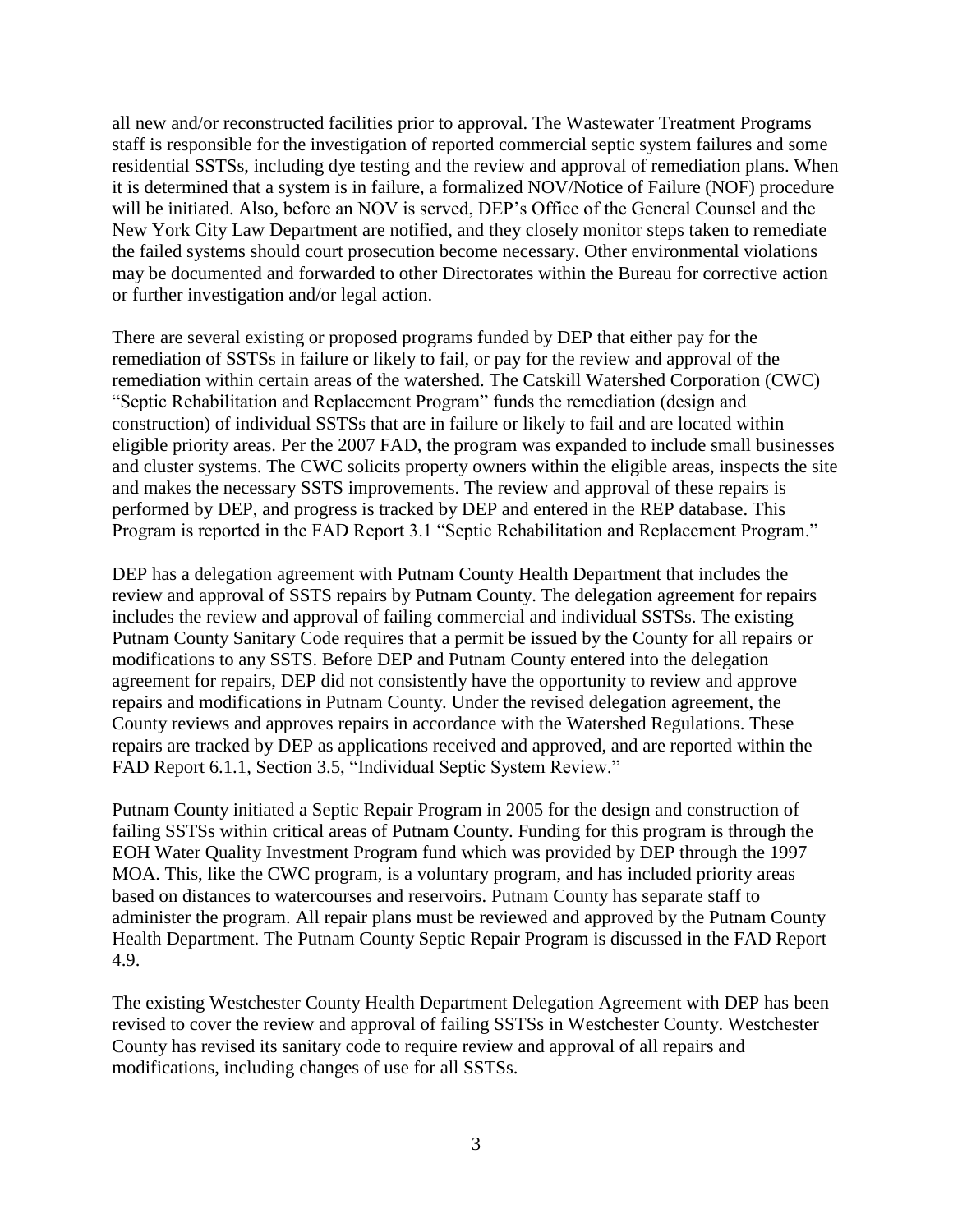As many of the above described programs are voluntary, DEP does not pursue enforcement actions on failing SSTSs where the owners are eligible for funding under the above mentioned programs to encourage owners to participate and to self-report failures. DEP expects that pursuing enforcement actions in such cases would reduce the overall number of failing SSTSs being detected or repaired and thus reduce the water quality benefits and effectiveness of these programs. DEP continues to issue NOVs and to pursue appropriate enforcement when it identifies failing SSTSs that are not covered under these voluntary programs or where progress, while in the program, has not moved forward. This semi-annual FAD Report is a summary of these NOVs.

### **2.1.1.1. SSTS Regulatory Compliance and Inspection Group (located only WOH)**

This group consists of the Field Staff in field offices located within the WOH Watershed. The Field Staff's responsibilities include individual household septic system site evaluations; preapplication conferences; soils tests; construction inspections; and enforcing the Watershed Regulations for individual residential SSTSs. The SSTS Regulatory Compliance and Inspection Staff are responsible for the investigation of reported residential septic system failures, including dye testing and follow up activities. When it is determined that a septic system is in failure, DEP monitors the progress and if, the homeowner does not make the appropriate effort for the repair to occur, an NOV is issued. Also before an NOV is served, DEP's Office of the General Counsel and the New York City Law Department are notified, and they closely monitor steps taken to remediate the failed systems should court prosecution become necessary. Other environmental violations may be documented and forwarded to other Directorates within the Bureau for corrective action or further investigation and/or legal action.

### **2.1.1.2. Wastewater Treatment Plant Compliance and Inspection Group**

The Wastewater Treatment Plant Compliance and Inspection staff is responsible for quarterly and semi-annual inspections of all the existing WWTPs within the watershed, providing technical assistance to many of the WWTP operators to improve treatment operations and follow up on all wastewater spills from sewer collection systems, pump stations and WWTPs. This group is further responsible for the review and approval of WWTPs undergoing modification in accordance with the Wastewater Upgrade Program (MOA 141). The Upgrade Program activities of this group are reported within the FAD Report 3.4. The enforcement activities at the existing WWTPs in the watershed are reported in the FAD Report 6.2.

### **2.1.2. Stormwater Programs**

This section reviews Stormwater Pollution Prevention Plans (SWPPPs); impervious surface construction; non-point source discharges; and wetland protection, as well as applications pending before state and federal agencies for projects with the potential to affect water quality within the NYC watershed. These potential harmful activities include stream crossings, wetland incursions, mining operations and timber harvests. For projects requiring review and approval under the Watershed Regulations, DEP reviews engineering reports for impervious surfaces and SWPPPs for all new and/or reconstructed sites and applies conservative technical standards. For projects requiring approvals from other governmental agencies, DEP provides comments regarding potential water quality impacts and mitigation strategies.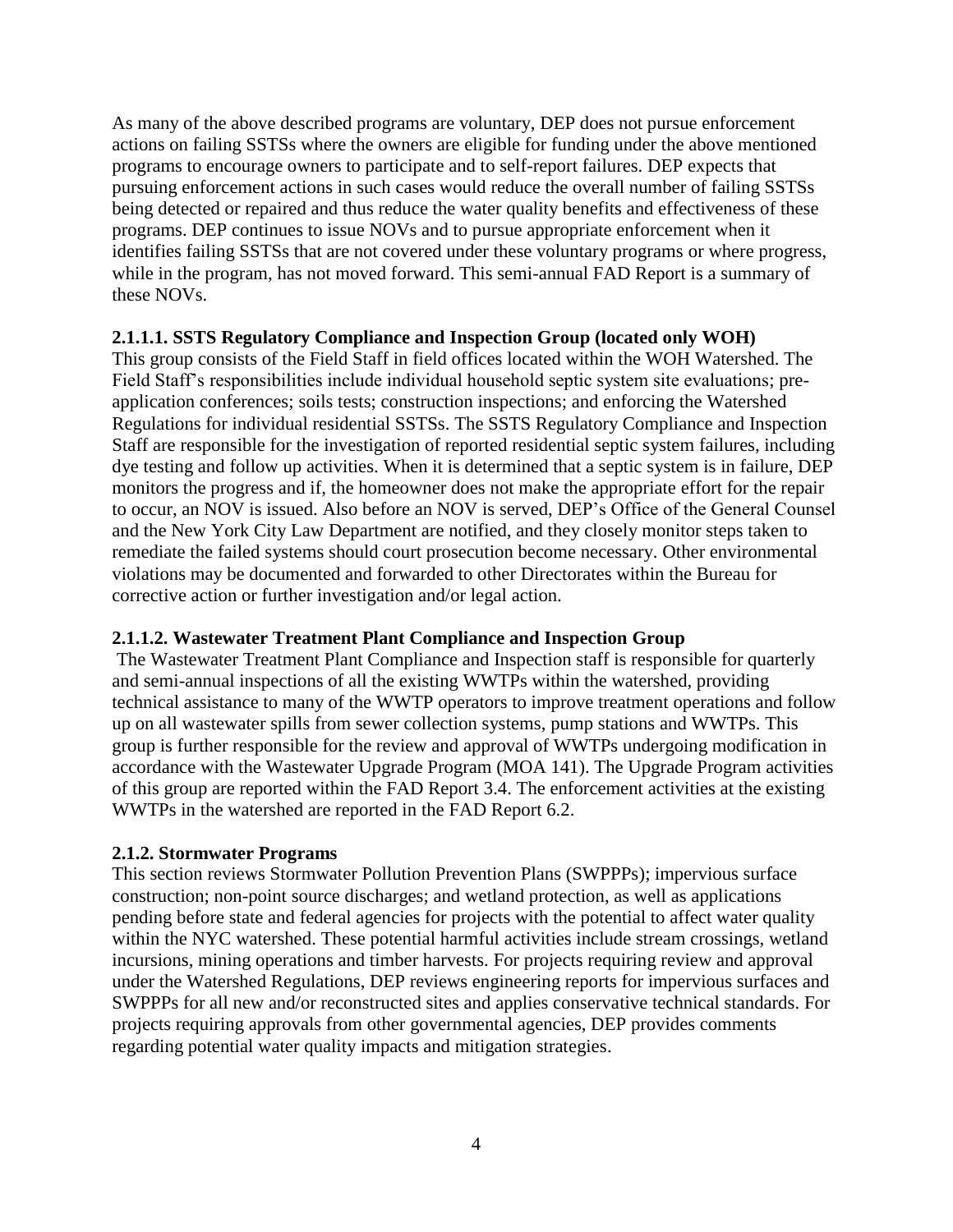### **2.1.2.1 Stormwater Compliance & Inspection Group**

The staff of this group monitor construction sites to ensure compliance with approved SWPPPs. This group also initiates enforcement actions when there is site construction or the creation of impervious surfaces without a DEP approved SWPPP. This group issues NOVs with the assistance of the Stormwater Programs section, DEP's Office of the General Counsel and the New York City Law Department. The DEP's Office of the General Counsel and the New York City Law Department closely monitor steps taken to remediate the violation should court prosecution become necessary. DEP and DEC hold compliance conferences with the applicants as needed for the remediation of individual sites. On a semi-annual basis, DEP, DEC, EPA, DOH and NYS Attorney General's Office hold coordination meetings on all stormwater violations.

### **2.1.3. SEQRA Coordination Section**

The SEQRA Coordination Section was reassigned to the Section Chief of REP in August 2013 to facilitate coordination with other Directorates within the Bureau and with other DEP Bureaus. The SEQRA Coordination Section ensures that the Bureau's responsibilities as an Involved Agency under SEQRA are fully complied with and properly documented. Comments concerning applications submitted under SEQRA are submitted to the designated Lead Agencies. If DEP is the designated Lead Agency for projects undertaken, funded, or approved by NYC, the section ensures that all necessary procedures and protocols are established and then, followed. Activities of this section are not included in this report. The SEQRA activity will continue to be reported within the FAD Report 6.1.1.

### **2.2. DEP Police**

DEP Environmental Police are responsible for protection of NYC's water supply infrastructure and the detection of potential threats to water quality throughout the watershed. Their jurisdiction includes water supply facilities in the five (5) boroughs of NYC, in addition to the portions of the watershed and the water supply system in the counties of: Westchester, Putnam, Dutchess, Orange, Ulster, Delaware, Sullivan, Greene and Schoharie. Their primary mission is to protect the water supply, the environment, and the population in the watershed from pollution, crime and terrorism. There are seven (7) police precincts which are located in: Gilboa, Downsville, Beerston, Olive, Grahamsville, Yorktown and Yonkers.

DEP Police is organized into three (3) major divisions. The largest, the Environmental Enforcement Division, is responsible for all patrol operations, protective functions and shortterm investigations relating to environmental and criminal complaints.

The Detective Bureau and Intelligence Division is responsible for all long-term investigations relating to pollution, crime and terrorism.

The Special Operations Division includes the Special Projects unit responsible for construction project security considerations; and the Aviation Unit, responsible for aerial surveillance of the watershed. In addition, the Special Operations Division is responsible for the Environmental Police Academy, which trains DEP Police recruits in law enforcement techniques. The Environmental Police Academy now includes 305 hours of training in environmental law. The Special Operations Division also provides ongoing training to seasoned officers to update their knowledge and develop new skills, and updates the policies and procedures within the Police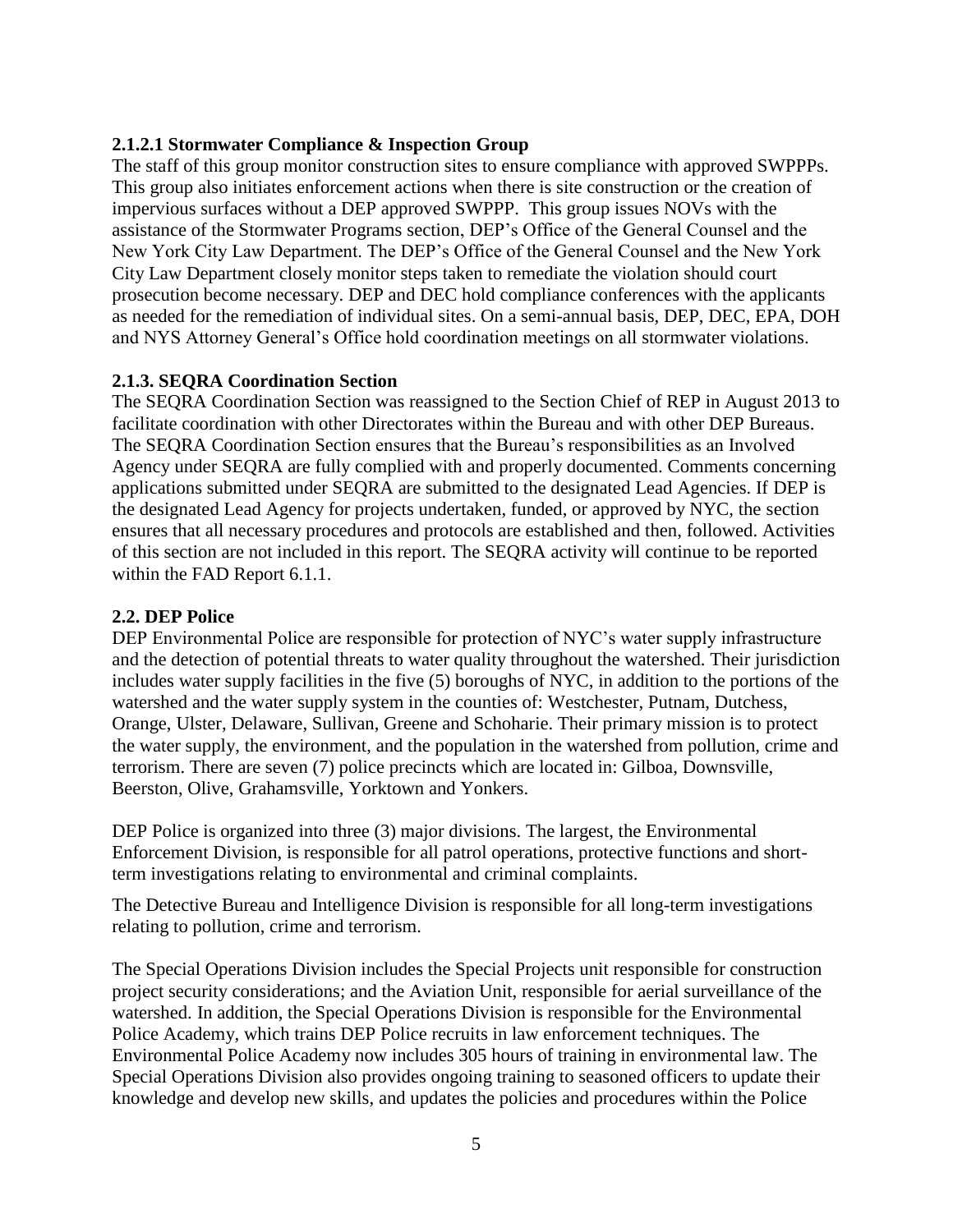Department. It also ensures accreditation through the NYS Division of Criminal Justice Services.

The redeployment of the former Protection Section staff has increased the responsibility of the DEP Environmental Police to ensure the detection and the adequate and timely response to stormwater, WWTP, septic system and other environmental violations. The Environmental Police are frequently utilized by other divisions within the Bureau to investigate and issue NOVs, summons, and where warranted, violations of the NYS ECL. Close coordination between the Regulatory & Engineering Programs Division and DEP Environmental Police is necessary to ensure that proper and adequate actions are taken when violations of environmental laws or regulations are discovered.

### **2.3. DEP's Office of the General Counsel**

DEP's Office of the General Counsel (DEP Legal) provides legal support for the enforcement of the Watershed Regulations and, among other laws, the State Environmental Quality Review Act (SEQRA) to ensure complete environmental review of proposed developments. When DEP's regulatory authority or a specific decision is challenged, DEP Legal, together with the New York City Law Department, promotes and defends such authority or decision. Also, prior to the issuance of an NOV, DEP Legal reviews the NOV to ensure that all pertinent legal issues have been included and documented. Additionally, DEP Legal renders legal opinions, interpretations, and advice on enforcement matters to all Directorates of the Bureau.

### **2.4. New York City Law Department**

The New York City Law Department, in conjunction with DEP Legal, may enter into formal negotiations with alleged violators, and, when necessary, undertake legal action. NYC can take actions under, among other laws: the State Public Health Law, to enforce the Watershed Regulations; the federal Clean Water Act, to bring SPDES violators into compliance; or SEQRA, to require appropriate environmental review of proposed developments. Actions may also be taken to affirm DEP's role in development planning and review as an Involved Agency under SEQRA. The New York City Law Department also defends, where necessary, regulatory decisions rendered by the Directorates within the Bureau. The New York City Law Department also renders legal opinions, interpretations and advice on enforcement matters to all Directorates of the Bureau.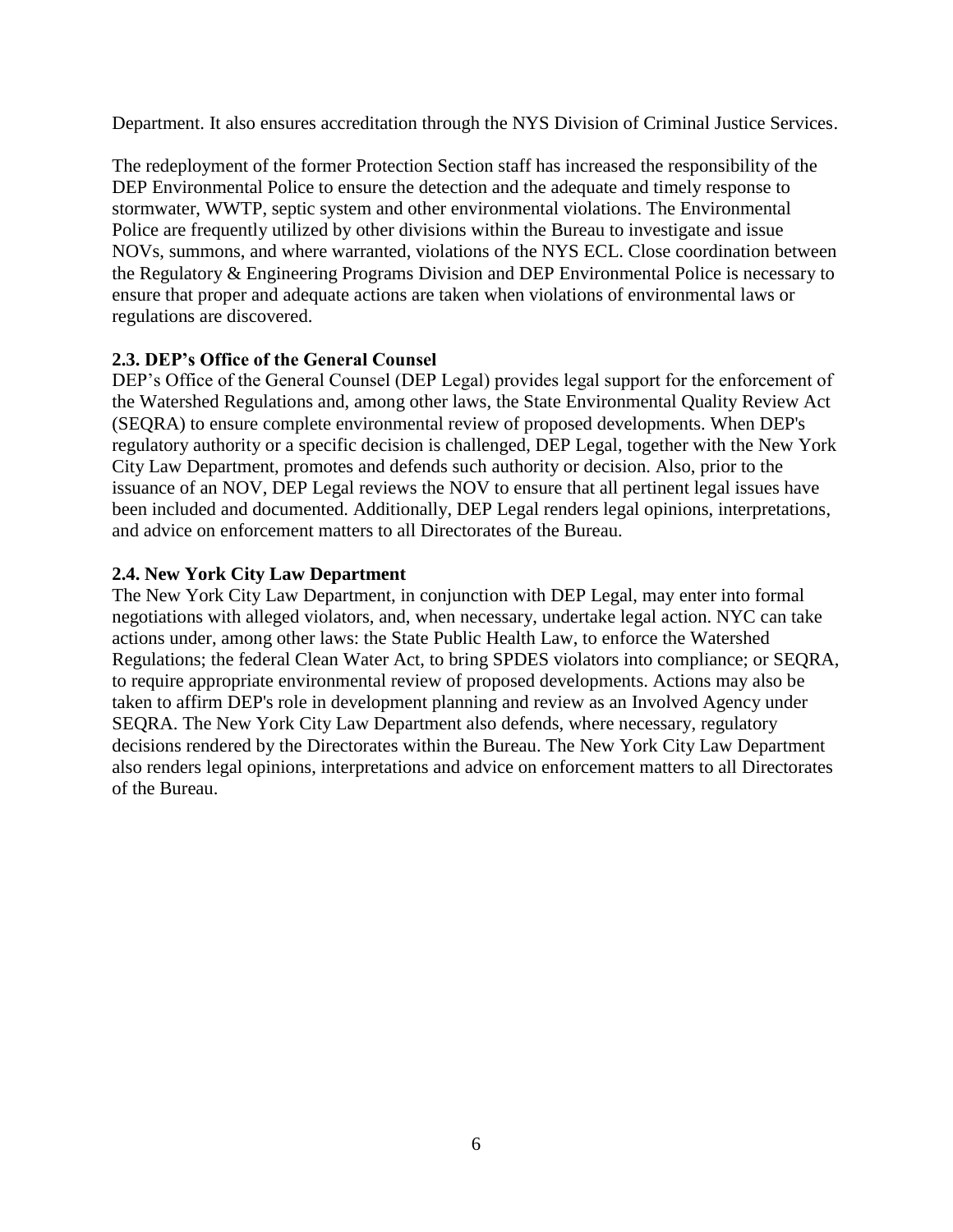## **3. Specific Enforcement Actions**

### **3.1. Subsurface Treatment Systems and Stormwater**

The following tables were established as a summary of the Individual SSTS violations by town for the Catskill, Delaware, West Branch, Boyd Corners, Croton Falls, Cross River and Kensico Basins. The cumulative totals include the past six month's count. The cumulative information in the tables includes violations dating back to 1995.

|                    |                    |                   | TOTAL #           | TOTAL#                   |               |               |
|--------------------|--------------------|-------------------|-------------------|--------------------------|---------------|---------------|
|                    | CUMULATIVE TOTAL # |                   | <b>CUMULATIVE</b> | <b>DESIGNS</b>           | TOTAL#        | TOTAL#        |
|                    | <b>VIOLATIONS</b>  | <b>VIOLATIONS</b> | <b>DESIGNS</b>    | APPROVED THIS CUMULATIVE |               | <b>CLOSED</b> |
| <b>TOWN</b>        | <b>REPORTED</b>    | THIS PERIOD       | <b>APPROVED</b>   | <b>PERIOD</b>            | <b>CLOSED</b> | THIS PERIOD   |
| <b>ASHLAND</b>     | 38                 |                   | 32                |                          | 33            |               |
| <b>CONESVILLE</b>  | 13                 |                   | 10                |                          | 10            |               |
| <b>GILBOA</b>      | 19                 |                   | 15                |                          | 17            |               |
| <b>HUNTER</b>      | 117                |                   | 87                |                          | 95            |               |
| HUNTER (V)         | 17                 |                   | 9                 |                          | 10            |               |
| <b>HURLEY</b>      | 49                 |                   | 48                |                          | 47            |               |
| JEWETT             | 51                 |                   | 47                |                          | 50            |               |
| <b>LEXINGTON</b>   | 48                 |                   | 45                |                          | 46            |               |
| <b>OLIVE</b>       | 196                |                   | 166               |                          | 172           |               |
| <b>PRATTSVILLE</b> | 32                 |                   | 24                |                          | 31            |               |
| <b>ROXBURY</b>     | 31                 |                   | 23                |                          | 27            |               |
| <b>SHANDAKEN</b>   | 145                |                   | 132               |                          | 140           |               |
| TANNERSVILLE (V)   | $\tau$             |                   | $\overline{2}$    |                          | 7             |               |
| <b>WINDHAM</b>     | 83                 |                   | 66                |                          | 81            |               |
| <b>WOODSTOCK</b>   | 61                 |                   | 53                |                          | 51            |               |
| <b>Total</b>       | 7                  |                   | 759               | $\mathbf{2}$             | 817           | 3             |

### **Catskill District**

### **Delaware District**

|                         | CUMULATIVE TOTAL #<br><b>VIOLATIONS</b> | <b>VIOLATIONS</b>  | TOTAL #<br><b>CUMULATIVE</b><br><b>DESIGNS</b> | TOTAL#<br><b>DESIGNS</b><br><b>APPROVED THIS CUMULATIVE</b> | TOTAL#         | TOTAL#<br><b>CLOSED</b> |
|-------------------------|-----------------------------------------|--------------------|------------------------------------------------|-------------------------------------------------------------|----------------|-------------------------|
| <b>TOWN</b>             | <b>REPORTED</b>                         | <b>THIS PERIOD</b> | <b>APPROVED</b>                                | <b>PERIOD</b>                                               | <b>CLOSED</b>  | <b>THIS PERIOD</b>      |
| <b>ANDES</b>            | 83                                      |                    | 751                                            |                                                             | 74             |                         |
| ANDES (V)               | 4                                       |                    | $\overline{2}$                                 |                                                             | $\overline{2}$ |                         |
| <b>BOVINA</b>           | 36                                      |                    | 33                                             |                                                             | 33             |                         |
| <b>COLCHESTER</b>       | 4                                       |                    | 5                                              |                                                             | 7              |                         |
| DELHI                   | 71                                      |                    | 65                                             |                                                             | 74             |                         |
| DELHI(V)                | 3                                       |                    | $\overline{2}$                                 |                                                             | $\overline{2}$ |                         |
| <b>DENNING</b>          | 34                                      |                    | 33                                             |                                                             | 31             |                         |
| <b>FALLSBURGH</b>       | 6                                       |                    | 4                                              |                                                             | 4              |                         |
| <b>FLEISCHMANNS (V)</b> |                                         |                    |                                                |                                                             | $\overline{0}$ |                         |
| <b>FRANKLIN</b>         | 6                                       |                    | 4                                              |                                                             | 4              |                         |
| <b>HALCOT</b>           | 7                                       |                    | 7                                              |                                                             | $\overline{7}$ |                         |
| <b>HAMDEN</b>           | 33                                      |                    | 29                                             |                                                             | 29             |                         |
| HARDENBURGH             | 12                                      |                    | 10                                             |                                                             | 12             |                         |
| <b>HARPERSFIELD</b>     | 8                                       |                    | 6                                              |                                                             | 6              |                         |
| <b>JEFFERSON</b>        | 6                                       |                    | 6                                              |                                                             | 6              |                         |
| <b>KORTRIGHT</b>        | 64                                      |                    | 54                                             |                                                             | 61             |                         |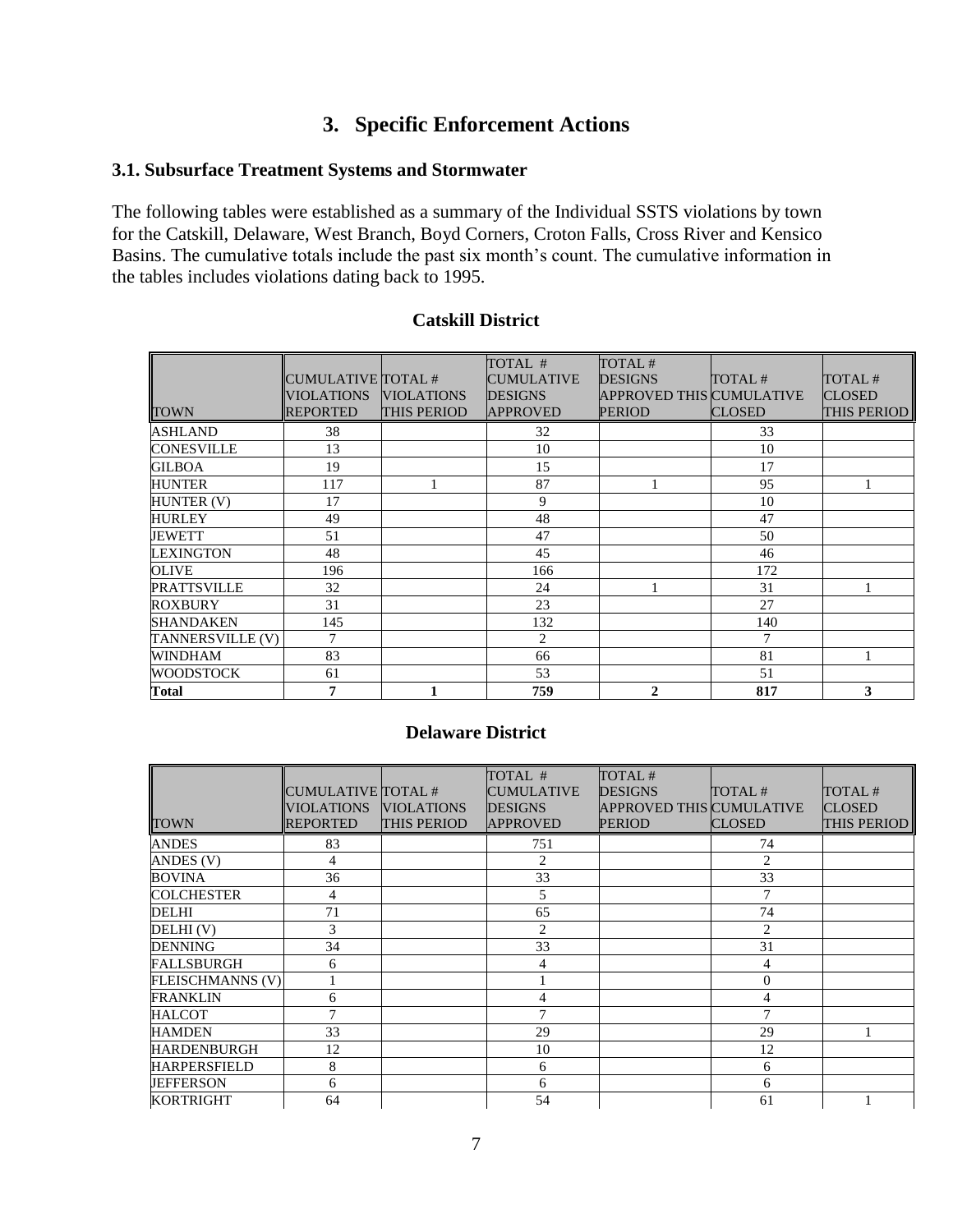| <b>LIBERTY</b>    |     |       |     |  |
|-------------------|-----|-------|-----|--|
| <b>MASONVILLE</b> | 13  | 10    | 10  |  |
| <b>MEREDITH</b>   | 22  | 20    | 19  |  |
| <b>MIDDLETOWN</b> | 119 | 105   | 110 |  |
| <b>NEVERSINK</b>  | 223 | 188   | 202 |  |
| <b>ROCHESTER</b>  |     |       |     |  |
| <b>ROXBURY</b>    | 34  | 29    | 37  |  |
| <b>STAMFORD</b>   | 36  | 34    | 36  |  |
| <b>TOMPKINS</b>   | 42  | 37    | 40  |  |
| <b>WALTON</b>     | 93  | 86    | 84  |  |
| WALTON (V)        |     |       |     |  |
| WAWARSING         | 35  | 32    | 31  |  |
| <b>Total</b>      | 998 | 1,556 | 926 |  |

## **West Branch, Boyd Corners, Croton Falls, Cross River Basins**

| <b>TOWN</b>          | CUMULATIVE TOTAL #<br><b>VIOLATIONS</b><br><b>REPORTED</b> | <b>VIOLATIONS</b><br><b>THIS PERIOD</b> | TOTAL #<br><b>CUMULATIVE</b><br><b>DESIGNS</b><br><b>APPROVED</b> | TOTAL#<br><b>DESIGNS</b><br><b>APPROVED THIS CUMULATIVE</b><br><b>PERIOD</b> | TOTAL#<br><b>CLOSED</b> | TOTAL#<br><b>CLOSED</b><br>THIS PERIOD |
|----------------------|------------------------------------------------------------|-----------------------------------------|-------------------------------------------------------------------|------------------------------------------------------------------------------|-------------------------|----------------------------------------|
| <b>CARMEL</b>        |                                                            |                                         | 10                                                                |                                                                              | 13                      |                                        |
| <b>EAST FISHKILL</b> |                                                            |                                         |                                                                   |                                                                              |                         |                                        |
| KENT                 |                                                            |                                         |                                                                   |                                                                              |                         |                                        |
| PUTNAM VALLEY        |                                                            |                                         |                                                                   |                                                                              |                         |                                        |
| <b>TOTAL</b>         | 16                                                         |                                         | 14                                                                |                                                                              | 17                      |                                        |

## **Kensico Basin**

| <b>TOWN</b>          | CUMULATIVE TOTAL #<br><b>VIOLATIONS</b><br><b>REPORTED</b> | <b>VIOLATIONS</b><br>THIS PERIOD | TOTAL #<br><b>CUMULATIVE</b><br><b>DESIGNS</b><br><b>APPROVED</b> | TOTAL#<br><b>DESIGNS</b><br><b>APPROVED THIS CUMULATIVE</b><br><b>PERIOD</b> | TOTAL#<br><b>CLOSED</b> | TOTAL#<br><b>CLOSED</b><br><b>THIS PERIOD</b> |
|----------------------|------------------------------------------------------------|----------------------------------|-------------------------------------------------------------------|------------------------------------------------------------------------------|-------------------------|-----------------------------------------------|
| <b>GREENWICH CT.</b> |                                                            |                                  |                                                                   |                                                                              |                         |                                               |
| <b>HARRISON</b>      |                                                            |                                  | $\Omega$                                                          |                                                                              | $\Omega$                |                                               |
| MT. PLEASANT         | 0                                                          |                                  | 0                                                                 |                                                                              | 0                       |                                               |
| <b>NEW CASTLE</b>    |                                                            |                                  |                                                                   |                                                                              |                         |                                               |
| <b>NORTH CASTLE</b>  |                                                            |                                  |                                                                   |                                                                              |                         |                                               |
| TOTAL                |                                                            |                                  |                                                                   |                                                                              |                         |                                               |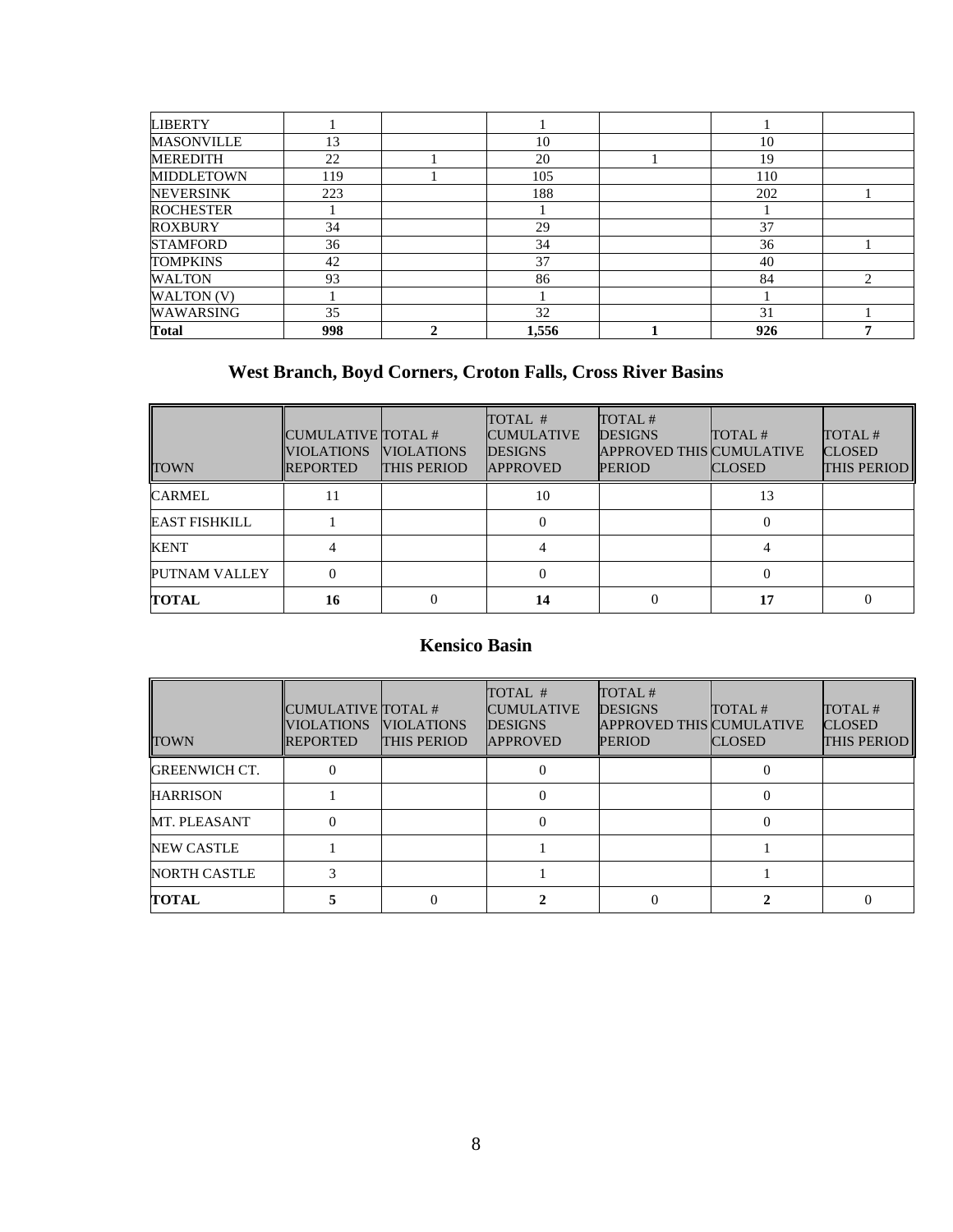### **3.1.1. Catskill District**

| Project Name:        | 231 Bear Kill Road (2005-SC-1143)               |
|----------------------|-------------------------------------------------|
| Town:                | Conesville                                      |
| Basin:               | Schoharie                                       |
| Type of Use:         | Septic System (SS)                              |
| Type of Violation:   | New SSTS; NOV for failure to construct an SSTS. |
| Discovery Date:      | 12/11/2012                                      |
| Status:              | <b>Under Construction</b>                       |
| Overview and Action: |                                                 |

DEP performed a site visit on  $10/9/15$ ; septic failure was not observed; a tank was installed but the field was never constructed; there is no sign of the trailer being used, the lawn is unkempt, and there is no sign of any traffic on the grass driveway. DEP performed a site visit on 10/28/15; septic failure was not observed; there is no sign of the trailer being used and there are no vehicle tracks into the lot. DEP performed a site visit on 2/24/16; septic failure was not observed; there is no sign of the trailer being used. DEP performed a site visit on 9/9/16; septic failure was not observed and there is no sign that the trailer is being used; the lawn is unkept and there are no tracks in the field. DEP performed a site visit on 3/8/17; septic failure was not observed and there was no sign of inhabitance. DEP performed a site visit on 9/6/17; septic failure was not observed. There was no sign of anyone using the dwelling. DEP emailed Schoharie County Health Department (SCHD) on 12/19/17 with a summary of this project to date, and an inquiry how they would handle the site if it was inhabited year-round vs. seasonal. DEP exchanged emails with SCHD regarding enforcement history of this site. DEP field staff will be checking on the status of the Certificate of Occupancy (CO) with the town, then DEP will update SCHD. DEP acquired a copy of the CO issued by the town on 11/26/17 for the trailer used for living quarters. DEP issued an email to SCDOH on  $1/17/18$  including copy of CO and DEP's Approval of the SCHD SSTS design. DEP performed a site visit on 3/12/18; septic failure was not observed. The driveway was plowed and there was no visible effluent.

| Project Name:        | Scribner Hollow Rd (2017-SC-0569)                                      |
|----------------------|------------------------------------------------------------------------|
| Town:                | Hunter                                                                 |
| Basin:               | Schoharie                                                              |
| Type of Use:         | Stormwater (SP)                                                        |
| Type of Violation:   | DEP NOV for construction of an impervious surface within 100 feet of a |
|                      | watercourse without first obtaining an approved SWPPP.                 |
| Discovery Date:      | 10/18/17                                                               |
| Status:              | New/Approved/Closed                                                    |
| Overview and Action: |                                                                        |

DEP initiated an Enforcement Action on 10/18/17. DEP issued an NOV to the owner on 10/18/17. A meeting was held with the project applicant, engineer and contractor on 10/20/17 to discuss the required SWPPP. DEP sent an e-mail to the engineer on 10/23/17 regarding the meeting that was held on 10/20/17. DEP requested to be contacted when soils are to be conducted, so that DEP can witness. DEP received a letter responding to the NOV on 10/30/17. DEP received an Application for a SWPPP on  $11/14/17$  from the engineer. DEP received the engineers' report and plans from the engineer on 11/14/17. DEP issued a NOCA on 11/16/17. DEP issued an Approval Determination letter on 11/17/17. DEP received an engineer's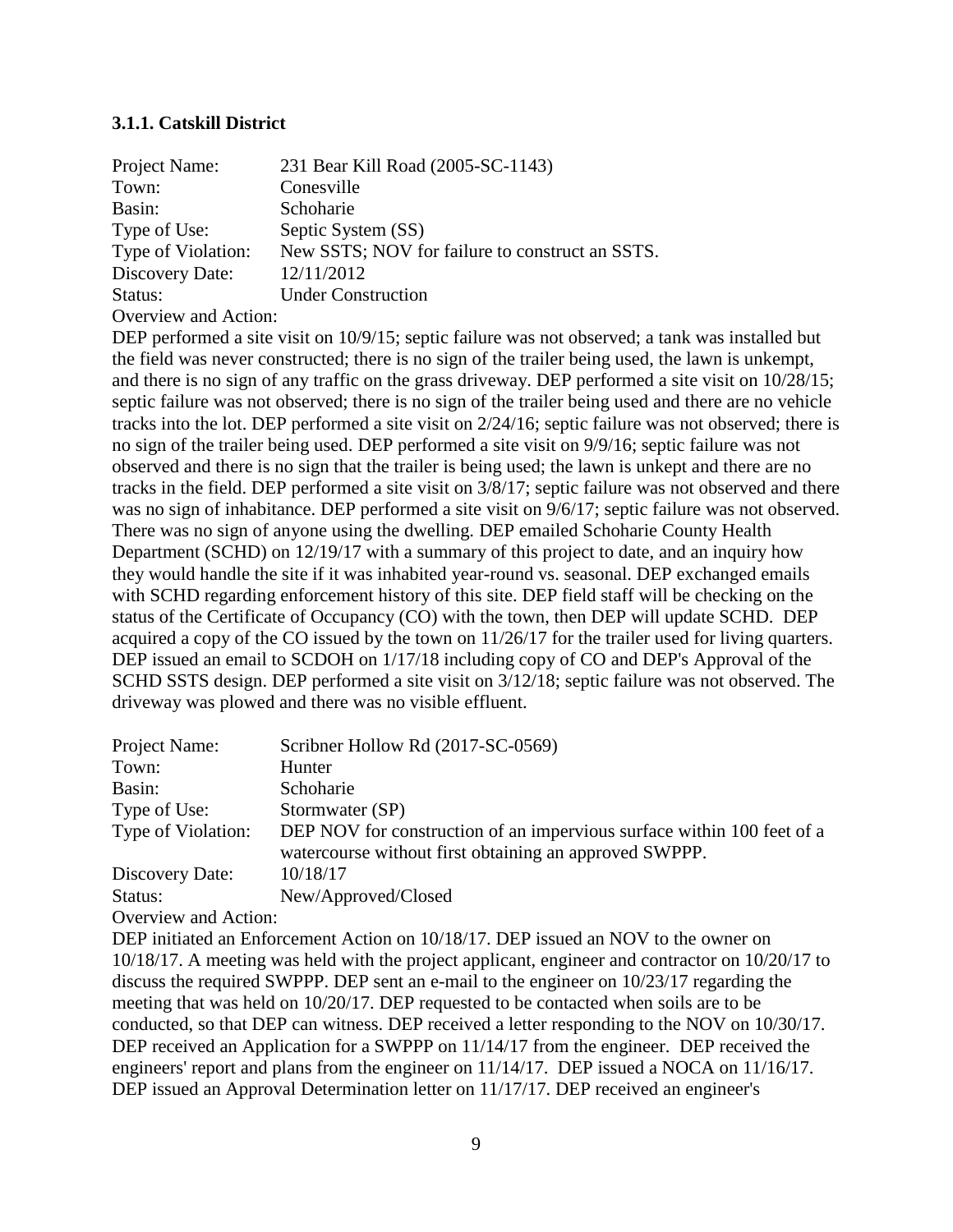certification letter from the engineer on 1/22/18. DEP issued a letter of Construction Compliance on 1/24/18. The violation was resolved and the case was closed on 02/15/18 with DEP Closure letter dated 2/15/18. DEP has resolved the Enforcement Action on 2/15/18.

| Project Name:                                                                                                                                                               | Windy Ridge Rd (2016-SC-0250)                                      |
|-----------------------------------------------------------------------------------------------------------------------------------------------------------------------------|--------------------------------------------------------------------|
| Town:                                                                                                                                                                       | Hunter                                                             |
| Basin:                                                                                                                                                                      | Schoharie                                                          |
| Type of Use:                                                                                                                                                                | Stormwater (SP)                                                    |
| Type of Violation:                                                                                                                                                          | SP.1: DEP NOV for a site disturbance; also DEC NOV (formerly 2016- |
|                                                                                                                                                                             | SC-0250.OT.3).                                                     |
| Discovery Date:                                                                                                                                                             | 7/8/16                                                             |
| Status:                                                                                                                                                                     | Ongoing                                                            |
| $\bigcap_{x\in\mathbb{R}}$ and $x\in\mathbb{R}$ and $\bigcap_{x\in\mathbb{R}}$ and $\bigcap_{x\in\mathbb{R}}$ and $\bigcap_{x\in\mathbb{R}}$ and $\bigcap_{x\in\mathbb{R}}$ |                                                                    |

Overview and Action:

DEP initiated an Enforcement Action on 7/8/16. DEP issued an NOV to four owners on 7/8/16 for a site disturbance violation. DEP received a phone call from an owner responding to the NOV on 7/11/16. DEP returned the call to an owner on 7/13/16 to discuss the NOV. DEP received a request for a pre-application meeting from the engineer on 7/17/16. A meeting was held with the project applicant and engineer on 7/27/16. DEP exchanged e-mails with the engineer on 10/24/16; the owner is awaiting information from DEP Legal; the engineer is preparing a letter addressing the NOVs, which was received by DEP on 10/31/16. DEP received a survey from the engineer on 1/12/17. DEP exchanged e-mails with the engineer between 3/30 and 4/4/17 to set up a meeting at the gravel pit site on 4/10/17. DEP exchanged e-mails with the engineer between 3/30 and 4/4/17 regarding setting up a meeting at the gravel pit site on 4/10/17. DEP sent an e-mail to the engineer on  $7/6/17$  asking if the 250' offset has been set and when the SWPPP for the rest of the site will be completed. Another email was sent on the same day stating that the 250' setback had been marked. DEP received plans and Engineers' report from the engineer on 9/12/17; still no Application for Review and Approval, NOI or Short Form EAF. DEP received an Application for a SWPPP on  $10/3/17$  from the engineer with EAF. DEP issued a NOCA on 10/13/17. During the meeting of 10/19/17, DEP discussed comments with the engineer regarding revisions that need to be made to the plans. A meeting was held with the project applicant and engineer on 11/17/17. During the meeting the engineer indicated he was still working on the volume reduction. DEP received a letter and the Total Water Quality Volume Calculations Report from the engineer on 12/14/17. DEP received a letter and revised plans from the engineer on 03/19/18 to DEP's concerns of 10/19/17.

| Project Name:        | Hunter Dr (2015-SC-0498)                                                                                                                                                                                  |
|----------------------|-----------------------------------------------------------------------------------------------------------------------------------------------------------------------------------------------------------|
| Town:                | Hunter                                                                                                                                                                                                    |
| Basin:               | Schoharie                                                                                                                                                                                                 |
| Type of Use:         | Stormwater (SP)                                                                                                                                                                                           |
| Type of Violation:   | Land clearing, grubbing, and grading of roadways, stockpiles, and lot<br>development in vacant lands above Hunter Drive resulting in disturbances<br>initiated without DEP approval; DEP NOV and DEC NOV. |
| Discovery Date:      | 8/28/15                                                                                                                                                                                                   |
| Status:              | Ongoing                                                                                                                                                                                                   |
| Overview and Action: |                                                                                                                                                                                                           |
|                      | $P_{\text{C}}$ 1 $N_{\text{C}}$ 1/19/17 $P_{\text{C}}$ 1/1 $P_{\text{C}}$ 1/1 $P_{\text{C}}$ 1/11/17 $\mu$ 1/11/17 $\mu$                                                                                  |

DEC issued an NOV on  $1/13/17$ . DEP sent an e-mail to DEC on  $1/31/17$  stating that DEP has a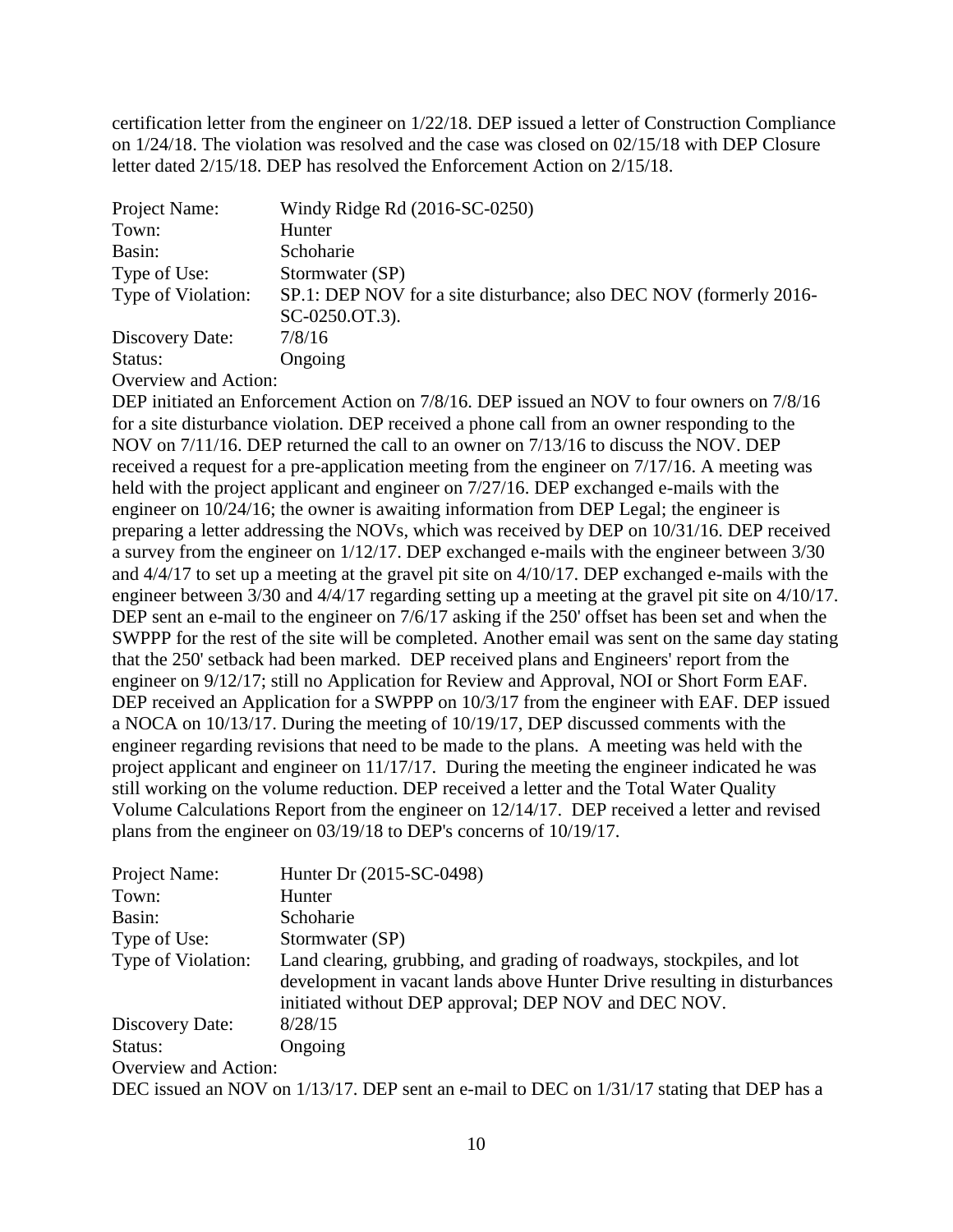meeting at the site on 2/2/17; DEC joined that meeting, along with the project applicant, to discuss site stabilization. DEP performed a site visit on 2/2/17; there were deficiencies; there was no discharge; the site was vacant; several neighbors complained about ice accumulation on the road due to site runoff. A meeting was held with the project applicant, engineer, and contractor on 3/16/17; DEP affirmed that the engineer is responsible for choosing post-construction stormwater controls and DEP is responsible for reviewing the proposed SWPPP for compliance with DEC's SPDES General Permit for Stormwater Discharges from Construction Activity (GP-0-15-002). DEP provided the engineer with the Applicant's Guide to Stormwater Pollution Prevention Plans. DEP exchanged e-mails with CWC between 3/31 and 4/5/17 regarding general information on the project. DEP performed site visits on 4/6, 4/10, 4/26 and on 5/11/17; there were deficiencies, there was no discharge and the site was vacant. DEP received drawings from the engineer on 6/1/17 for the grading and erosion controls. DEP performed a site visit on 6/16/17; there were deficiencies, there was no discharge and the site was vacant. A meeting was held with the project applicant on  $6/16/17$ . DEP received a letter from the engineer on  $6/23/17$  in response to DEP's letter of 9/21/16. DEP received an Application for a SWPPP on 7/11/17 from the engineer. DEP received an e-mail from the engineer on 7/25/17 regarding completing the chimney. He stated that the contractor will be there to repair the bioretention area and regrade and seed/mulch the front lawn. DEP issued a NOICA to the owner on 7/28/17 requesting additional information. DEP initiated an Enforcement Action on 8/01/17 as this is part of the SP.1, this is lot #2 plus the subdivision. DEP received a letter from DEC on 8/15/17 to the Hunter Planning Board stating that construction on lot #2 (as part of a Larger Common Plan) should not commence until SEQRA for the entire subdivision has been satisfied and the owner has developed a SWPPP in accordance with the General SPDES Permit. DEP performed a site visit on 8/18/17; there were deficiencies, there was no discharge and the site was vacant. DEP sent an e-mail to the engineer on 8/23/17 regarding the 8/18/17 site visit and the need for items listed in the NOICA to be addressed. The engineer responded the same day. DEP performed a site visit on 9/1/17; there were deficiencies, there was no discharge and the site was vacant. DEP sent an e-mail to owner and engineer on 9/5/17 regarding the 9/1/17 site visit and sent a photo of the media not draining properly. DEP sent an e-mail to the engineer on 9/15/17 regarding the paving that has been done especially the parking area and the need to divert the water from as much pavement as possible. DEP received the Notice of Availability for Review (NAR) from DEC on 9/15/17 for the Section 401 - Clean Water Act Water Quality Certification Permit. DEP exchanged emails with the engineer on 9/19/17 regarding scheduling a site visit with the owner to discuss concerns. DEP performed a site visit on 9/22/17; there were deficiencies, there was no discharge and the site was occupied. A meeting was held with the project applicant and engineer on 9/22/17. The applicant indicated the application to the Town will be withdrawn and a new submission presented to include lot #2 with the rest of the subdivision. DEP performed site visits on 10/12 and 10/13/17; there were deficiencies, there was no discharge and the site was vacant. A meeting was held with the project applicant, landscaper and general contractor on 10/20/17 to discuss the bio-retention cell. DEP received a response to the NOICA from the engineer on 10/24/17. A meeting was held with the project applicant on 10/27/17 to walk the site. DEP issued a NOICA to the applicant on 11/1/17 requesting additional information. DEP Stormwater group issued a letter to SCS on 11/2/17 regarding comments to the EAF. DEP sent an e-mail to the engineer on 11/16/17. The proposed culverts and swales are not all called out on the plans so it is difficult to correlate the HydroCAD report with the plans. DEP received an e-mail to the engineer from DEC on 12/1/17 stating that the project does not meet the eligibility criteria for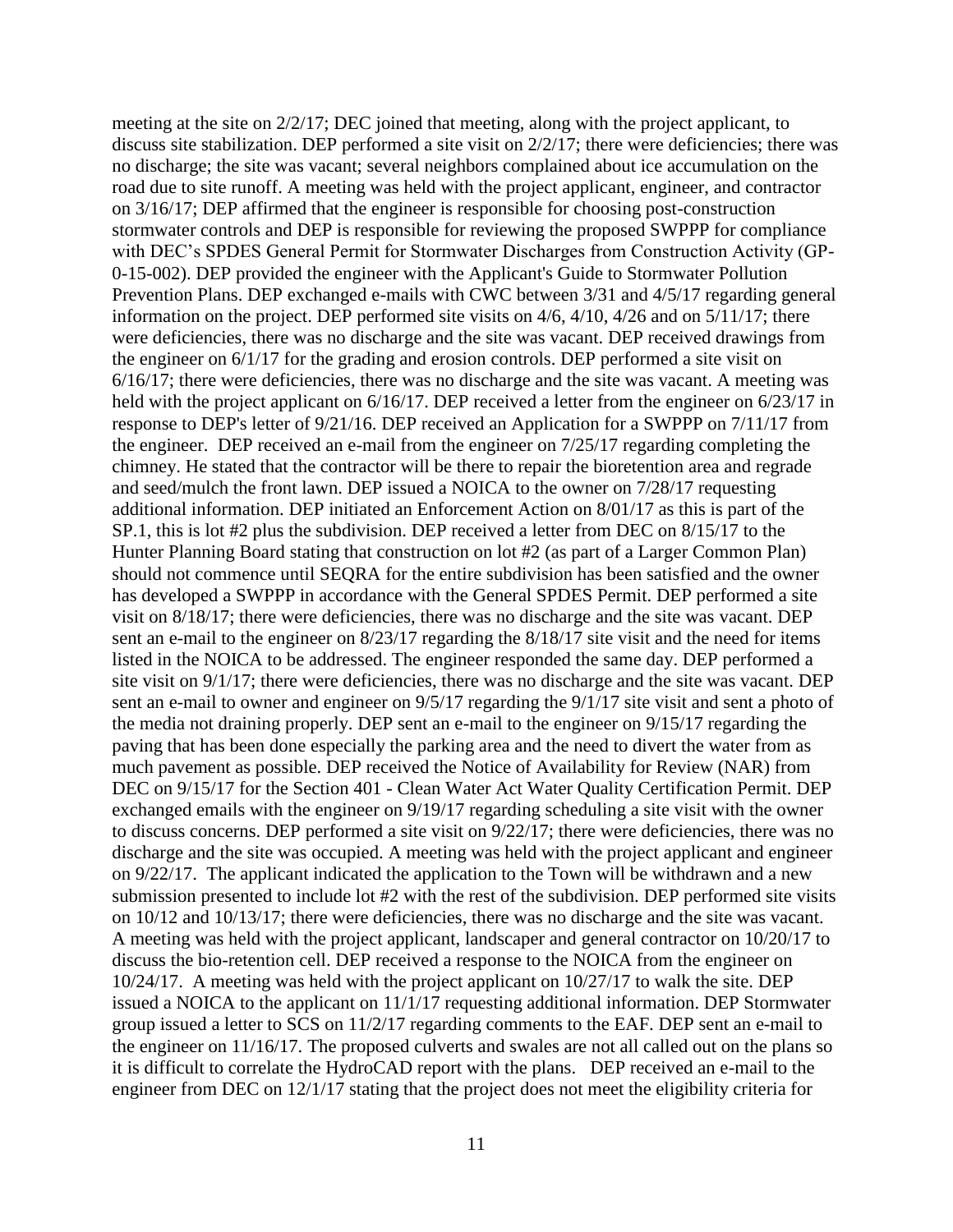coverage under the General Permit and will require an individual SPDES Stormwater Permit. DEP received an e-mail from the engineer on 12/18/17 regarding temporary shutdown. DEP received a copy of DEC's letter "Request for additional information letter", on 1/10/18. DEP received a call from the engineer on 2/22/18 regarding the status of the project. They are still waiting for SEQRA Determination and will be presenting comments to the Planning Board that night.

| Project Name:      | 120 Wase Road (2007-SC-0887)                                  |
|--------------------|---------------------------------------------------------------|
| Town:              | Hunter                                                        |
| Basin:             | Schoharie                                                     |
| Type of Use:       | Individual Residential SPPP (IR)                              |
| Type of Violation: | New SSTS requiring an IRSP. NOV for failure to obtain an IRSP |
|                    | approval.                                                     |
| Discovery Date:    | 12/29/08                                                      |
| Status:            | Ongoing                                                       |

DEP sent an e-mail to the owner on 2/7/17 requesting an update on when the NOV will be satisfied. DEP's Bureau of Legal Affairs issued a letter to the owner on 5/5/17 regarding the outstanding NOV and the need to submit an approvable IRSP plan by 5/31/17. DEP received an e-mail from the owner on 6/10/17 regarding the letter from DEP Legal. He stated financial difficulties are holding him back from moving forward; he will contact his engineer. DEP exchanged emails with the owner on 8/01/17 regarding the status of the project. The owner responded the same day that they are looking into CWC assistance, but will work with the engineer to move forward by the end of the summer. DEP received an e-mail from the engineer on 9/20/17 stating that he received the retainer to do the stormwater modification. DEP sent an email to the owner and engineer on 11/8/17 regarding the completion of the design and construction schedule. The engineer replied the same day that he would have something by mid-January 2018. DEP sent an e-mail to the engineer on 11/16/17 regarding the need to for the redesign to be submitted immediately. A general criteria for delaying Legal action is to show steps being taken to resolve the violation. DEP exchanged emails with the engineer on 2/9/18 regarding submission of plans. DEP received an e-mail from the engineer on 2/27/18 regarding temporary measures addressing the fluffing off with straw mulch and the installation of a stone check dam to prevent sediment runoff. DEP received an e-mail from the engineer on 2/27/18 regarding the SWPPP. The plans should be ready by mid-March. DEP received revised plans from the engineer on 3/29/18.

| Project Name:        | Hunter Highlands Drive (2000-SC-0602)                                                                                                                                                                                                                                   |
|----------------------|-------------------------------------------------------------------------------------------------------------------------------------------------------------------------------------------------------------------------------------------------------------------------|
| Town:                | Village of Hunter                                                                                                                                                                                                                                                       |
| Basin:               | Schoharie                                                                                                                                                                                                                                                               |
| Type of Use:         | Stormwater (SP)                                                                                                                                                                                                                                                         |
| Type of Violation:   | Proposal for the construction of a 200 unit hotel. Approvals for Phases 2-4<br>have expired. This is a new proposal for 3 condos in 1st phase of which 2<br>can be built without SPDES expansion. Phase 1 is to consist of 3-12 unit<br>condos. Failing SWPPP. DEP NOV. |
| Status:              | Ongoing                                                                                                                                                                                                                                                                 |
| Overview and Action. |                                                                                                                                                                                                                                                                         |

The NYC Law department issued a letter to the applicant's representative on 4/10/15 regarding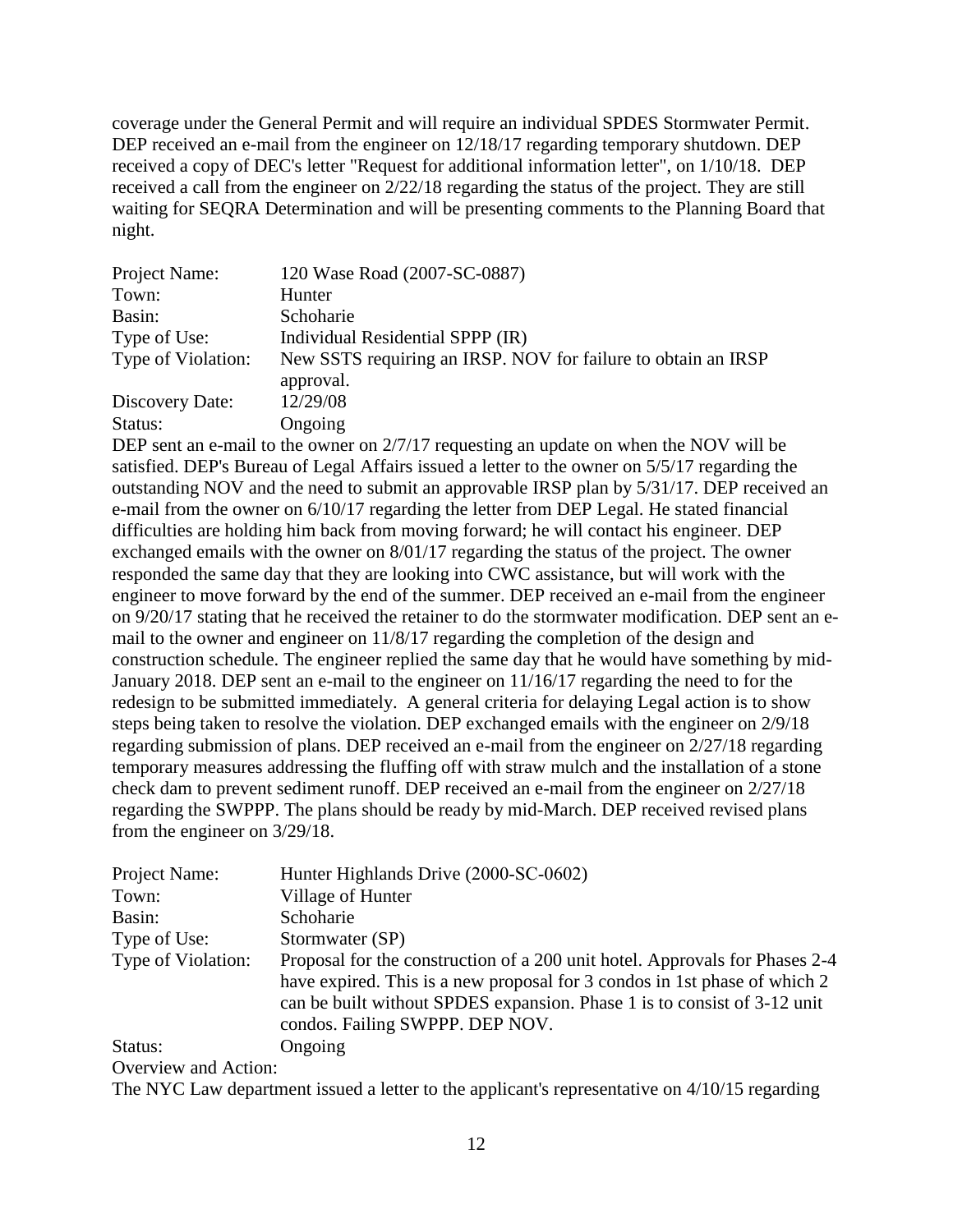the NOV. NYC Law exchanged e-mails with the owner's former attorney on 1/28/16 seeking assistance on resolving the NOV, but he is no longer involved with the project. NYC Law then reached out to another representative of Highland Pollution Control Corp. (HPCC) on this same date; he will investigate the current status of the project and will report back. DEP performed a site visit on 5/16/16; there were deficiencies; there was no discharge; the site was vacant. A meeting was held with the owner on 6/2/16 to discuss the outstanding NOV. As a follow-up to the meeting, DEP sent an e-mail to the owner on 6/6/16 detailing steps required for the owner to obtain an extended SWPPP approval from DEP in order to resolve the NOV; the owner will also need to contact DEC regarding their NOV. DEP sent project documentation/history to the owner on 6/17/16. DEP, NYC Law, and a consultant exchanged e-mails on 6/20 and 6/23/16; they plan on keeping an open dialogue moving forward. DEP sent an e-mail to NYC Law on 10/27/16 stating that a voicemail was left for the owner. DEP sent an e-mail to DEP Legal and NYC Law on 1/30/17 regarding a discussion DEP had with the owner about a portion of the condo complex; it appears that the final unit will be constructed and the final top course pavement and proper drainage issues will be addressed. DEP had a conversation with the owner who stated he was still interested in developing the site (last unit in Phase II) and that he understands his obligations to pave the parking lot to satisfy the NOV. DEP exchanged emails with DEC on 1/23/18 regarding a phone call with the owner and that he still intends to construct final condominium units and has been working with his attorney on logistics.

| Project Name:                                                                                                                                                                                                           | Shabby Ranch, Inc., (2013-SC-0624)                                                       |
|-------------------------------------------------------------------------------------------------------------------------------------------------------------------------------------------------------------------------|------------------------------------------------------------------------------------------|
| Town:                                                                                                                                                                                                                   | Jewett                                                                                   |
| Basin:                                                                                                                                                                                                                  | Schoharie                                                                                |
| Type of Use:                                                                                                                                                                                                            | Septic Failure, surcharged cesspool with a collapsed cover- Complaint;<br><b>DEP NOV</b> |
| Type of Use:                                                                                                                                                                                                            | Intermediate Repair (CR)                                                                 |
| Type of Violation:                                                                                                                                                                                                      | CR.2 (2016): 3 unit apartment discharging to an unknown destination;                     |
|                                                                                                                                                                                                                         | DEP NOV for an alteration/modification of the SSTS.                                      |
| Discovery Date:                                                                                                                                                                                                         | 8/23/16                                                                                  |
| Status:                                                                                                                                                                                                                 | No Application                                                                           |
| $\bigcap_{x\in\mathbb{R}}$ $\bigcup_{x\in\mathbb{R}}$ $\bigcup_{x\in\mathbb{R}}$ $\bigcup_{x\in\mathbb{R}}$ $\bigcup_{x\in\mathbb{R}}$ $\bigcup_{x\in\mathbb{R}}$ $\bigcup_{x\in\mathbb{R}}$ $\bigcup_{x\in\mathbb{R}}$ |                                                                                          |

Overview and Action:

DEP issued an NOV to the owner on  $1/11/17$ . DEP received a call from the engineer on  $1/12/17$ to schedule a site visit at the property. He received a copy of the NOV, and we scheduled a site visit for 1/17/17. DEP met with the owner's engineer on site on 1/17/17. The recently installed sewage pipe is directed from the 3 unit apartment building to a cesspool that reportedly served a dilapidated 3 bedroom cabin to the north. DEP spoke to the DOH on 1/17/17 regarding the NOV DEP issued for the site. DOH asked to be informed of what is found at the site visit. DEP left a voice mail for the CEO on 1/19/17, asking for any information regarding occupancy of the dilapidated cabin that, according to the engineer's conversation, is a 3 bedroom that was lived in 3 years ago. DEP met with the current CEO on 1/26/17 to review the files. DEP received a call from the engineer on 1/27/17 regarding the project. DEP drove by the site on 2/3/17, There doesn't appear to be any change since the last site visit. DEP spoke to the engineer about the perceived non-use of the shack cesspool. He will submit a letter from the manager regarding the intermittent use of the cesspool, thus regarding it as an NCRA. DEP received an e-mail from the engineer on 2/10/17 with a copy of the FOIL request he submitted. On 4/27/17, DEP drove by the property on 4/27/17. The waste pipe from the front apartment building is still visible from the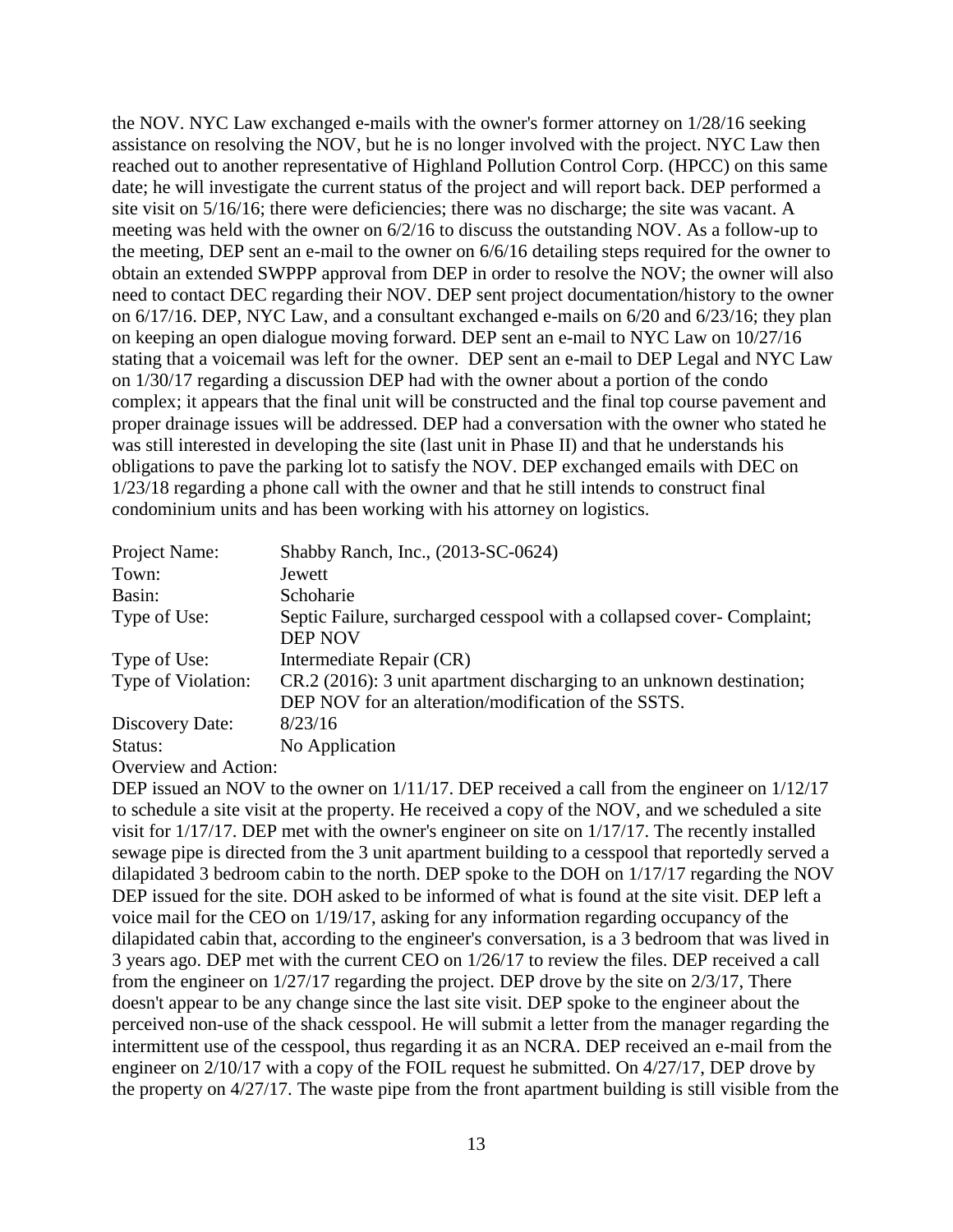road, it looks like it was recently covered with fresh mulch. A FOIL request #160525 was received by DEP on 4/28/17 and was satisfied by DEP on 5/4/17. DEP left a voice message for the engineer on 5/25/17 regarding the fulfillment of his FOIL request, and asked to discuss and move forward with the project. The owner is away until 6/5/17 and the engineer will discuss options with him after that date and contact DEP with a proposal. DEP issued a letter to the applicant on 7/6/17 regarding no action being taken to resolve the NOV and a plan needs to be submitted within 45 days. DEP received a letter from the engineer on 7/24/17. DEP issued a letter on 10/2/17 advising the owner that the sewer pipe must be removed. DEP returned a call to the owner's representative on 10/12/17. The owner is making arrangements to have the pipe removed and will call DEP once a date is set. DEP called the owner's representative on 11/6/17 regarding their schedule for removing the unauthorized piping work. DEP called owner's representative on 11/17/17 and left a message requesting the schedule to remove the piping. On 12/7/17, DEP did a drive by at the facility. The driveway gates were locked and DEP did not enter. From the road, one car was visible in the parking area and there were no indications of recent work in the SSTS area. DEP called the owner's representative on 12/27/17 and 1/26/18 and left a voice mail requesting a status update on removing the piping. DEP called the owners representative on 2/26/18 and left a message requesting a schedule for the work. DEP received an e-mail from the engineer on 3/5/18 advising that the work will be postponed due to the deep snow cover.

| Project Name:      | Route 23C (2006-SC-0464)                                                                                                                                   |
|--------------------|------------------------------------------------------------------------------------------------------------------------------------------------------------|
| Town:              | Jewett                                                                                                                                                     |
| Basin:             | Schoharie                                                                                                                                                  |
| Type of Use:       | Intermediate Repair (CR)                                                                                                                                   |
| Type of Violation: | Failed/Non-maintained SSTS; little Infiltration and Inflow (I&I) work in<br>progress; surcharged system. DEP NOV for surfacing of sewage on the<br>ground. |
| Discovery Date:    | 8/4/99                                                                                                                                                     |
| Status:            | Ongoing                                                                                                                                                    |
|                    |                                                                                                                                                            |

Overview and Action:

DEP issued an end-of-the-season letter to the Scout Executive on  $3/28/17$  detailing 2016 observations of the SSTS status and 2017 goals for completing the upgrade. DEP received an email from the director on 4/13/17 regarding DEP's end of season letter. DEP called DOH on 4/19/17 regarding the status of the SSTS. DOH suggested that DEP and DOH coordinate the preoperational inspection this spring. DEP received a call from the director on 4/27/17 regarding the proposed seasonal inspections and work to be conducted. DEP called and left a message for DOH on  $5/31/17$  regarding upcoming inspections. DEP sent an e-mail to DOH on  $6/8/17$ advising that an inspection is scheduled for next week and requesting a status check on the permits. DOH responded advising that they cannot accompany DEP on the inspection and will not be issuing permits until the camp opens in July 2017. DEP performed a site visit on 6/22/17; the staff is trickling in now as the camp will be open by next week. DEP performed a scheduled inspection on 6/29/17. DEP performed a scheduled site inspection on 7/13/17. There were no major issues noted with the exception of the pump station alarm still not functioning in the audible mode. DEP sent an e-mail to DOH on 7/14/17 advising of DEP's SSTS observations including a water main break that occurred at the camp. DEP also requested copies of DOH issued permits. DEP performed a site visit on 7/27/17 while the camp was in session. Pump #1 is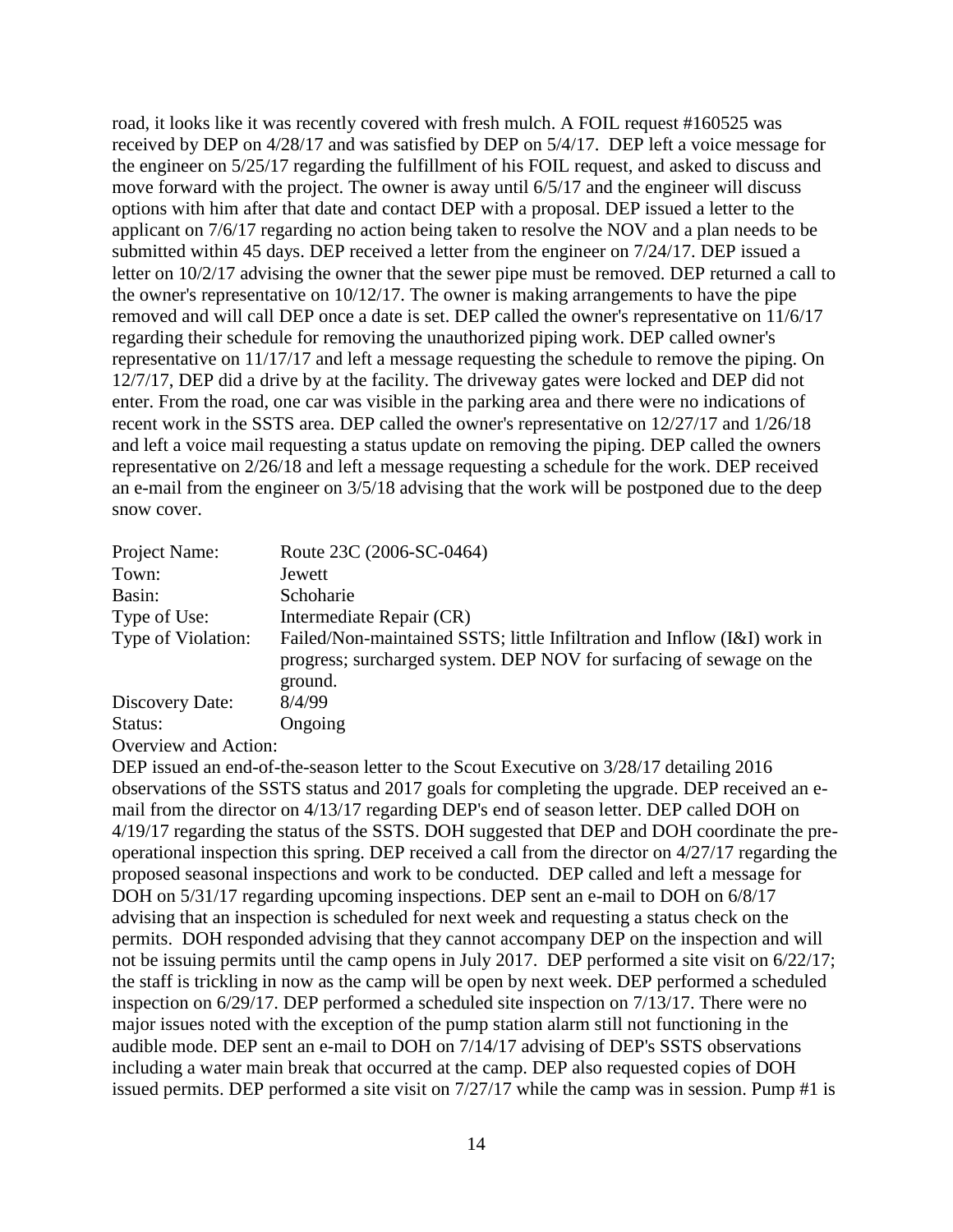still not working on auto and the pump alarm still only lights up but doesn't sound. On 8/10/17, DEP conducted an inspection of the SSTS. There was no evidence of sewage failing to the surface of the ground. DEP sent an e-mail to the FLOUT dosing technician on 8/11/17 regarding the malfunctioning alternating FLOUT observed. Based on the observations, the FLOUT is believed to be leaking which would disrupt to the alternating cycle. DEP sent an e-mail to camp director on 8/25/17 inquiring about the status of the malfunctioning FLOUT. DEP issued a letter to the Scout Executive on 1/31/18 outlining DEP's expectations for closing out the NOV for the upcoming season. DEP sent an e-mail to the scout executive on 3/21/18 inquiring whether DEP's letter was received.

| Project Name:        | 79-81 West Shokan Hgts Rd (2014-AS-0181)                                                                                              |
|----------------------|---------------------------------------------------------------------------------------------------------------------------------------|
| Town:                | Olive                                                                                                                                 |
| Basin:               | Ashokan                                                                                                                               |
| Type of Use:         | SSTS Repair (RE)                                                                                                                      |
| Type of Violation:   | Failing SSTS - CWC - surfacing - 60% (Rental). DEP NOV for failed<br>cesspool and the unapproved Alteration/Modification of the SSTS. |
| Discovery Date:      | 5/2/14                                                                                                                                |
| Status:              | Approved                                                                                                                              |
| Overview and Action: |                                                                                                                                       |

DEP issued an NOV to the owner on 12/7/16; DEP also left a voicemail for the owner on this same date to notify him of the NOV and to request a call back, as detailed in the NOV. DEP performed a site visit on 12/14/16; septic failure was observed; the cesspool was still exposed on one side and was leaching out into the ditch; the ditch was still open and there was a large pool of effluent in it; a very strong odor was present. DEP called the owner on 12/16/16; he received a foreclosure notice from Ulster County; he also cannot currently pay for a repair due to more pressing financial obligations; he cannot submit a bid to CWC until he pays his engineer for the design, which expires in July 2017. DEP received a call from the engineer on 12/27/16; he has not heard from the owner. DEP updated the engineer on the conversation DEP had with the owner on 12/16/16. DEP performed a site visit on 3/9/17; septic failure was observed; the septic tank was collapsed and the cesspool and drywell were in poor condition; sewage was observed in the ditch. DEP sent an e-mail to the owner on 3/17/17 and stated that the enforcement status may be elevated if he does not make a commitment or respond. DEP received an e-mail from the owner on 3/20/17 stating that he will pay the engineer by end of March 2017. DEP sent the owner an e-mail on 3/22/17 and requested that the plans be renewed and that an update be provided by 4/7/17. DEP sent an email to the owner on 4/14/17 requesting an update on the status of the SSTS. DEP received an email on 4/17/17 from the owner stating that he is waiting for a response from his engineer. DEP sent an email to the owner on 5/17/17, requesting update on when project will move forward. DEP reminded him that his approval will expire in July 2017. DEP sent the owner an email on 6/19/17 stating that if significant progress is not achieved, then the project may be referred to DEP Legal or NYC Law Dept. DEP received a call from the engineer on 6/20/17 stating that the owner called him and wants to move forward. The engineer stated that the owner wants the force main to be four feet deep, so there may be an addendum to the approved plan. DEP emailed the owner on 6/20/17 requesting his commitment to the milestone completion dates. On 6/22/17, septic failure was observed in a ditch. DEP received copies of the Site Layout & Details plans from the engineer on 7/12/17 solely to include force main specific information on the Sewer Line Trench Detail. DEP issued a Modified Approval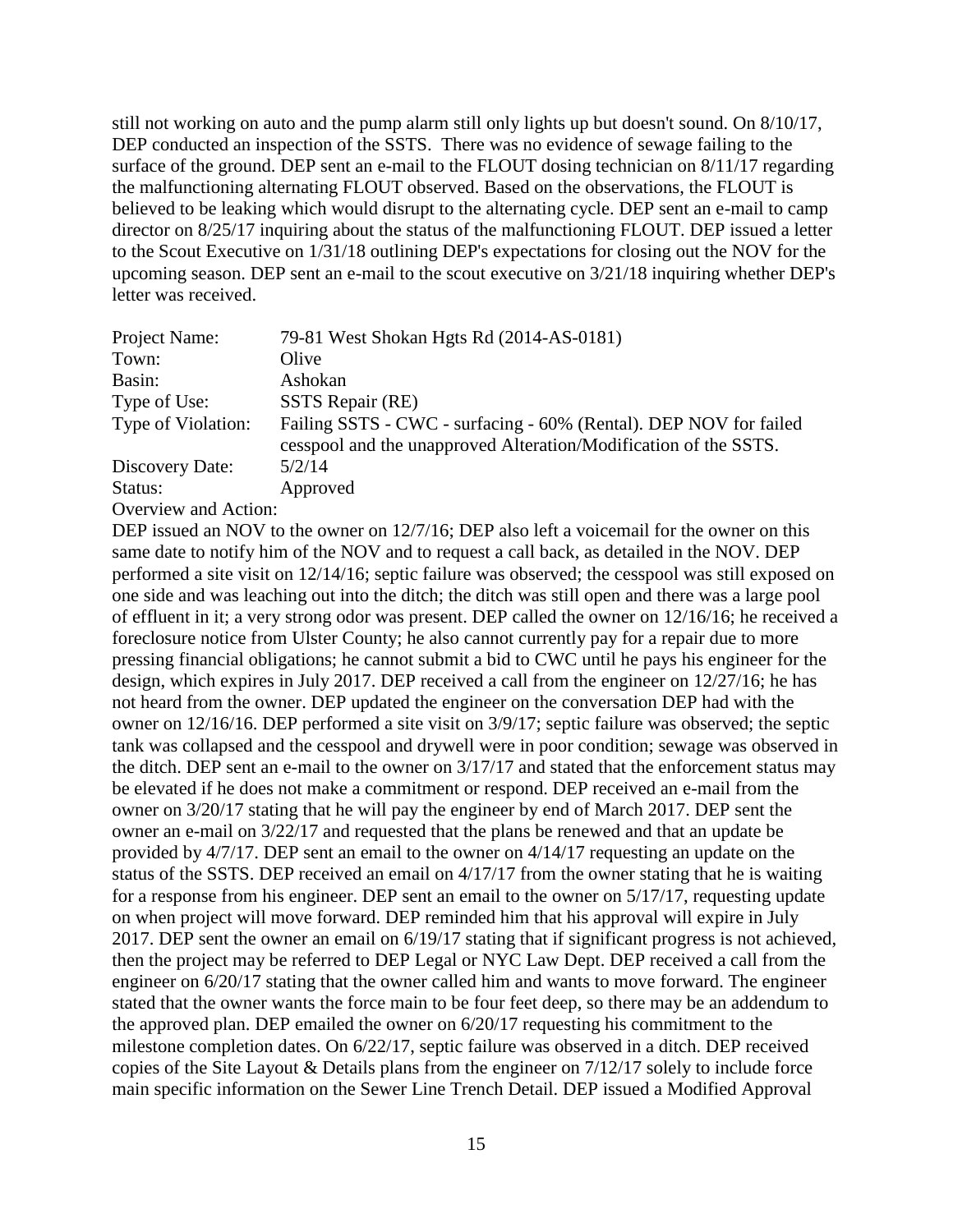Determination letter on 7/24/17 to the engineer along with the approved plans. DEP called CWC on 8/11/17 for the project status. They are waiting for bids to be submitted by the contractor, and are awaiting a copy of approved plan from the engineer. DEP redirected an email from the owner requesting reimbursement for engineering fees. A pre-construction meeting is scheduled for 8/29/17. DEP performed a site visit on 8/29/17; septic failure was observed. Sewage was still spilling into a dug ditch from the cesspool. DEP sent an email to the owner on 9/20/17 requesting construction schedule status and status of bid approval with CWC. DEP sent the owner an email on 10/12/17 requesting updates on construction schedule, bid approval status and farming operation description/plan. DEP performed a site visit on 10/17/17; septic failure was observed. DEP REP sent DEP Legal a request to contact the owner on  $10/20/17$ , to help him move forward with construciton, as he has not responded to recent emails from REP. REP also sent email the same day to DEP Farm Program to see if property is in their program. They responded that it is not in the Farm Program. DEP Legal called the owner on 10/20/17 and left a message to call back either legal or REP. DEP emailed the owner on 11/20/17 requesting a reply to work out an acceptible schedule before further referral to DEP Legal. The owner responded stating that the project is in the hands of the engineer. DEP called the engineer on 11/21/17, there is nothing they are aware of stopping this project from moving forward. The owner did ask for convenience toilet in garage. DEP mentioned that this should be on revised plans, and if a new septic tank is necessary, that also needs to be on revised plans. The owner also asked for updated trench detail on the plans to include non septic related items. The engineer stated that they needed some elevation information to finish some of their planning, but again indicated that the SSTS could be installed as per the approved design at any time. The engineer also stated that the owner plans to do the work himself. They are concerned because he doesn't have all the right equipment. DEP emailed the owner on 11/21/17, requesting when his start date of construction will be. DEP emailed the owner on 12/15/17 regarding project schedule and the need to resubmit plans for the convenience toilet in the garage. DEP sent email to the owner on 1/16/17, stating that DEP Legal will contact him in the near future, as he has not communicated with DEP in two months. DEP called the engineer on 1/16/18 for status update. They recently sent the owner a copy of the plans including trenchwork unrelated to SSTS design, but on the same drawing. DEP exchanged emails with the owner on 1/22/18 and requested a date when the plans would be submitted to DEP for review/approval and if he can start construction as soon as weather permits. DEP called the engineer on 2/28/18. The engineer stated that the owner emailed the comments on preliminary plans and said he'd mail them marked up drawings. DEP sent the owner an email on 3/15/18 requesting an update on when the plans will be submitted and when construction will commence (after the approval). DEP performed a site visit on 3/16/18; septic failure was not observed. The owner sent DEP an email on 3/19/18 stating he hired an engineer to handle the project. DEP sent an email to the owner on 3/20/18, again, requesting plan submission, construction, and contractor information. The owner replied the same day with no additional information, he's putting all of the schedule in the engineer's hands.

| Project Name:      | 1 Crosswell Manor (1997-AS-0221)                                |
|--------------------|-----------------------------------------------------------------|
| Town:              | Olive                                                           |
| Basin:             | Ashokan                                                         |
| Type of Use:       | SSTS Repair (RE)                                                |
| Type of Violation: | Three unit apartment complex with Failed SSTS. The Failed SSTS  |
|                    | appears to serve just one of three apartments. DEP NOV and NOF. |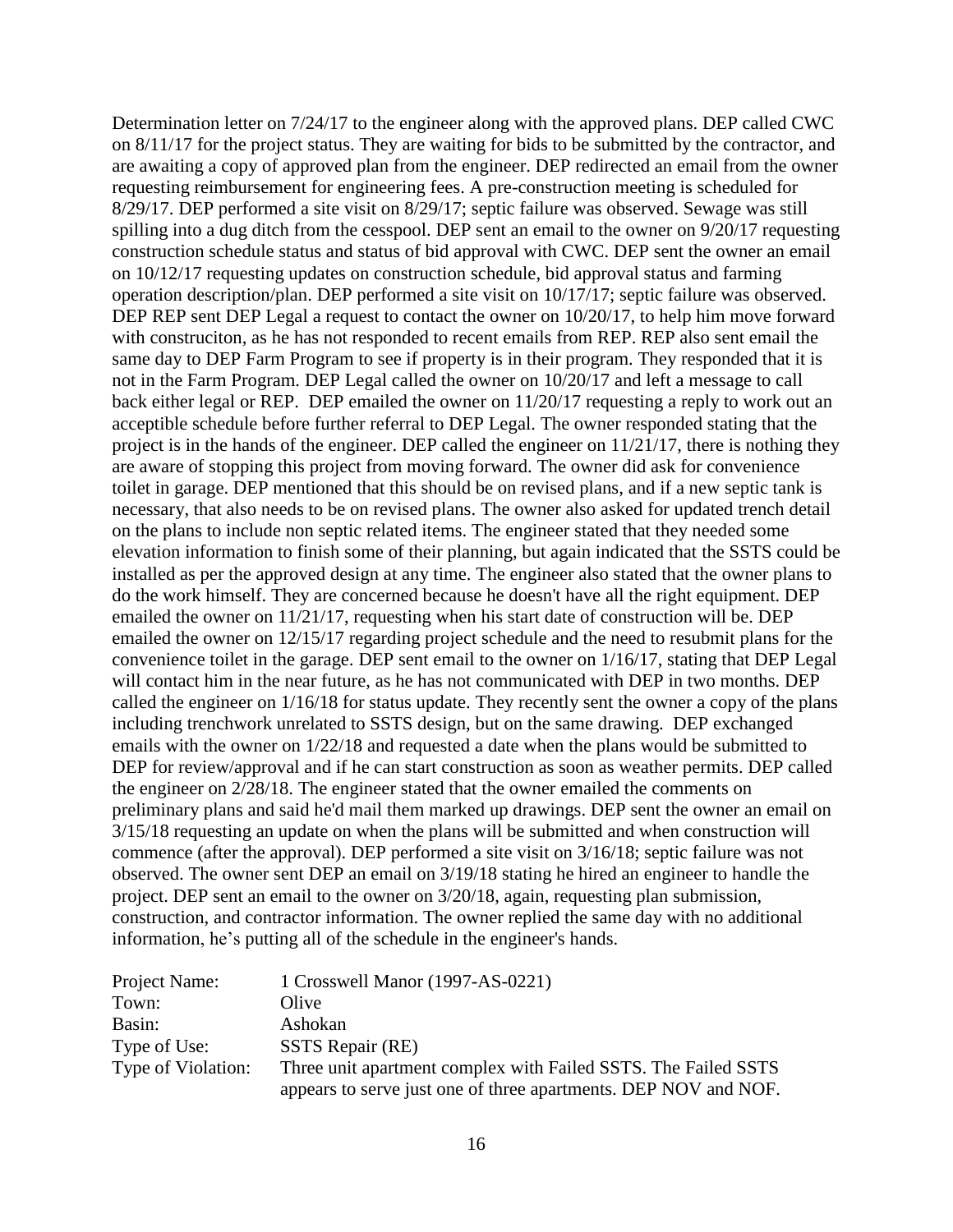|                      | Repair/Replacement of tank |
|----------------------|----------------------------|
| Discovery Date:      | 10/31/06                   |
| Status:              | Ongoing                    |
| Overview and Action: |                            |

DEP REP and DEP Legal received an e-mail from NYC Law on 12/14/15 containing a Stipulation of Discontinuance for the case against the former owner, as he no longer owns the property. All parties will continue to work with the bank to ensure that the potential buyers are made aware of the SSTS situation. DEP performed site visits on 1/7 and 2/9/16; the "For Sale" sign is still up, the building is still vacant, and there is no sign of any work being done on the property. DEP performed a site visit on 4/6/16 and met with the new owner on site. He hopes to renovate the building into two apartments upstairs and use the downstairs for storage; he understands the need for an engineer to propose a solution to the NOV. DEP met with the engineer on 5/10/16 to review his project file; copies of as-builts were provided. DEP received a call from the engineer on 7/6/16 stating that the two septic tanks were pumped out during the week of 6/27/16. The owner is currently away for a few months, so he did not leave the tanks accessible, nor did he have the failing drywell pumped out, as he wants to do that the same day it is decommissioned. DEP left a voicemail for the engineer on 1/19/17 regarding the need to move forward on the project. DEP performed a site visit on 3/30/17; septic failure was not observed and it appears that someone is staying there. On 5/9/17, DEP met at the site with the owner. He is waiting for the engineer to finish the soils investigation and submit a proposal to DEP. DEP called the engineer on 10/23/17 requesting a status check on the repair. On 12/7/17, DEP inspected the SSTS areas. No evidence of earthwork or SSTS malfunction were noted. The upstairs apartment was occupied. The downstairs apartment was vacant. DEP called and left a message for the engineer on 12/27/17 requesting a status update. DEP sent an e-mail to the engineer on 1/26/18 requesting a status update. DEP called the engineer on 2/23/18 requesting a schedule. The engineer plans to do soil testing in early March 2018. DEP inspected the property on 03/22/18. The down stairs apartment seems to be used for storage. No one was home in the upper apartments. No sign of the SSTS failing.

| Project Name:<br>Town: | Schrader Rd (2010-SC-0611)<br>Prattsville                                                                                                                                                                                      |
|------------------------|--------------------------------------------------------------------------------------------------------------------------------------------------------------------------------------------------------------------------------|
| Basin:                 | Schoharie                                                                                                                                                                                                                      |
| Type of Use:           | Stormwater (SP)                                                                                                                                                                                                                |
| Type of Violation:     | SP.1: DEP NOV and DEC NOV. Land clearing, grading, and grubbing on<br>slopes over 15% resulting in greater than 5 acres of disturbance. RE.1:<br>1500 gallon tank to replace the existing 1250 gallon tank. SS.1: New<br>SSTS. |
| Discovery Date:        | 10/2/15                                                                                                                                                                                                                        |
| Status:                | <b>Under Construction</b>                                                                                                                                                                                                      |

Overview and Action:

DEP issued an Approval Determination letter on 10/12/16. DEP performed a site visit on 10/20/16; there were no deficiencies; there was no discharge; the site was vacant. DEP performed a site visit on 11/3/16; there were deficiencies; there was no discharge; the site was occupied. DEP sent an e-mail to the contractor on 11/7/16 regarding extreme tracking at the site, which must be swept immediately. DEP performed a site visit on  $11/10/16$ ; there were deficiencies; there was no discharge; the site was occupied; the bioretention cell in the driveway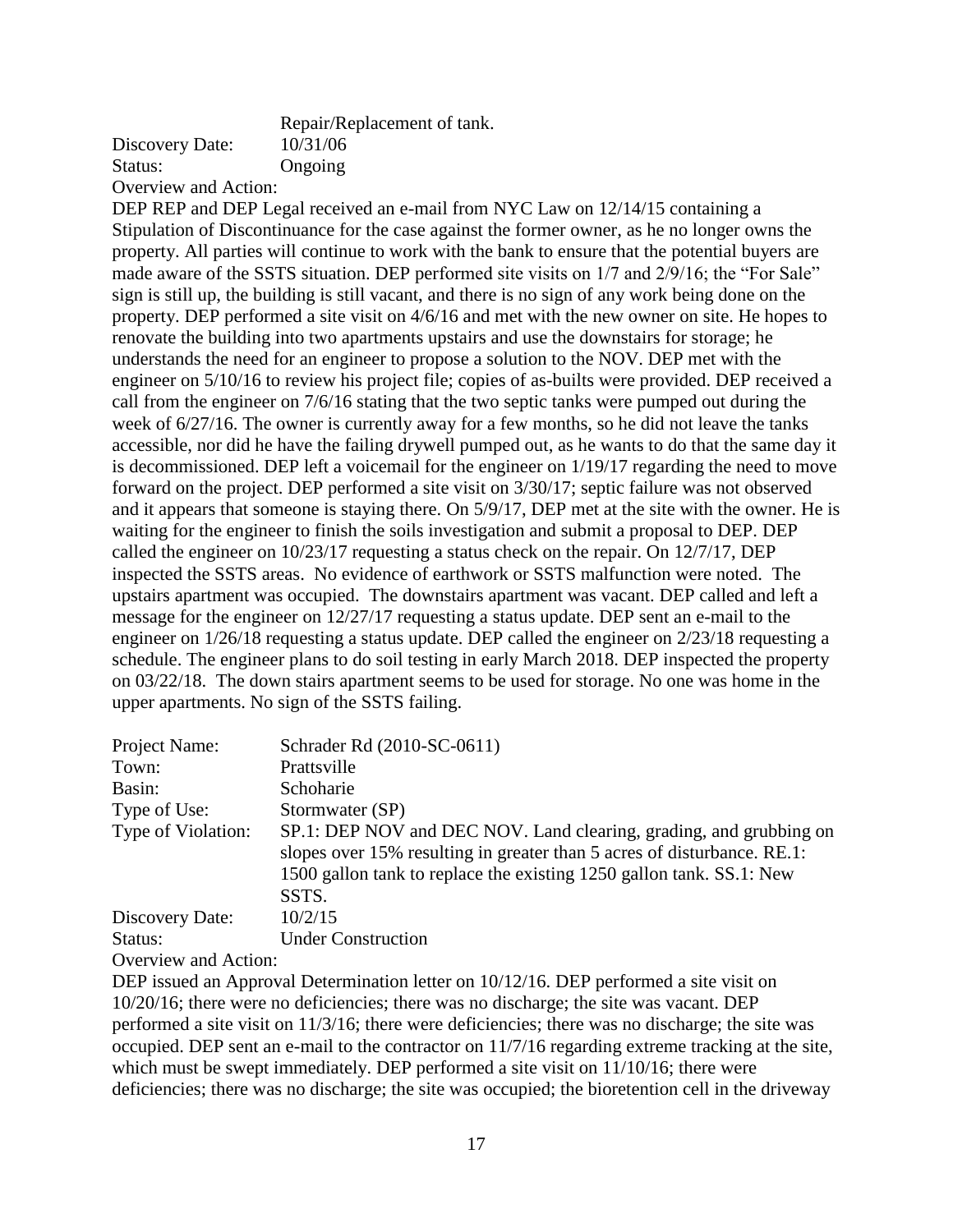near the house has been split in two. DEP performed site visits on 12/1, 12/2, 12/8, and 12/14/16; there were deficiencies; there was no discharge; the site was occupied. DEP performed site visits on 12/23/16, and on 1/5 and 1/18/17; there were deficiencies; there was no discharge; the site was vacant. DEP performed site visits on 2/2 and 2/15/17; there were no deficiencies; there was no discharge; the site was occupied. DEP performed a site visit on 3/1/17; there were deficiencies; there was no discharge; the site was occupied. DEP performed site visits on 3/17 and 3/30/17; there were no deficiencies; there was no discharge; the site was occupied. DEP performed site visits on 4/14, 4/28, 5/11, 5/18 and 5/31/17; there were deficiencies, there was no discharge and the site was vacant. The driveway should have water bars installed or be resurfaced with stone. In addition, the swale and check dams along the driveway should be improved. DEP sent an e-mail to the contractor on 6/8/17 asking when the bioretention cells will be planted. Also the driveway needs repair an additional water bars and the swale needs reshaping and check dams. DEP performed site visits on 6/12, 6/26, 7/20, 8/18, 8/25, 9/7 and 9/22/17; there were no deficiencies, there was no discharge and the site was occupied. DEP performed a site visit on 10/12/17; there were deficiencies, there was no discharge and the site was vacant. DEP sent an e-mail to the contractor on  $10/13/17$  regarding the deficiencies at the 10/12/17 site visit. The engineer replied the same day. DEP sent an e-mail to the engineer on 10/17/17 regarding the capacity above the media needs to be maintained. DEP performed a site visit on 10/20/17; there were no deficiencies, there was no discharge and the site was occupied. A meeting was held with the project applicant, landscaper and general contractor on 10/20/17 to discuss the bioretention cell. The landscaper will lower the elevation of the mulch and level off the base of the cell. When the driveway is built up it will provide the ponding capacity. DEP performed site visits on 10/26, 11/8, 11/21/17 and 2/27/18. There were no deficiencies, there was no discharge and the site was vacant.

| Project Name:      | 37 Albert Slater Road (2006-SC-0779)                               |
|--------------------|--------------------------------------------------------------------|
| Town:              | Prattsville                                                        |
| Basin:             | Schoharie                                                          |
| Type of Use:       | SSTS Repair (RE)                                                   |
| Type of Violation: | Failed SSTS; DEP NOF. Also DEP NOV for unapproved use of a holding |
|                    | tank.                                                              |
| Discovery Date:    | 7/5/06                                                             |
| Status:            | Ongoing                                                            |
| $\sim$ $\sim$      |                                                                    |

Overview and Action:

DEP issued an NOV to the owner on  $1/28/14$ . DEP performed a site visit on  $2/5/14$ ; no activity. DEP received a response to the NOV on 2/12/14 with a call from the owner. The owner stated that the property is winterized and still for sale, and that no wastewater is generated there, which satisfies the NOV. However, DEP reminded the owner that the generation of wastewater in the future could result in further action by DEP. The owner acknowledged and hopes to sell property soon. DEP will continue periodic inspections to ensure wastewater is not being generated. DEP performed a site visit on 2/20/14 to inspect the septic tank. DEP performed a site visit on 2/21/14 and inspected the system layout and the gravity effluent pipe. DEP performed a site visit on 2/27/14; the house is still vacant. DEP performed a site visit on 2/28/14; no activity. DEP performed a site visit on 8/1/14 for septic failure; none was observed. The house is still vacant with no signs of use. DEP performed a site visit on 12/1/14; septic failure was not observed. The property is vacant and posted for sale. DEP performed a site visit on 6/30/15; septic failure was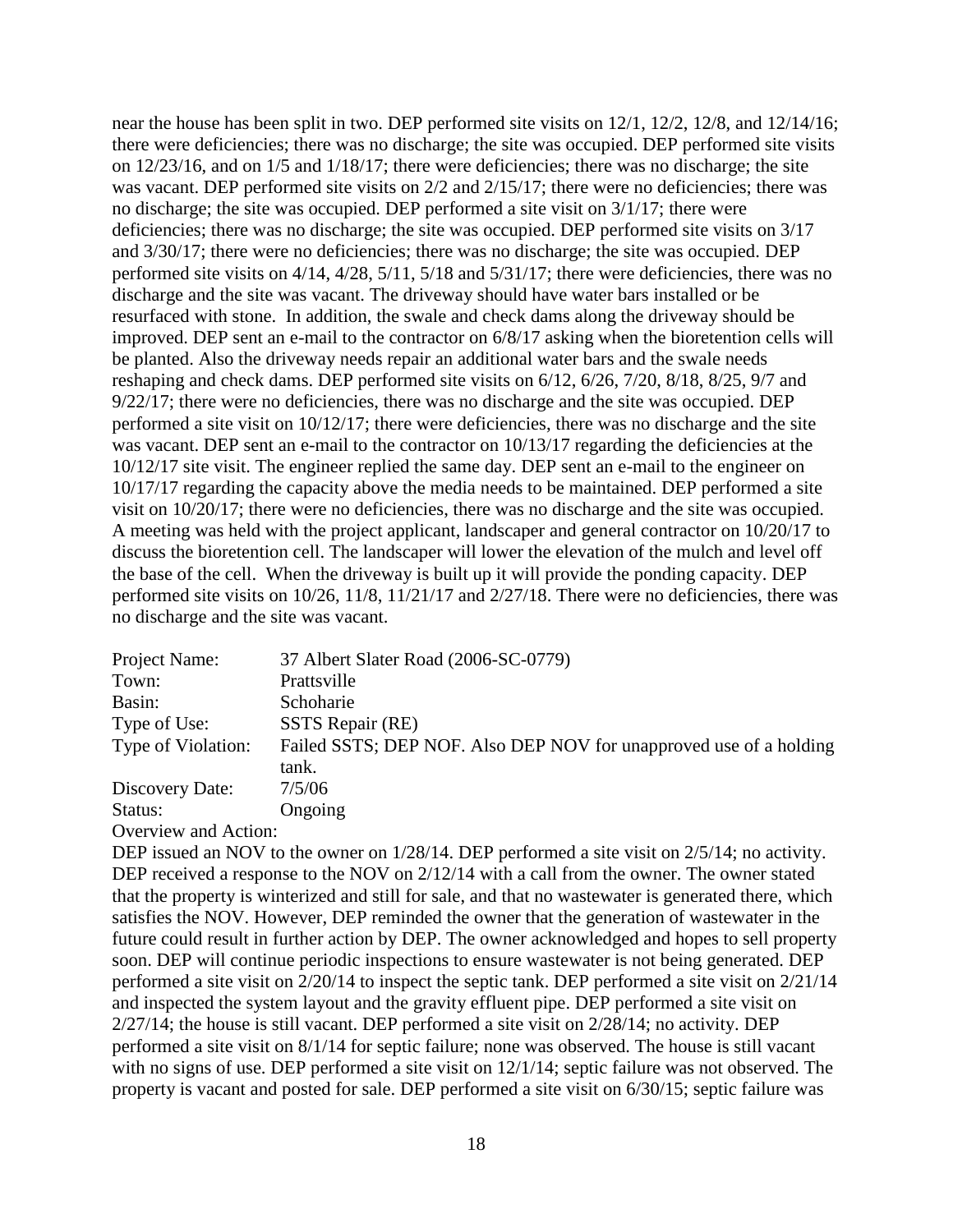not observed and the "For Sale" sign is gone. DEP performed a site visit on 12/17/15; septic failure was not observed; there was no sign of inhabitance and no realty sign posted. DEP performed a site visit on 6/27/16; septic failure was not observed; the house is vacant and is posted for sale; there is no sign of use. DEP performed site visits on 12/27/16 and 1/3/17; septic failure was not observed; the house remains vacant and appears to be abandoned, as of the latter date. DEP performed a site visit on 7/12/17; septic failure was not observed. There was no sign that the house is being used.DEP has put the Enforcement Status on hold as of 9/22/17 due to the property not being inhabited. Project will be monitored by tasks every six months for reinhabitance and will deal with possible loss of NCRA status and compliance with regulations time of re-inhabitance. DEP is monitoring this project site for inhabitance/failure. DEP performed a site visit on 1/11/18. The house is abandoned and boarded.

| Project Name:        | Etta Post Road (2006-SC-0578)                                    |
|----------------------|------------------------------------------------------------------|
| Town:                | Prattsville                                                      |
| Basin:               | Schoharie                                                        |
| Type of Use:         | Septic System (SS)                                               |
| Type of Violation:   | New SSTS; DEP NOV issued for unapproved construction of an SSTS. |
| Discovery Date:      | 11/13/15                                                         |
| Status:              | Approved/Closed                                                  |
| Overview and Action: |                                                                  |

DEP issued an NOV to the owner on 12/6/16. He has arranged to have a 1500 gallon holding tank installed in the spring of 2017, as he cannot afford a permanent system and may start to use the property seasonally. Once the owner calls to confirm receipt of the NOV, DEP can discuss a holding tank proposal with him. DEP received a call from the owner on 12/9/16 in response to the recently issued NOV; due to weather forecasts, he does not believe soils will be done in 2016. DEP spoke with the owner on 12/14/16 and requested that he write a letter supporting his claim of seasonal property use. DEP will review the letter to determine if a holding tank is an option, per Appendix 75A Regulations (75A). DEP does not review or approve holding tank designs or construction and will defer the project to DOH for enforcement if something does not comply with 75A. DEP left a voicemail for the owner on 2/17/17 regarding a seasonal use submittal. DEP spoke with the owner on 5/11/17 who stated he has an engineer who has already visited the site and will be in touch with DEP. He also stated that he plans on installing a full system. DEP spoke with the owner on 5/24/17 and an engineer has been hired. The contractor plans on digging a hole on 6/5/17. The plumber will also be there to do waste line plumbing under the dwelling, and will terminate outside house with a cap. DEP informed the owner that putting in a septic tank prior to plan approval would have to follow the emergency procedures of the regulations. He said he is going to cap the waste pipe so there will be no discharge and that he is using the neighbors shower. DEP received a request for a pre-application meeting from the engineer on 6/2/17. DEP received a call from the engineer on 6/2/17 regarding soil testing. A soil/site evaluation was performed on 6/6/17. DEP issued a letter to the owner on 8/4/17 stating that plans have not yet been received. DEP received call from owner on 8/4/17, inquiring whether his engineer has submitted plans yet. DEP stated no plans have been received to date. DEP called the engineer on  $8/11/17$  and left message with receptionist to call back with status of plans and whether he received DEP's letter from last week. She stated he'd call back mid to late afternoon. DEP re-sent the 8/4/17 letter to the owner and engineer on 8/16/17 as they claimed they did not receive it. DEP left a voicemail for the engineer on 8/18/17, requesting a date when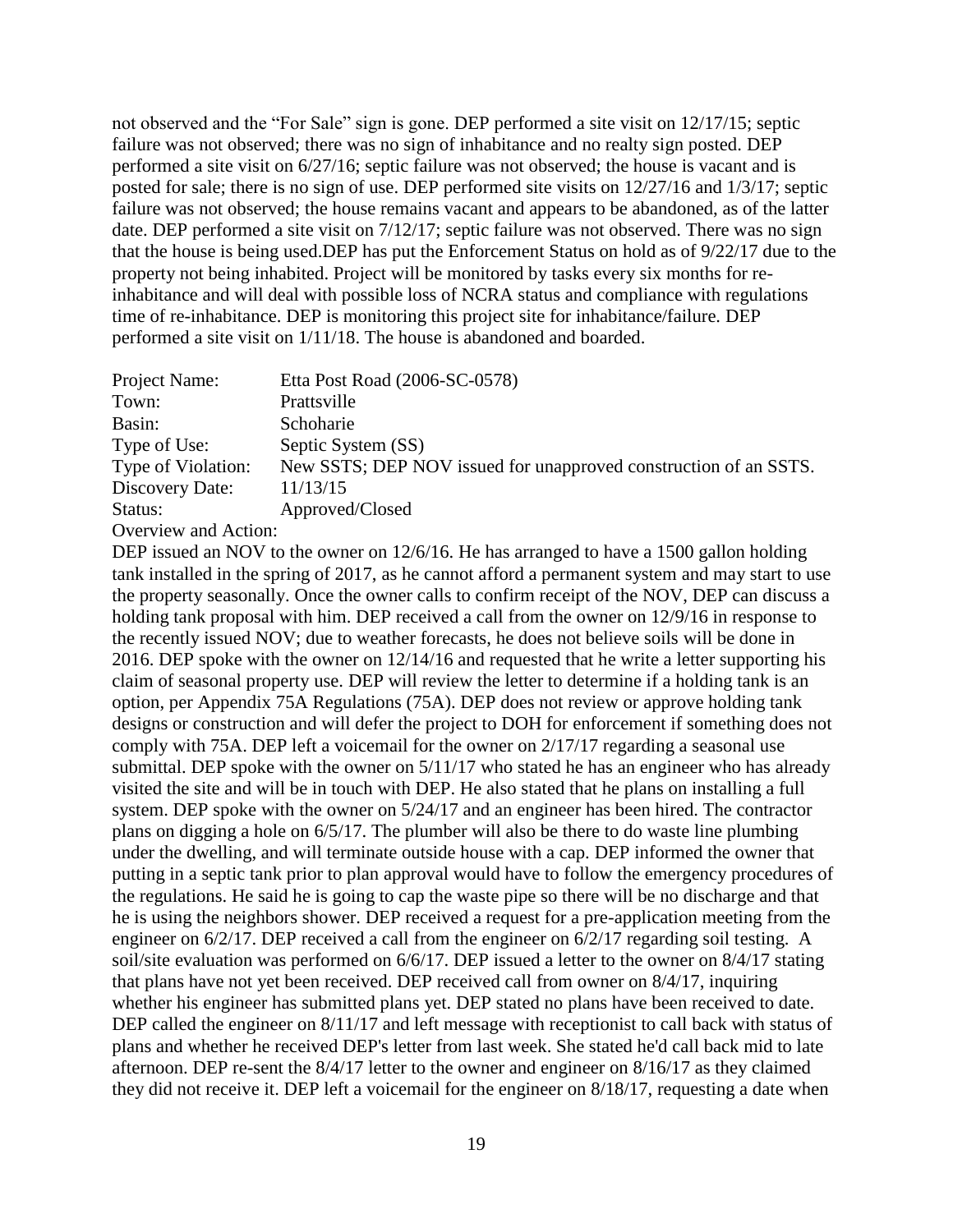plans will be submitted. DEP received a call from owner on 8/23/17 stating he hasn't heard back from engineer. DEP received plans from the engineer on 9/1/17. DEP received a call from the owner on 9/26/17 stating that engineer was sending in revised plans on 9/11/17. DEP received an Application for a non-conventional individual SSTS on 9/29/17. DEP called the owner on 10/3/17 and left a message that plans have been received and are in the review process. DEP will contact the owner with any updates on comments/approval. DEP issued a NOCA on 10/5/17. DEP issued an Approval Determination letter on 10/6/17. DEP performed construction inspections on 10/16, 10/18, 10/19, 10/20, 10/23, 10/25, 10/31 and 11/2/17. DEP completed construction inspections on 11/6/17. DEP received an engineer's certification letter from the engineer on 11/7/17. DEP issued a letter of Construction Compliance on 12/4/17. DEP has resolved the Enforcement Action on 12/18/17. The violation was resolved and the case was closed on 12/18/17 with DEP Closure letter dated 12/18/17.

| Project Name:      | 4924/44/48 State Rt. 23 (2014-SC-0628)                                                                                         |
|--------------------|--------------------------------------------------------------------------------------------------------------------------------|
| Town:              | Windham                                                                                                                        |
| Basin:             | Schoharie                                                                                                                      |
| Type of Use:       | Stormwater (SP)                                                                                                                |
| Type of Violation: | IS.1: Intermediate SSTS. SP.1: DEP NOV and DEC NOV. Greater than<br>two acres of disturbance within 100 feet of a watercourse. |
| Discovery Date:    | 9/17/15                                                                                                                        |
| Status:            | <b>Under Construction</b>                                                                                                      |

Overview and Action:

On 10/19/16, DEP received DEC's executed Consent Order dated 10/18/16; receipt of a civil penalty was also confirmed. DEP received a revised SWPPP from the engineer on 10/20/16 to DEP's letter of 10/13/16. DEP issued an Approval Determination letter on 11/1/16. DEP performed a site visit on 12/6/16; there were deficiencies; there was no discharge; the site was vacant. DEP sent an e-mail to the owner on 12/7/16 stating that a pre-construction meeting should have taken place before any site work began. DEP also provided a list of items which need to be addressed, several of which DEC will also check. DEP received notice on 12/15/16 that construction began. DEP sent an e-mail to DEC on 1/31/17; DEP is attempting to set-up a site meeting on 2/2/17. DEP performed a site visit on 2/2/17; there were deficiencies; there was no discharge; the site was vacant. DEP sent an e-mail to the owner on 2/8/17 regarding the lack of erosion and sediment controls at the site; wastewater concerns were also expressed. A meeting was set-up on 2/10/17 to discuss these issues. DEP received a notice issued by DEC to the owner on 2/13/17 stating that the owner is in violation of the Order on Consent. DEC requested that the owner respond within ten days of receiving the notice; financial penalties are also possible. DEP exchanged e-mails with the owner on 3/7/17; it appears that site conditions have improved; DEP would like to meet with the owner on 3/10/17 to discuss items which still must be addressed. DEP exchanged e-mails with the owner on  $3/13/17$  regarding the site meeting; a new date/time was agreed upon on 3/16/17. DEP performed site visits on 3/16 and 3/30/17; there were no deficiencies; there was no discharge; the site was vacant. DEP exchanged e-mails with the applicant on 4/5/17 regarding hiring an Erosion and Sediment Control (E&SC) inspector and putting up document storage boxes at the site for the SWPPP and inspection reports. DEP performed a site visit on 4/12/17; there were no deficiencies, there was no discharge and the site was vacant. DEP performed site visits on  $4/26$ ,  $5/11$ ,  $5/18$  and  $5/31/17$ ; there were deficiencies, there was no discharge and the site was vacant. DEP sent an e-mail to the owners on 6/8/17 with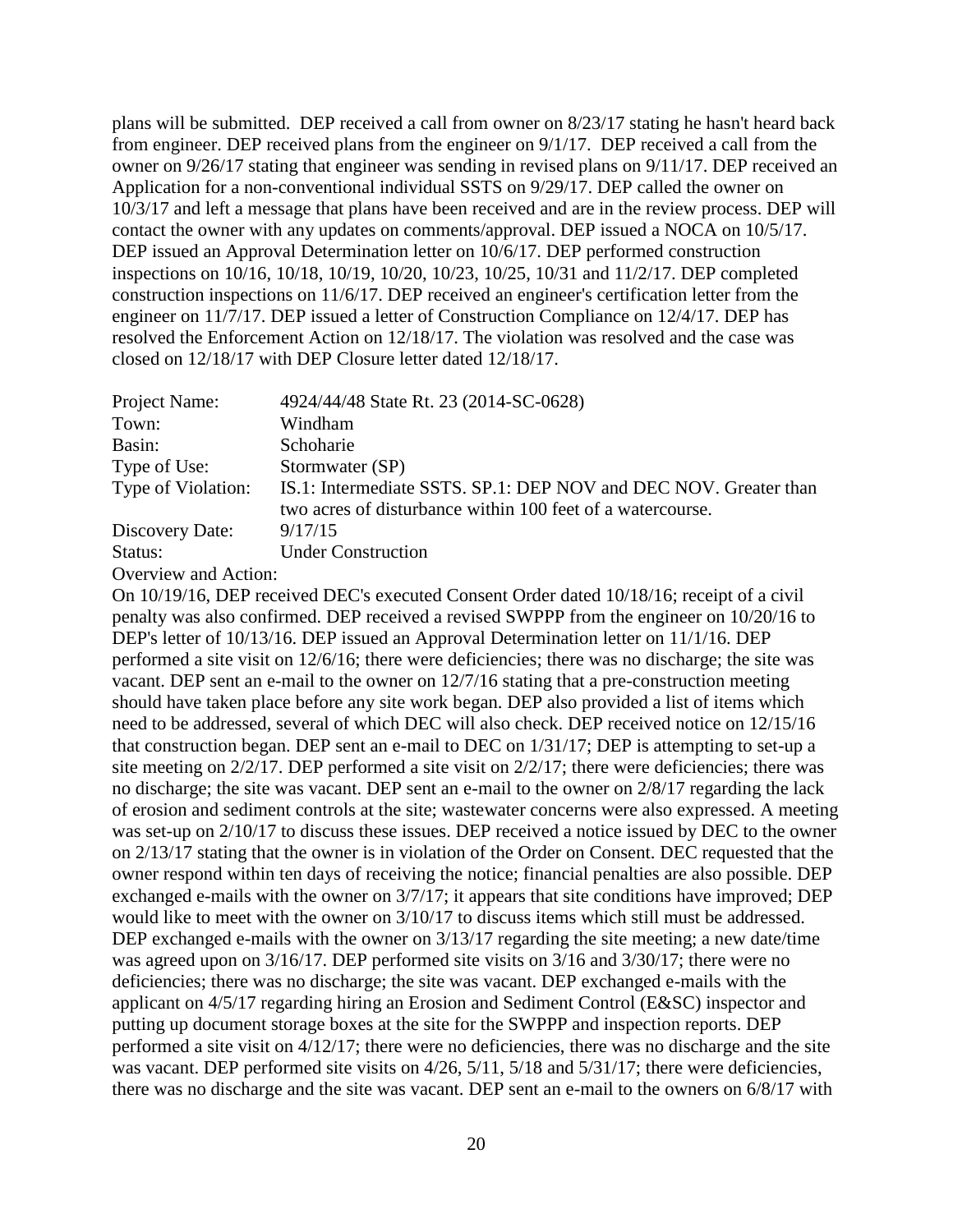a list of expectations to be met and requested that the issues be addressed. DEP performed a site visit on 7/7/17; there were deficiencies, there was no discharge and the site was vacant. DEP sent an e-mail to the representatives on 7/7/17 regarding DEP's email of 6/8/17 and the lack of response to it. DEP received a response from the owner on 7/7/17 regarding the need to change their inspecting engineer. DEP assessed the site and the site condition has not changed. DEP performed site visits on 7/27 and 8/11/17; there were deficiencies, there was no discharge and the site was vacant. A tentative site meeting is set for 9/7/17 with the applicant, contractor and engineer. A meeting was held with the project applicant and new engineer on 9/7/17. DEP received an e-mail from the applicant on 9/21/17 indicating the construction stake-out will proceed next week. DEP performed a site visit on 9/28/17; there were deficiencies, there was no discharge and the site was vacant. DEP exchanged emails with the engineer on 10/4/17 regarding the stakeouts. DEP performed a site visit on 10/6/17. There were deficiencies, there was no discharge and the site was vacant. DEP observed construction stake-out has been performed at the site. DEP observed on 10/13/17 that construction has begun. DEP performed a site visit on 10/23/17. There were deficiencies, there was no discharge and the site was occupied. DEP sent an e-mail to the engineer on 10/24/17 regarding the site visit of the previous day and the lack of silt fence below the fill. DEP performed a site visit on 10/25/17. There were deficiencies, there was no discharge and the site was vacant. DEP exchanged emails with the owner on 10/25/17 regarding the need for E&S inspections. DEP received an e-mail from the owner on 10/26/17 stating that the engineer is putting in silt fence as per the plan. DEP performed a site visit on 11/2/17. There were no deficiencies, there was no discharge and the site was occupied. DEP received a call from the applicant on 11/15/17 regarding the construction of the stormwater controls. The applicant stated they would keep working to get the practices installed. DEP received an e-mail from the owner on 11/20/17 regarding the site. He stated that the machine is back on site and he has retained a contractor to assist in the completion of the stormwater installation. DEP performed site visits on 11/22 and 11/30/17. There were no deficiencies, there was no discharge and the site was vacant. DEP exchanged emails with the owner and CWC on 12/08/17 regarding the re-design. CWC stated that they will not pay for a re-design as it isn't being requested by DEP. DEP performed a site visit on 12/13/17. There were deficiencies, there was no discharge and the site was vacant. A meeting was held with the project applicant on 12/22/17 to discuss the next steps in preparation for spring. DEP received an e-mail from the owner on 1/8/18 regarding his schedule as to how he will complete the SWPPP. No construction materials were observed on site. DEP sent an e-mail to the owner on 3/6/18 regarding an on-site meeting with DEP to discuss how the stockpile materials are being prepared. DEP assessed the site and no construction materials for the stormwater controls were observed. DEP received a response e-mail from the owner on 3/9/18 stating that he will transfer the materials and requested a meeting be set for March.

| 165 Mill St (2012-SC-0251)                                         |
|--------------------------------------------------------------------|
| Windham                                                            |
| Schoharie                                                          |
| SSTS Repair (RE)                                                   |
| Failed SSTS - DEP NOV for sewage discharging to a road-side ditch. |
| 5/3/12                                                             |
| Closed                                                             |
| Overview and Action:                                               |
|                                                                    |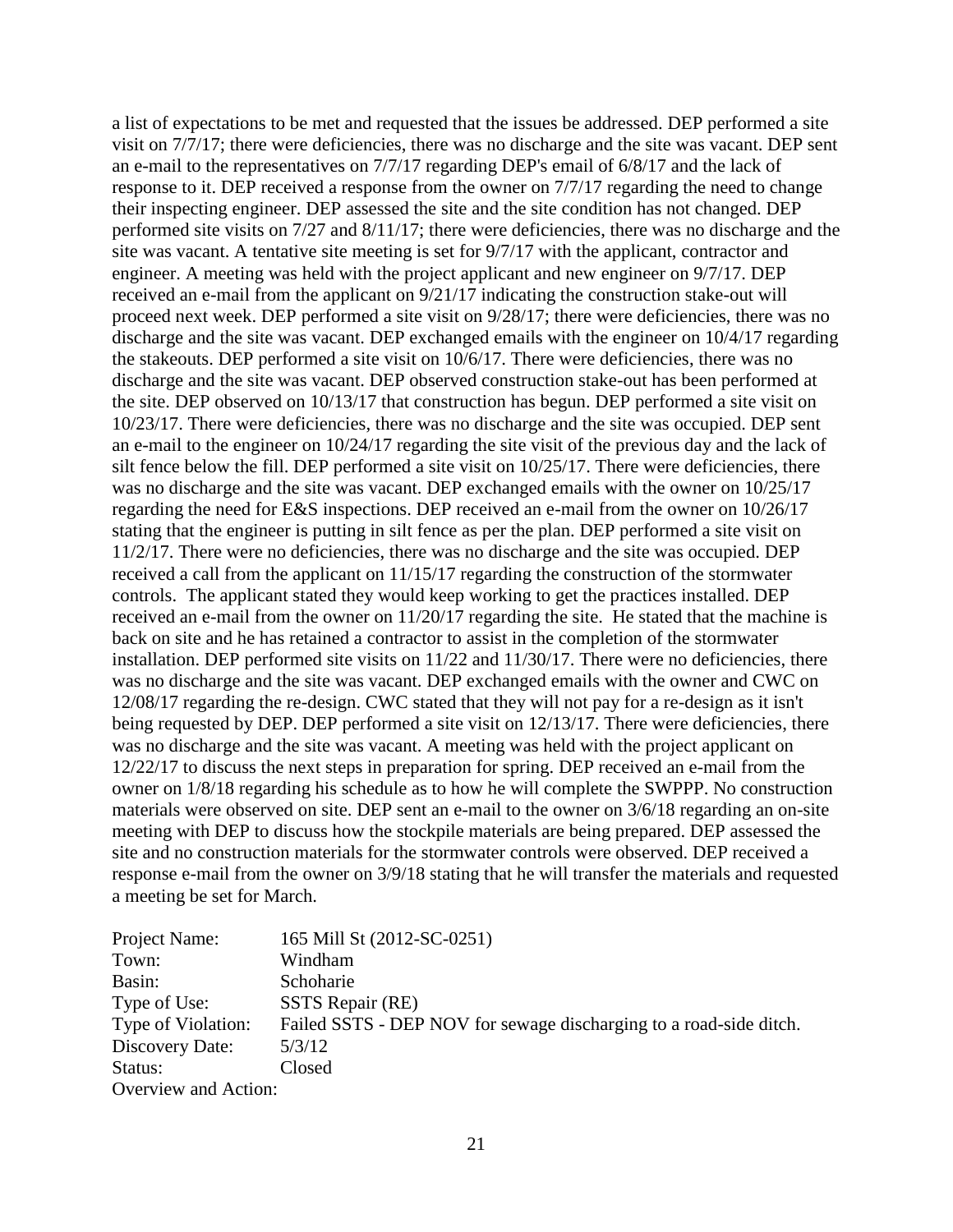DEP issued an Approval Determination letter on 11/3/16. DEP performed a site visit on 12/19/16; septic failure was not observed; the house was recently decorated for the holidays and appears to be used on weekends; there were two cars in the driveway on 12/16/16. DEP performed site visits on 1/9 and 2/8/17; septic failure was not observed; the house appears to be used on weekends; there was no sign of pumping on 1/9/17. To avoid possible further enforcement proceedings, DEP Legal issued a letter to the owner on 2/22/17 with the following installation compliance schedule: a contractor must be hired by 4/1/17; the site must be cleared and SSTS construction must start by 5/1/17; and the SSTS must be finished by 6/1/17. DEP performed a site visit on 3/22/17; septic failure was not observed; the property is being maintained. DEP sent update request to NYC Law on 4/13/17. NYC Law spoke with the owner on 4/17/17 who has received two quotes and plans on doing the work himself. DEP performed a site visit on 4/24/17; septic failure was not observed. The property appears to be used on weekends. There is a new fire pit and yard furniture. DEP performed a site visit on 6/12/17; septic failure was not observed. There was no visible failure or signs of pumping. NYC Law Department called the owner on 7/19/17 and left a message to call back. DEP performed a site visit on 7/26/17; septic failure was not observed, there was no visible effluent. NYC Law Department sent the owner an email on 7/28/17, requesting start of construction to commence as soon as possible, and to call in response to receiving the email. DEP received a voicemail from the owner on 7/28/17, who stated construction startup is imminent. DEP performed a site visit on 8/21/17; septic failure was not observed. There was no visible effluent or signs of pumping. The lot was recently mowed and weeded. NYC Law Department received a call from CWC's attorney and a copy of his letter, stating that this project is not going to be funded because the structure was not a residence before 1995, which is the cutoff date. Additionally, it is not fundable due to the illegal conversion from barn to residence and outstanding violations with the town. NYC Law has not received a response from the applicant as of 10/12/17 regarding a start date. DEP sent CWC an email on 10/20/17 asking whether owner is appealing their decision that this project is not fundable. DEP received an email from CWC on 10/23/17 stating that owner has not filed an appeal due to being denied program eligibility. CWC also stated he has no grounds to request an appeal. DEP performed a site visit on 11/20/17. Septic failure was not observed. DEP has resolved the Enforcement Action on 12/15/17. The violation was resolved and the case was closed internally on 12/15/17.

### **3.1.2. Delaware District**

| Sewage discharging to roadside ditch; originated as a complaint. DEP |
|----------------------------------------------------------------------|
| NOV. Failing SSTS - CWC- surfacing of sewage on the ground; 60%.     |
|                                                                      |
|                                                                      |
|                                                                      |

### Overview and Action:

On 2/13/17, NYC Law notified DEP that the 11/28/16 legal letter was re-sent to the owner at two different addresses via return receipt mail. On 2/12/17, one of the receipts was returned from one address, without a signature, but the letter was not returned. DEP Legal issued another Notice of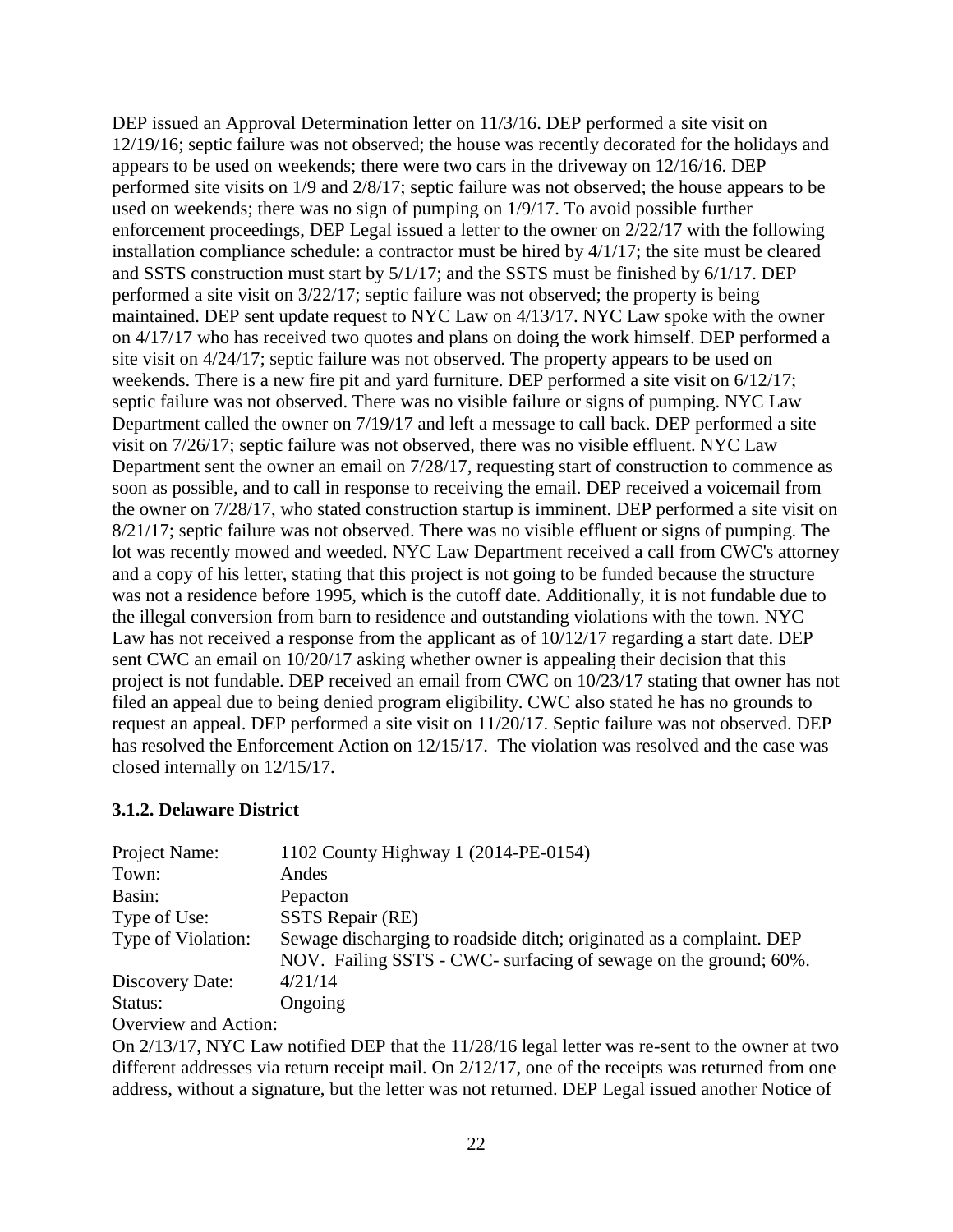Intent to Revoke Approval letter to the owners on 3/24/17; DEP intends to revoke the 3/16/16 design approval on 5/8/17, unless certain written statements are provided within 15 calendar days of the date the owners receive the letter. Affidavit of service was completed for Notice of Intent to Revoke Approval on 4/6/17. DEP performed a site visit on 4/7/17. Paperwork on the door indicates that the property may have fallen into a foreclosure status. The date could not be made out during the site visit. DEP issued a Revocation of the Approval letter to the applicant on 6/19/17 effective 5/8/17 the date specified in the Notice of Intent dated 3/24/17. DEP performed site visits on 10/13/17 and 1/29/18; septic failure was not observed. DEP called the owner on 3/16/18 and spoke with the secretary. DEP requested that the owner call back for an update on the property status, plans, and owership change, if applicable.

| Project Name:        | County Hwy 6 (2017-CN-0234)                                                                                                         |
|----------------------|-------------------------------------------------------------------------------------------------------------------------------------|
| Town:                | <b>Bovina</b>                                                                                                                       |
| Basin:               | Cannonsville                                                                                                                        |
| Type of Use:         | Stormwater (SP)                                                                                                                     |
| Type of Violation:   | DEP SWPPP NOV for construction that has created new impervious<br>surfaces within 100 feet of Coulter Brook without prior approval. |
| Discovery Date:      | 5/23/17                                                                                                                             |
| Status:              | <b>Under Construction</b>                                                                                                           |
| Overview and Action. |                                                                                                                                     |

Overview and Action: DEP initiated an Enforcement Action on  $5/23/17$ . DEP issued an NOV to the owner on  $5/23/17$ . DEP received a call from the owner of the property on  $5/30/17$  regarding the NOV received. The owner will contact an engineer and pursue a variance. DEP received an e-mail from the owner on

6/5/17 regarding hiring an engineer and moving forward with design. DEP received a call from the engineer on 6/7/17 regarding the project. DEP told the engineer that a meeting was scheduled for 6/9/17 to discuss the level of detail needed for the stormwater treatment design submission. DEP told the engineer that this should not delay scheduling the soil testing or collecting site information to develop a base map of the site. DEP called the engineer on 6/12/17 notifying him that the meeting was postponed and that he should continue with scheduling the soil testing. A soil/site evaluation was performed on 6/20/17 with the engineer and CWC. DEP sent an e-mail to the engineer on 6/22/17 regarding mitigation options based on the soil testing results and required information for the variance submission. DEP exchanged e-mails with the applicant on 6/27/17 regarding the status of the project. DEP sent an e-mail to the engineer on 7/7/17 requesting an update on the project. DEP sent an e-mail to the engineer on 7/17/17 requesting an update on the project. DEP received a call from the engineer on 7/18/17 regarding the preliminary design. The engineer is planning to send the preliminary design (sketch and Hydro CAD) in on 7/19/17. DEP received an e-mail from the engineer on 7/18/17 regarding preliminary design. The email included a site plan sketch and the Hydro CAD per and post calculations. DEP sent an e-mail to the engineer on 7/21/17 regarding the preliminary calculations and design. DEP notified the engineer that the preliminary information looks good and to keep moving forward with the design. DEP called the engineer on 7/21/17 regarding a small change to the drainage area delineation map. DEP received an Application for a Variance that coincides with the SWPPP on 8/9/17 from the engineer. DEP issued a NOCA on 8/21/17. DEP issued an Approval Determination letter on 9/19/17. DEP received the signed Variance Determination from the owner on 9/25/17. DEP met with the contractor, engineer and the applicant's representative on the site for a pre-construction meeting on 9/27/17. DEP sent an e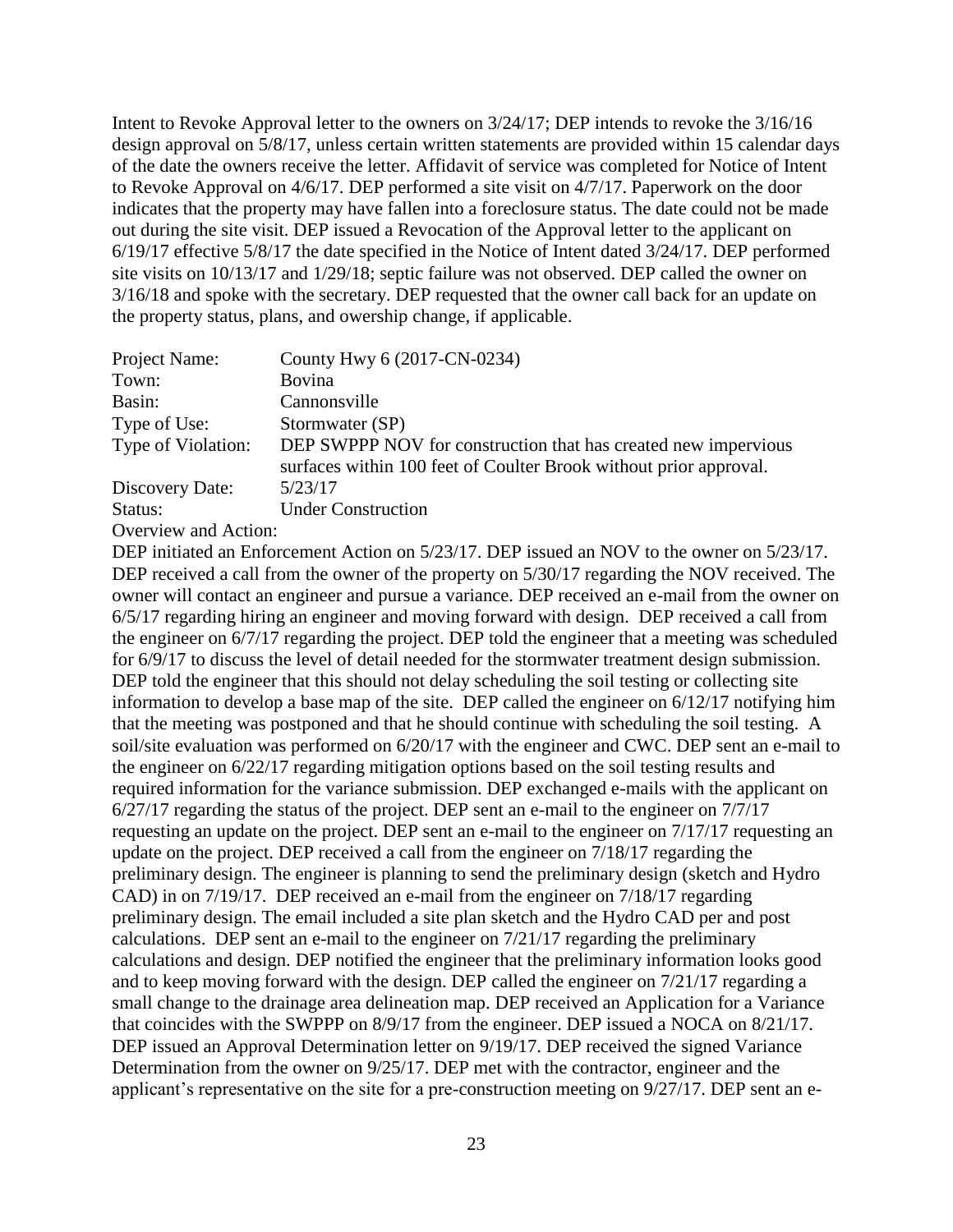mail to CWC on 9/27/17 with a copy of the variance determination. DEP received notice on 10/1/17 that construction will begin on 10/2/17. DEP performed a site visit on 10/2/17. There were no deficiencies, there was no discharge and the site was occupied. DEP issued a letter rescinding the technical approval issued in 9/19/17. A technical determination was not required since there was no regulatory review and approval required for construction of an impervious surface within 100 feet of a watercourse. Rather, a variance to the prohibition of it was required and remains valid. DEP performed site visits on 10/13, 10/19 and 11/3/17. There were no deficiencies, there was no discharge and the site was vacant. DEP is waiting for the Engineer's certification to close this project.

| Project Name:                                                                                                                                                                                                                                                                                                                                                                     | 1245 Main St. (2014-PE-0670)                                                                                                          |
|-----------------------------------------------------------------------------------------------------------------------------------------------------------------------------------------------------------------------------------------------------------------------------------------------------------------------------------------------------------------------------------|---------------------------------------------------------------------------------------------------------------------------------------|
| Town:                                                                                                                                                                                                                                                                                                                                                                             | Village of Fleischmanns                                                                                                               |
| Basin:                                                                                                                                                                                                                                                                                                                                                                            | Pepacton                                                                                                                              |
| Type of Use:                                                                                                                                                                                                                                                                                                                                                                      | Stormwater (SP)                                                                                                                       |
| Type of Violation:                                                                                                                                                                                                                                                                                                                                                                | DEP NOV for failure to obtain approval of a SWPPP prior to construction<br>of an impervious surface within 100 feet of a watercourse. |
| Discovery Date:                                                                                                                                                                                                                                                                                                                                                                   | 12/2/14                                                                                                                               |
| Status:                                                                                                                                                                                                                                                                                                                                                                           | <b>Under Construction</b>                                                                                                             |
| $\bigcap$ $\bigcap$ $\bigcap$ $\bigcap$ $\bigcap$ $\bigcap$ $\bigcap$ $\bigcap$ $\bigcap$ $\bigcap$ $\bigcap$ $\bigcap$ $\bigcap$ $\bigcap$ $\bigcap$ $\bigcap$ $\bigcap$ $\bigcap$ $\bigcap$ $\bigcap$ $\bigcap$ $\bigcap$ $\bigcap$ $\bigcap$ $\bigcap$ $\bigcap$ $\bigcap$ $\bigcap$ $\bigcap$ $\bigcap$ $\bigcap$ $\bigcap$ $\bigcap$ $\bigcap$ $\bigcap$ $\bigcap$ $\bigcap$ |                                                                                                                                       |

Overview and Action:

DEP sent an e-mail to the engineer on  $12/23/16$  stating that the SWPPP must be adjusted and resubmitted with regard to the bioretention cell and planting media. DEP received an e-mail from the engineer on 12/27/16; the engineer reviewed DEP's e-mail comments dated 12/23/16 and subsequently observed the installation at the site. Based on this observation, the gutters of the new building will be modified. DEP sent an e-mail to the engineer on 1/5/17 stating that the engineer's proposed modifications are unacceptable; the engineer must either reinstall the gutters to ensure proper drainage to comply with the SWPPP or modify the SWPPP to provide stormwater treatment for the runoff. DEP received an e-mail from the engineer on 1/5/17 regarding the parking lot layout. DEP performed a site visit on 1/6/17; there were deficiencies; there was no discharge; the site was occupied. DEP issued a letter to the Village of Fleischmanns Planning Board Chairperson (PB Chair) on 1/12/17 regarding issues with the amended site plan dated  $3/23/16$ , and options for resolution. DEP exchanged e-mails with the engineer on  $1/12/17$ ; the engineer stated that the owner has decided to reset the gutters and discharge roof rainwater into the rain garden; a soil analysis will be provided of the material used. DEP advised to wait until the spring of 2017 to complete the rain garden. DEP exchanged e-mails with the PB Chair on 1/12/17 regarding the large parking lot; the PB Chair provided a master plan and documents received from the engineer and DEP provided a copy of the SWPPP Approval for reference. DEP performed site visits on  $1/20$  and  $3/2/17$ ; there were deficiencies; there was no discharge; the site was occupied on 1/20 and vacant on 3/2/17. DEP sent an e-mail to the engineer on 3/3/17 regarding the gutter alignment, seeding and mulching, and bioretention completion. DEP performed a site visit on 4/20/17; there were deficiencies, there was no discharge and the site was vacant. DEP sent an e-mail to the engineer on 4/20/17 regarding the need to finish realigning the gutters and construct the bioretention cell. DEP questioned his plan to finish. DEP received a call from the engineer on 4/28/17 regarding work to be done. DEP performed site visits on 5/3 and 5/8/17; there were deficiencies, there was no discharge and the site was vacant. DEP exchanged emails with the engineer on 5/11/17 regarding confirmation of who will be providing the planting media and who will be building the bio retention cell. DEP received an e-mail from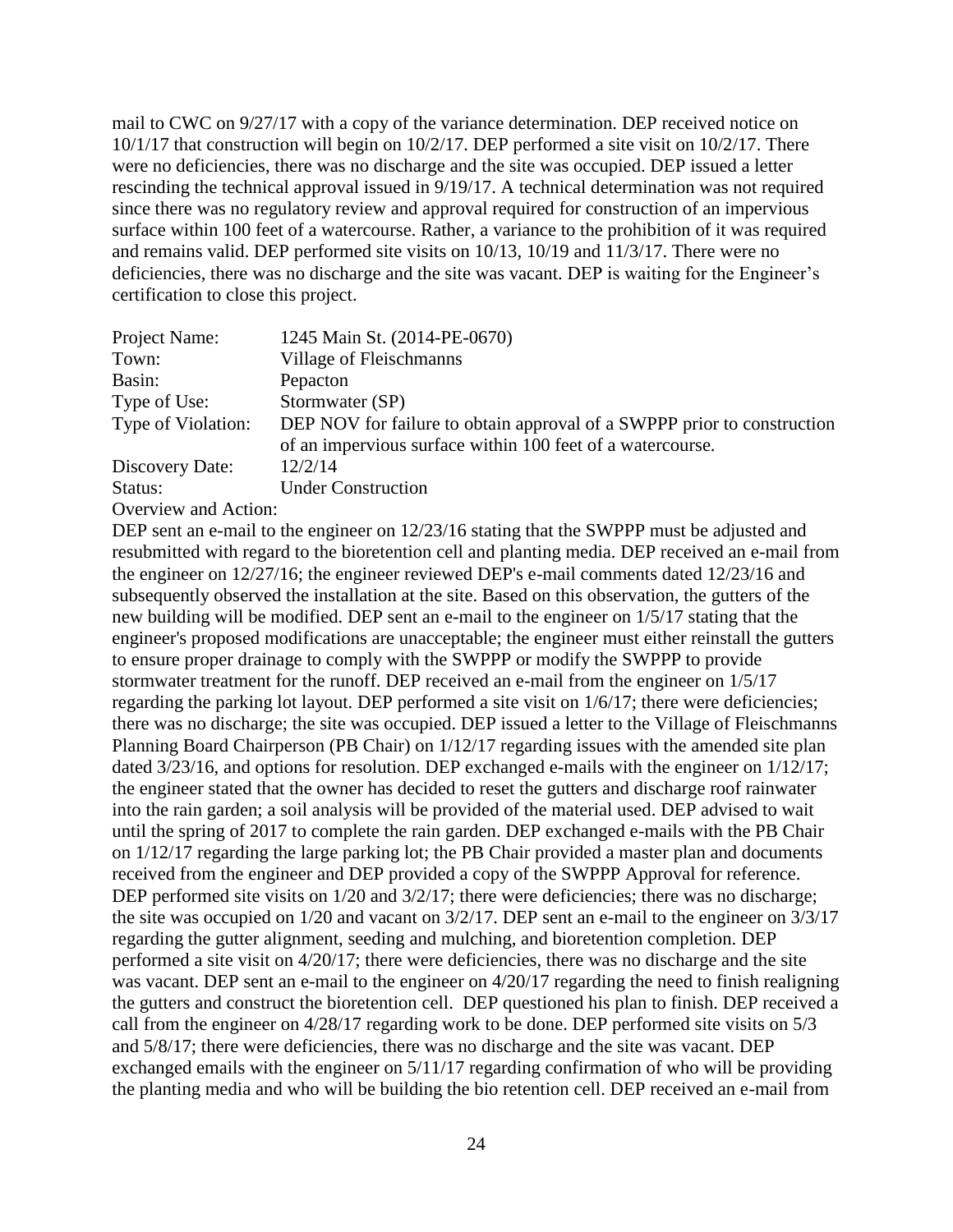the engineer on 5/11/17 stating that a rain garden will not be required. DEP performed site visits on 5/15 and 5/26/17; there were no deficiencies, there was no discharge and the site was occupied. DEP received a copy of the project review notes that the engineer sent to the V/Fleischmanns Planning Board on 5/30/17. DEP sent an e-mail to the engineer on 6/1/17 regarding road and parking lot reconstruction requires a permit as it is considered disturbance per the DEC website. DEP performed site visits on 6/8, 6/13 and 6/15/17; there were no deficiencies, there was no discharge and the site was occupied. DEP exchanged emails with the engineer on 6/15/17 regarding the weir not being necessary as well as additional stone. DEP performed site visits on 6/19, 6/22, 6/27 and 7/3/17; there were deficiencies, there was no discharge and the site was occupied. DEP sent an e-mail to the engineer on 7/6/17 regarding items discussed that need to be addressed. DEP performed a site visit on 7/11/17; there were deficiencies, there was no discharge and the site was occupied. DEP sent an e-mail to the engineer on 8/3/17 regarding when the bioretention cell will be scarified and planted. DEP performed site visits on 8/25 and 9/21/17; there were deficiencies, there was no discharge and the site was vacant. DEP issued a letter to the engineer on 9/28/17 regarding 9/14/17 site inspection and the observation that the bioretention cell is still not completed, does not drain adequately and the area around the cell is not stabilized. DEP received a call from the applicant' son on 10/4/17 regarding the 9/28/17 letter from DEP. DEP returned the call and there was no answer. DEP exchanged e-mails with the engineer on 1/9/18 regarding the gravel being considered a disturbance. DEP responded that it does not. DEP used the opportunity to address the completion of the bioretention cell and requested a letter of intent. DEP received an e-mail from the engineer on 1/19/18 regarding finishing the rain garden. DEP sent an e-mail to the owner and engineer on 3/26/18 requesting the status of the plans.

| Project Name:                                                                                                                                                               | 1324 Coles Clove Rd (2010-PE-0797)                                 |
|-----------------------------------------------------------------------------------------------------------------------------------------------------------------------------|--------------------------------------------------------------------|
| Town:                                                                                                                                                                       | Hamden                                                             |
| Basin:                                                                                                                                                                      | Pepacton                                                           |
| Type of Use:                                                                                                                                                                | SSTS Repair (RE)                                                   |
| Type of Violation:                                                                                                                                                          | Failing SSTS - CWC - surfacing - DEP NOV for sewage surfacing onto |
|                                                                                                                                                                             | the ground                                                         |
| Discovery Date:                                                                                                                                                             | 5/4/17                                                             |
| Status:                                                                                                                                                                     | <b>New</b>                                                         |
| $\bigcap_{x\in\mathbb{R}}$ and $x\in\mathbb{R}$ and $\bigcap_{x\in\mathbb{R}}$ and $\bigcap_{x\in\mathbb{R}}$ and $\bigcap_{x\in\mathbb{R}}$ and $\bigcap_{x\in\mathbb{R}}$ |                                                                    |

Overview and Action:

DEP issued an NOV to the owner on  $6/6/17$ . DEP called and left a message for the owner on 6/7/17 asking for a call back. The owner stopped in at the field office looking for the DEP engineer who issued the NOV. DEP tried to explain that this individual does not work out of this office and pointed out his contact information in the letter. DEP showed the owners what they needed to do per the NOV; pump out and increase the tank and SSTS field for a five bedroom residence, to close out the NOV. They stated that what was installed was incorrect, that the effluent filter should have been inside the 1500 gallon tank. DEP tried to explain that the system was designed for a three bedroom residence, per the paperwork received from CWC and indicated on the engineer's plans that the owners had brought with them. The owners stated that the designer of the addition, the contractor, nor the CEO had told them that they needed to increase the size of the system because of the increase in the bedroom count. DEP received a phone call from the owner on 6/13/17. DEP explained that he has 2 more bedrooms than septic system was approved for and they have to hire an engineer to submit plans. DEP will contact the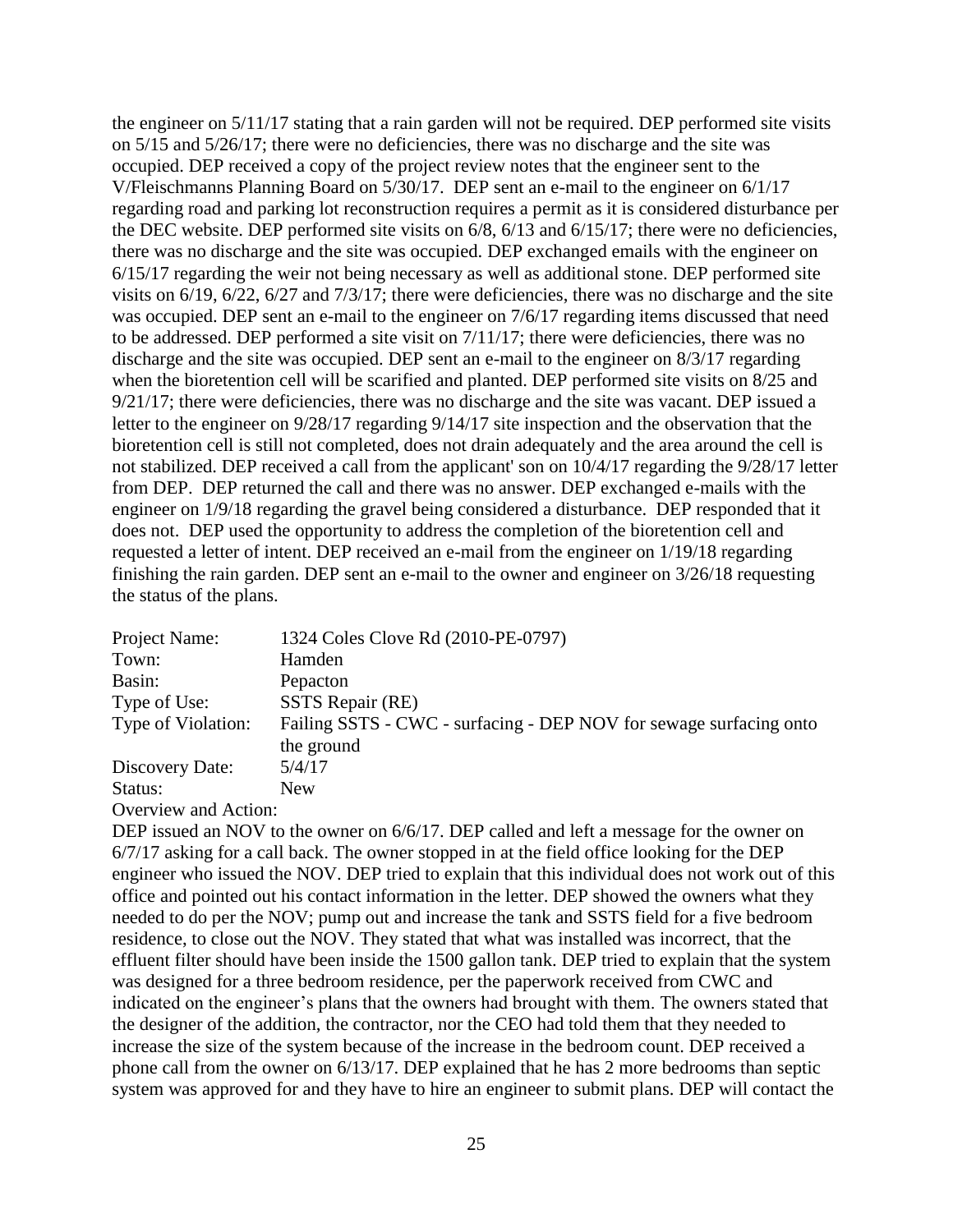owner to meet onsite to discuss the review/approval process. DEP performed a site visit on 6/15/17; septic failure was observed. The owner will contact his new contractor to find a new engineer to complete the necessary work. DEP also advised the owner to not park vehicles on the absorption area of the SSTS. DEP received a call from an engineer on 6/28/17 asking for a few details on the existing replacement system. The engineer met with the owner onsite to discuss the issues. The engineer thinks that the garage will need a new stand-alone system if the owner wishes to convert a portion of it to living space. Due to the failure of the replaced system, the engineer thinks that the bed may need to be completely replaced due to the parking situation, as well as a larger septic tank. DEP received a request for a pre-application meeting from the engineer on 7/19/17. A soil/site evaluation was performed on 8/8/17. DEP Section Chief received a call from the engineer on 8/4/17 regarding a design for the alt/mod. He was advised to submit a design and reach out to CWC for potential reimbursement in the new side agreement. DEP sent an e-mail to the engineer on  $10/12/2017$  regarding the project status. DEP received an Application for a conventional individual SSTS on 10/31/2017. This system may be an Alteration/Modification to an existing SSTS. DEP issued a NOCA on 11/09/2017. DEP performed a watercourse determination on 11/21/2017. DEP issued a comment letter on 11/28/2017 to the engineer requesting additional information.

| Project Name:      | 7019 County Highway 26 (2007-CN-0751)                |
|--------------------|------------------------------------------------------|
| Town:              | Hamden                                               |
| Basin:             | Cannonsville                                         |
| Type of Use:       | SSTS Repair (RE)                                     |
| Type of Violation: | SSTS Replacement-CWC-Failing-dye recovered. DEP NOV. |
| Discovery Date:    | 12/8/09                                              |
| Status:            | Closed                                               |
|                    |                                                      |

Overview and Action:

DEP issued a renewed Approval determination on 10/13/16. DEP performed a site visit on 10/13/16; septic failure was not observed; the site was already under construction. DEP received a call from the engineer on 10/13/16; the engineer had told the contractor to start construction, but they neglected to alert DEP prior to it beginning. DEP performed construction site visits on 10/18 and 10/19/16; the distribution box has been set and the swale has been installed. DEP performed construction site visits on 10/21, 10/24, 10/25, 10/26, 11/2, 11/3, 11/14, 11/17, 11/18, and 11/22/16; there was no activity on any of the dates, other than on 11/22/16 when there was machinery on site. DEP performed a site visit on 2/1/17; septic failure was not observed; photos were taken; the site is inhabited, but no one was present at the time of the inspection. DEP performed a construction site visit on 2/7/17; there was no activity. DEP performed a site visit on 3/9/17; septic failure was not observed; the owner's representative and owner's mother were present. DEP performed a construction site visit on 3/13/17; there was no activity. DEP performed site visits on 4/3 and 4/4/17; septic failure was not observed. There was no one there at this time but there were cars in driveway. DEP called the town CEO on 4/4/17 and left a message asking about a building permit for this property. DEP issued a letter to the owner on 4/5/17 requesting that construction, which began in late 2016, recommence as soon as weather conditions permit. It was also noted that work on the barn was observed; if bedrooms are being added, a new design and re-approval are required. A response was requested upon the owner's receipt of the letter. DEP called the town CEO and left a message with the town clerk on 4/26/17. DEP received a call from the owner on  $5/1/17$  regarding the letter that was sent about the start of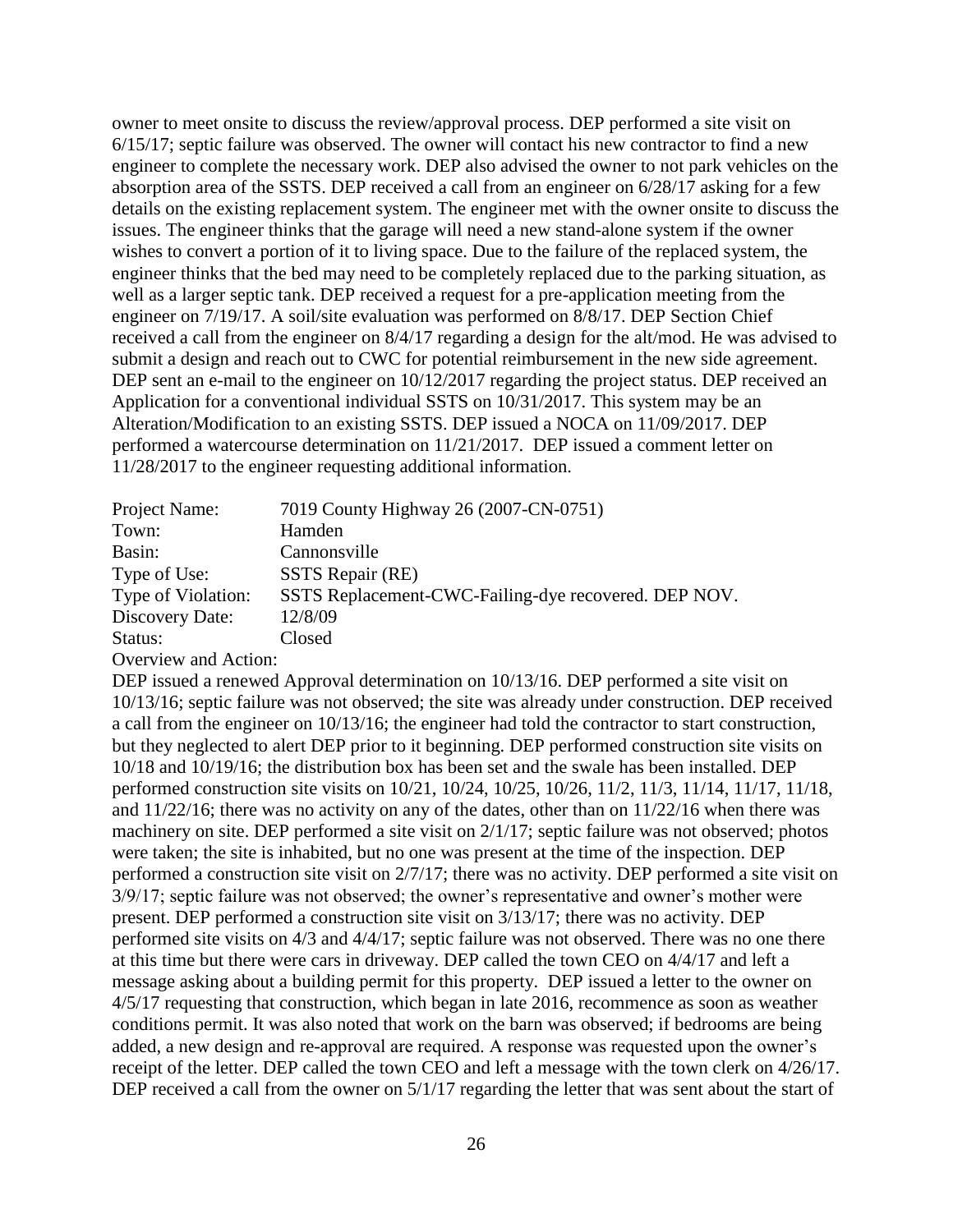construction and the concern of additional bedrooms. DEP called the owner back the same day. The owner states that the contractor will be back after the site has dried out. Additionally, the owner addressed the concern about the additional bedrooms. She stated that she has always had an office and open space in the barn. There is water in the barn from when the previous owner housed animals which is now utilized as a sink and an outside spigot (no additional bathrooms). DEP called the CEO on  $5/3/17$  regarding the possible conversion of the barn to residential space. The CEO stated that the only items in the file are with regards to the replacement SSTS for the home. The CEO stated that he would investigate the matter. DEP called the CEO on 5/17/17 to follow up on the situation with the barn. He spoke with the contractor who stated that they are not living in the barn. DEP performed a site visit on 6/12/17; septic failure was not observed. The mother of the owner is living in the house full time. DEP received a call from the owner on 6/12/17 regarding the status of construction. The owner stated that the contractor will call 48 hours in advance of starting construction up again. DEP performed a site visit on 7/13/17; there are three new cars in driveway but could not get anyone to answer the door. DEP issued a letter to the owner on 7/13/17 stating that construction has not yet commenced. DEP performed a site visit on 9/7/17; no one was at home and failure was not observed. DEP performed a construction inspection on 10/2/17. DEP requested Legal to issue a letter to the owner on 10/20/17, to complete the project this season; supporting documentation was provided. DEP Legal issued correspondence to the owner on 10/27/17 requiring a dye test and construction to commence within 5 days. DEP performed construction inspections on 11/13, 11/21 and 11/27/17. DEP completed construction inspections on 11/28/17. DEP was copied on a letter to CWC from the engineer dated 11/22/17, regarding completion of septic system. DEP received As-Built plans and an engineer's certification letter from the engineer on 12/1/17. DEP issued a letter of Construction Compliance on 12/1/17. The violation was resolved and the case was closed on 12/13/17 with DEP Closure letter dated 12/13/17. DEP has resolved the Enforcement Action on 12/13/17.

| Project Name:      | 650 Swantak Rd (2015-CN-0477)                                          |
|--------------------|------------------------------------------------------------------------|
| Town:              | Kortright                                                              |
| Basin:             | Cannonsville                                                           |
| Type of Use:       | SSTS Repair (RE)                                                       |
| Type of Violation: | Failing SSTS - CWC - Sewage surfacing on ground. Initially part of the |
|                    | Swantak Subdivision; DEP NOV.                                          |
| Discovery Date:    | 8/19/15                                                                |
| Status:            | Closed                                                                 |
|                    |                                                                        |

### Overview and Action:

DEP observed and prepared a violation report on 8/19/15. DEP initiated an Enforcement Action on 8/19/15. DEP issued an NOV to the owner on 9/1/15. DEP received a call from the owner in response to the NOV on 9/4/15. DEP received message from the owner on 9/16/15 requesting call back to discuss the NOV. The owner called DEP on 9/17/15 and left a message. DEP returned owner's call and there was no answer and DEP could not leave a message. DEP called owner on 9/28/15 and left message to call back regarding failing SSTS and measures they have taken to hire engineer or limit failure. This project is funded under CWC Septic Repair Program. On 9/28/15, DEP received CWC's notice of failure. DEP issued a letter to the owner on 9/29/15 providing guidance for remediation. DEP received a request for a pre-application meeting from the engineer/applicant on 10/13/15. DEP called the owner on 10/14 and 10/15/15 to see if an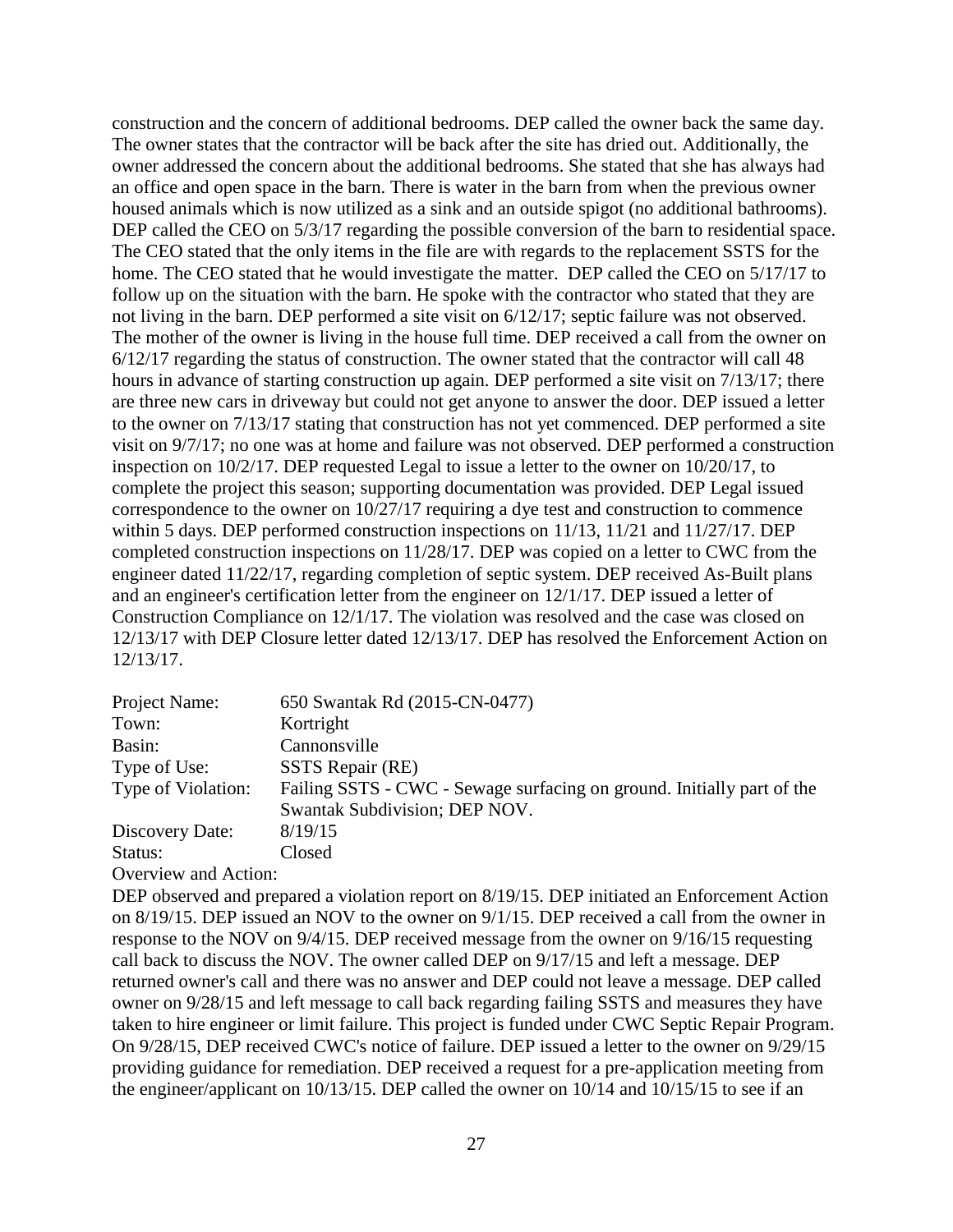engineer had been hired, but was unable to leave messages. A soil/site evaluation was performed on 10/16/15. DEP received an Application for a non-conventional, individual SSTS on 10/22/15. DEP issued a NOCA on 11/4/15. DEP issued an Approval Determination letter on 11/4/15. DEP issued a letter to the owner on 4/15/16 stating that construction has not yet commenced. On 5/3/16, DEP returned the owner's call from the week of 4/25/16; the owner's husband has recently passed away. She is awaiting a clear title before progressing with the SSTS; then a bid will be submitted to CWC by the contractor. DEP performed a site visit type on  $9/12/16$ ; septic failure was not observed; spoke with the owner and she is waiting for the contractor to start construction. DEP called CWC on 12/16/16; CWC has not yet received a bid and is waiting for a clear title in the owner's name, which is needed before they can approve a submitted bid. CWC will call the owner to inform her of this. DEP called CWC on 2/17/17; they are getting paperwork together so that the owner can move forward with soliciting quotes for construction. DEP sent an email to CWC on  $8/18/17$  requesting bid status. DEP performed a site visit on 9/14/17; the site of the failure is overgrown with weeds and cannot see the failure at this time and there is no odor. DEP called and left a message for the engineer on 9/21/17 asking for a call back regarding the status of the property line issues. DEP received a call from the engineer on 9/27/17 regarding the message that was left. The engineer does not know why the system is not under construction since plans have been approved. DEP received notice on 10/31/17 that construction will begin on  $11/1/17$ . DEP performed construction inspections on  $11/2$ ,  $11/6$ ,  $11/8$ ,  $11/15$ ,  $11/16$ , 11/17, 11/20, 11/21, 11/28, 12/4, 12/6/, 12/7, 12/8, 12/11, 12/14, 12/15, 12/18, 12/20, 12/26, 12/28/17, 1/8/, 1/23, 1/29, 1/31 and 2/1/18. DEP received As-Built plans and an engineer's certification letter from the engineer on 2/1/18. DEP completed construction inspections on 2/2/18. DEP issued a letter of Construction Compliance on 2/9/18. The violation was resolved and the case was closed on 2/27/18 with DEP Closure letter dated 2/27/18. DEP has resolved the Enforcement Action on 2/27/18.

| Project Name:      | McMurdy Brook Rd (2010-CN-0500)                                                                     |
|--------------------|-----------------------------------------------------------------------------------------------------|
| Town:              | Kortright                                                                                           |
| Basin:             | Cannonsville                                                                                        |
| Type of Use:       | Stormwater (SP)                                                                                     |
| Type of Violation: | Lot number of the proposed 15 lot subdivision. Failure to obtain prior<br>approved SWPPP - DEP NOV. |
| Discovery Date:    | 1/13/11                                                                                             |
| Status:            | Ongoing                                                                                             |

DEP called the applicant on  $7/12$  and  $7/13/16$  regarding the site work for the SWPPP. The contractor provided a very high estimate and as such was denied. The applicant is waiting on a new estimate. DEP exchanged e-mails with the applicant on 2/8/17 regarding a new contractor to implement the approved SWPPP; the applicant has hired someone, but he or she is not available until after 3/17/17; DEP will follow-up to set up a site meeting. DEP sent an e-mail to the owner on 6/7/17 requesting the status of construction. Also requested a time to meet at the site with the contractor. The owner responded the same day that she will get in touch with her contractor to see when he can start the work. DEP exchanged emails with the owner and set up a time to meet at the site on 6/8/17. DEP received a call from the applicant on 6/28/17. The applicant is reworking the SWPPP with the engineer. DEP received a call from the engineer on 7/13/17 regarding the owner wanting to move the house another 500 feet from originally planned and wanted to touch base. DEP responded the same day stating that they will need to revise the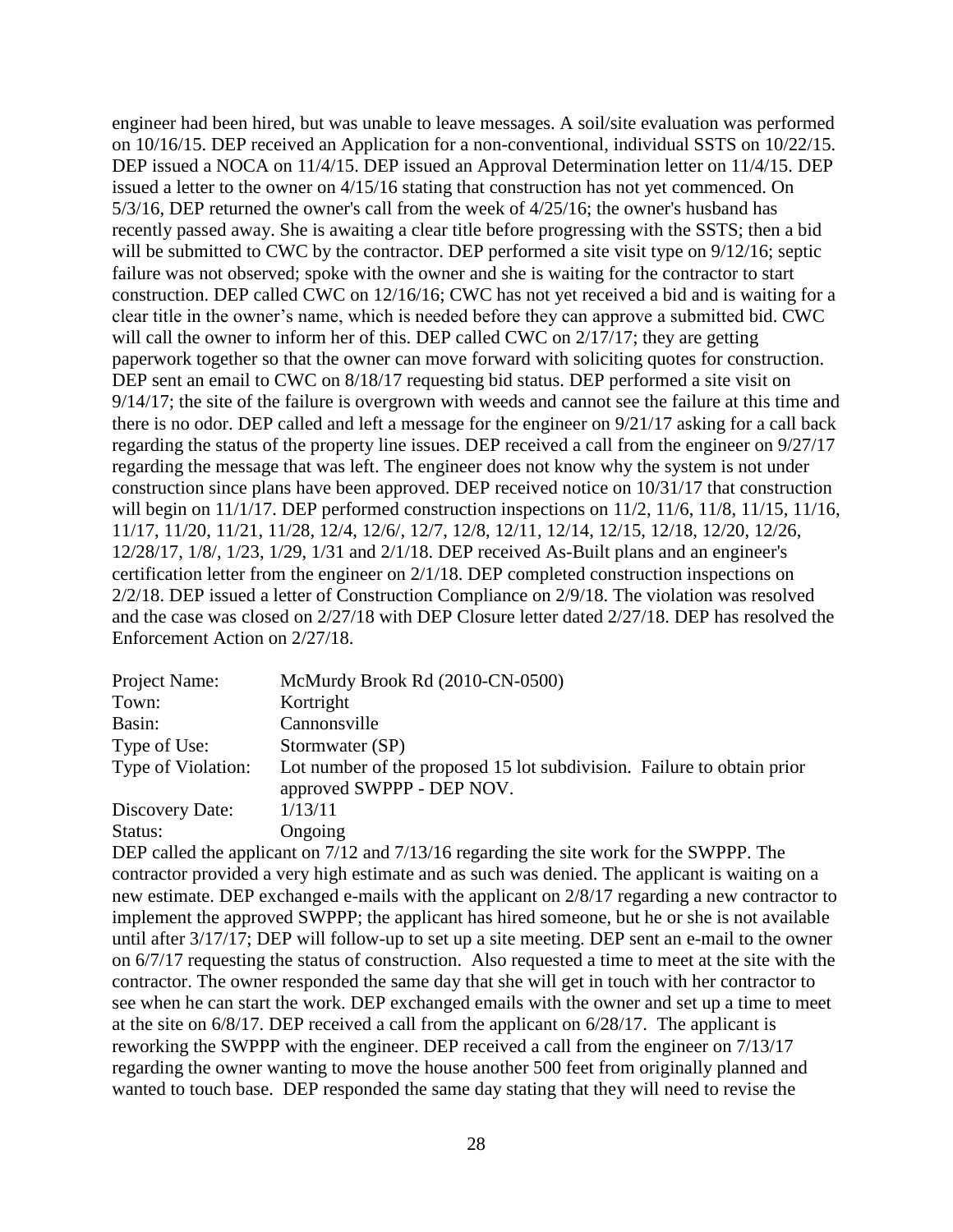SWPP indicating the new house location. DEP received a call from the applicant on 8/2/17 regarding the relocation of the house. DEP received a sketch plan of the house layout from the engineer on 8/8/17. DEP called the applicant on 8/22/17 regarding the relocation of the house. DEP discussed this site with the design engineer 11/16/17. The engineer indicated he would get back to working on the revised site plan. Since the proposed home location has been moved, the engineer will need to get additional topo.

| Project Name:        | 462 Blueberry Rd (2015-CN-0378)                                |
|----------------------|----------------------------------------------------------------|
| Town:                | Masonville                                                     |
| Basin:               | Cannonsville                                                   |
| Type of Use:         | Septic System (SS)                                             |
| Type of Violation:   | Waste/Sewage reported to be on surface of the ground. DEP NOV. |
| Discovery Date:      | 7/7/15                                                         |
| Status:              | Ongoing                                                        |
| Overview and Action: |                                                                |

DEP corresponded with the CEO on  $9/16/16$  about the status of the property. The CEO stated that the owner has a building permit that was issued in August 2016, for a 580 square foot /one bedroom cabin. The CEO also stated that the owner has an outdoor toilet and no water supply. The CEO was unaware that the owner is collecting rainwater for use and that he is discharging greywater, but he is not initiating any enforcement actions at this time. DEP asked if the owner would receive a certificate of occupancy if there is open enforcement from DEP; the CEO stated that as long as he has an outhouse and no running water in the house, a certificate of occupancy could be granted. DEP is moving forward with enforcement due to the owner admitting to generating wastewater and using an unapproved SSTS and will copy the CEO on any enforcement paperwork. The project was sent to DEP Legal for assistance on 9/20/16. DEP Legal issued a letter to the owner on 10/27/16 regarding his lack of compliance in resolving the NOV; terms were provided to be promptly implemented by the owner to avoid referral of the project to NYC Law. The owner was requested to respond by 11/10/16 to schedule a review of the SSTS. DEP received an e-mail from DEP Legal on 11/3/16; the owner's ex-wife provided a new mailing address for the owner. DEP Legal issued a new letter to the owner at three additional addresses via certified and regular mail on 11/7/16 regarding his lack of compliance in resolving the NOV; terms were provided to be promptly implemented by the owner to avoid referral of the project to NYC Law. The owner was requested to respond by 11/17/16 to schedule a review of the SSTS. DEP received a voicemail from the owner on 11/10/16; DEP called the owner on 11/15/16. The owner stated that he showed pump-out receipts to three individuals he claimed were recently on-site; he is planning on installing a composting toilet and an outdoor shower and kitchen, so that he can discharge greywater on to the ground. DEP called the owner on 11/16/16; the owner stated that he has been removing a tank from the camper and dumping wastewater himself. DEP stated that per the NOV, a DEC licensed septic hauler should be doing pump-outs. The owner offered to send photos of the pump-out receipts mentioned previously to DEP. There is no water connection in the cabin; the owner has been transporting water to the site and plans on storing it inside the cabin to pump outside for usage in the outdoor kitchen and shower. DEP stated that he would still need an SSTS for the greywater, as it is considered to be wastewater. The owner expressed his dissatisfaction; DEP explained that his property is within the New York City Watershed; thus, all of the water on his property eventually reaches the Cannonsville Reservoir. The owner reiterated that he "cannot afford the architect's stamp" and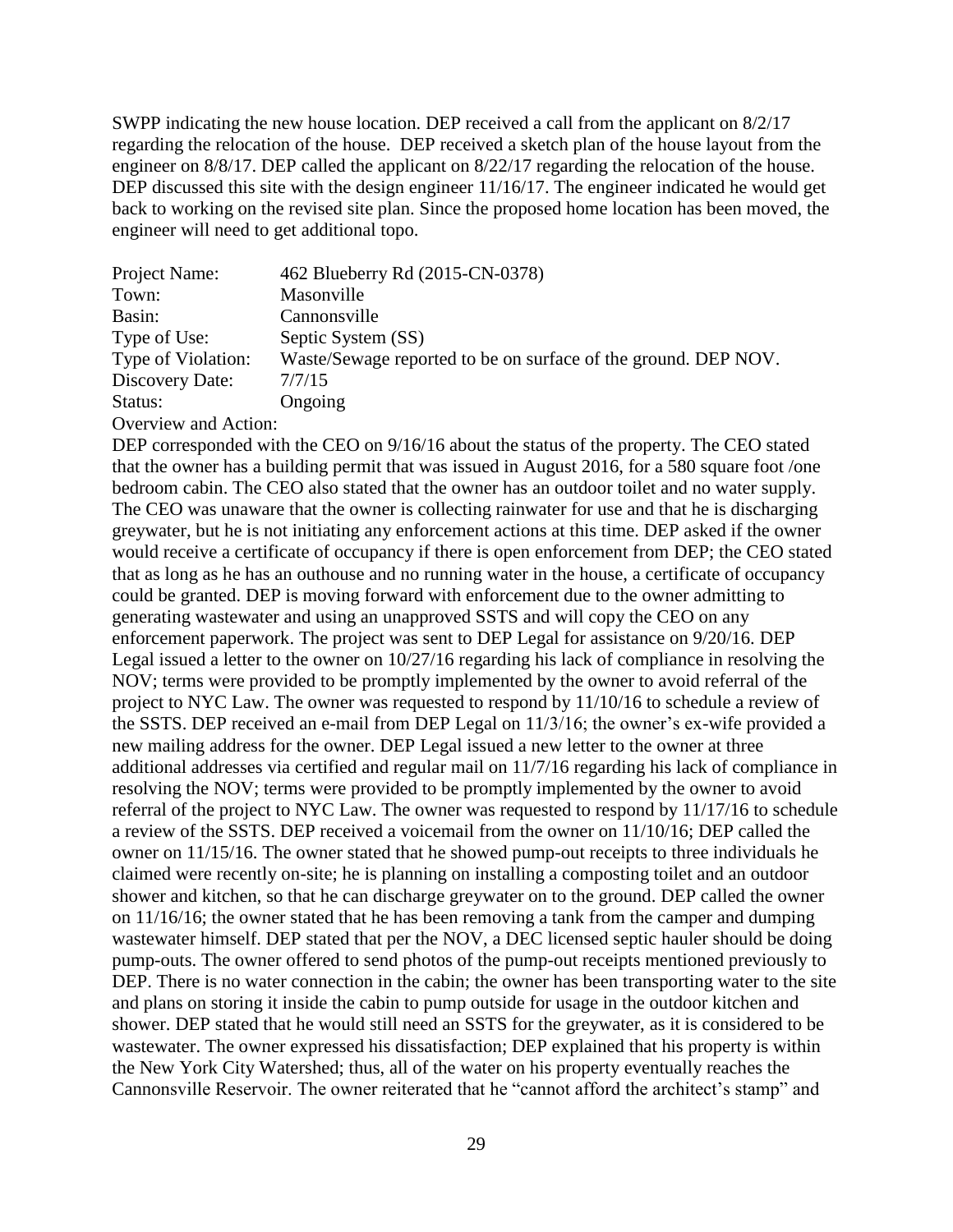would have a local contractor do the work if DEP "waives" this rule. DEP explained that the design is a requirement which cannot be waived. The owner also stated that he could not obtain CWC's assistance because there is no permanent residence, which is why he is building the cabin. The owner is not on site and will not be there during the winter, as his water keeps freezing up; he usually returns to the site sometime in May. DEP left a voicemail for the owner on 12/19/16 and called on 2/17/17; he plans on requesting funding from CWC after his cabin is completed. DEP informed him that CWC has certain requirements for qualification in their program. The owner still plans on installing a composting toilet and asked about using an outhouse. The initial use of his property is seasonal, but he eventually plans for it to be yearround. The owner requested that DEP contact him in April 2017 to plan a meeting on-site to discuss all issues. A warning for the site was opened on 5/12/17. DEP staff should be accompanied by DEP Police when visiting this site until further notice. DEP called the owner on 5/17/17 to set up an appointment at the site. DEP contacted CWC on 6/7/17 regarding project eligibility for funding. CWC stated that the structure is new and therefore not eligible. DEP met on the owner on site on 6/13/17. DEP explained to the owner that he has two options. He can hire an engineer to design a compliant system following approval process by DEP. Or his second option is to install a holding tank and comply with DOH requirements. DEP will follow up on this meeting by sending the owner documents. DEP received a return call from DOH on 6/21/17, who stated they are unaware of any other funding source for SSTS construction other than CWC in the Watershed. Additional project information and history was sent from DEP to DOH via email in case this project is brought to their attention. DEP called the CEO on 6/22/17 regarding information on the property. DEP received a call from the CEO on 6/27/17 regarding the property. He stated that nothing was ever on file regarding a structure or septic system on the property. It has always been on file as rural vacant land. A building permit was issued for a structure with no running water. DEP issued a letter to the owner on 10/24/17 regarding their meeting of 6/12/17. DEP has given the owner the option of upgrading the SSTS that requires an Engineer and Approved SSTS or a hold and haul which will require the owner to contact DOH. DEP sent the owner a text message on  $11/20$ ,  $12/18$  and  $1/16/18$  inquiring if he had made any decisions on how to handle wastewater.

| Project Name:        | Monroe Road (2003-CN-0722)                                    |
|----------------------|---------------------------------------------------------------|
| Town:                | Meredith                                                      |
| Basin:               | Cannonsville                                                  |
| Type of Use:         | Septic System (SS)                                            |
| Type of Violation:   | New SSTS; DEP NOV for the use of an unapproved septic system. |
| Discovery Date:      | 9/16/16                                                       |
| Status:              | New/Approved                                                  |
| Overview and Action: |                                                               |

DEP issued a warning letter to the owner on  $6/1/17$  regarding structures on the property and the lack of construction approval. DEP received a call from the owner on 09/05/2017 regarding the letter that he received. Owner informed DEP that he never installed the approved system. The property does have a well, barn and residence. Owner stated that he had installed a concrete septic tank, which is connected to a dry well. He reported that he has never had an issues with the dry well. This was installed because he lost his leg and did not have the money to install the designed system. He currently lives in the 18x24 cabin and has created a homestead. DEP issued an NOV to the owner on 10/11/17. DEP received a phone call from the owner on 10/26/17. He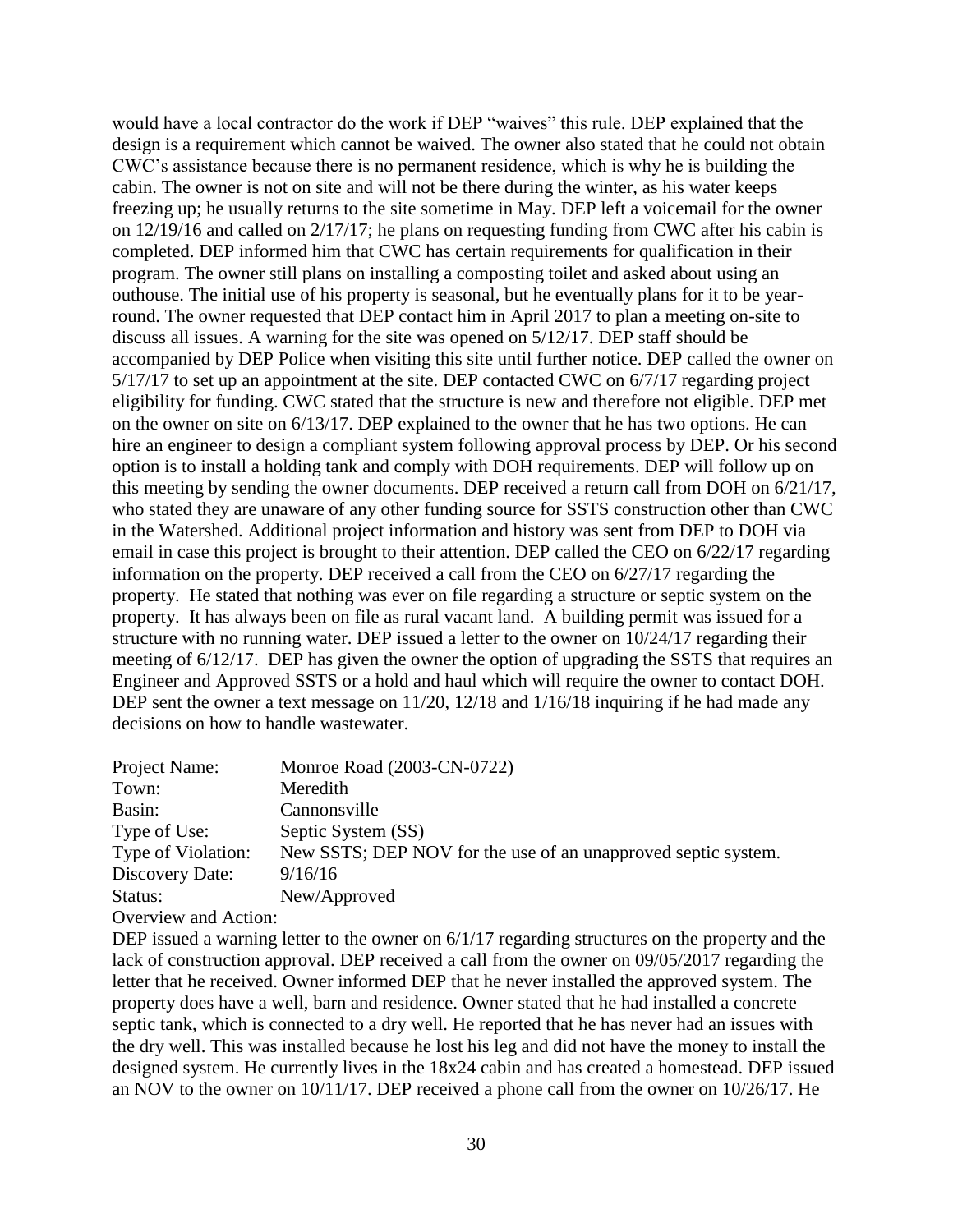asked for DEP staff to meet with him onsite to discuss. DEP called the owner on 11/6/17 and scheduled site visit for 11/9/17. DEP met with the owner at the property on 11/9/17. The owner showed DEP surface failure of grey water above the drywell he installed. The owner is convinced the surface failure does not reach the pasture drainage ditch which was less than 10 feet away. Tall grass made it difficult to determine during this inspection if it reached the ditch. This ditch collects runoff from the field and discharges to an open flat area which may reach Elk Creek during storm events. DEP stated that the watercourse maybe marked out and measured for the 250 foot setback for a raised system. The owner asked if DEP could purchase easement rights on his property which may give him funds to build a compliant septic system. DEP stated that his contact information would be given to land acquisition programs and that regulatory programs could not discuss land acquisition with him any further. DEP asked if the owner wanted to get involved with the small farm program. He inquired previously and did not like the restrictions, and did not think it would give him any benefit. The owner awaits further contact from DEP regarding flagging of 250' setback and land acquisition's contact information. DEP called the owner on 11/22/17 to give him DEP's LAP phone number. The owner did not answer and there was no option to leave a message. DEP REP will review the 250' setback requirement for a raised system on this site.

| Project Name:        | 1744 Lt Red Kill Rd (2017-PE-0627)                                                                                                                                                                                                      |
|----------------------|-----------------------------------------------------------------------------------------------------------------------------------------------------------------------------------------------------------------------------------------|
| Town:                | Middletown                                                                                                                                                                                                                              |
| Basin:               | Pepacton                                                                                                                                                                                                                                |
| Type of Use:         | Intermediate Repair (CR)                                                                                                                                                                                                                |
| Type of Violation:   | Event Space and Animal Rehab. Increasing the number of bedrooms in the<br>house from 4 to 5. The barn will be converted into an event space to<br>accommodate 50 attendees. Animal rehab in the basement of the barn.<br><b>DEP NOV</b> |
| Discovery Date:      | 11/28/17                                                                                                                                                                                                                                |
| Status:              | New                                                                                                                                                                                                                                     |
| Overview and Action: |                                                                                                                                                                                                                                         |

DEP received a request for a pre-application meeting from the engineer on 11/16/17. A soil/site evaluation was performed on 11/21/17. DEP met with owner and contractor on 11/24/17. The contractor was trying to locate the septic tank. Algae and a septic odor were present along the stream in the area behind the house. The house has been vacated. The owner does not plan to reoccupy until the failure is addressed. DEP received an e-mail from the owner on 11/24/17 advising that the house is vacated and that they were unable to locate the septic tank. On 11/28/17 DEP performed a site visit. Additional soils testing was performed and the septic tank was located and uncovered. DEP advised the engineer to have tank pumped A soil/site evaluation was performed on 11/28/17. DEP initiated an Enforcement Action on 11/28/17. DEP performed a site visit on 12/4/17. Septic failure was observed. Septic was visibly entering the watercourse/wetland. On 12/04/17 DEP inspected the property. The septic tank had been pumped. The property appeared vacant at the time of the inspection. DEP issued an NOV to the owner on 12/12/17. DEP received an e-mail from the engineer on 2/20/18 advising that plans would be submitted in early March. On 03/22/17 DEP performed a site inspection. Contractors were present at the time of the inspection working on the interior of the house. The SSTS failure was still actively failing in to the watercourse. DEP inspected the inside of the septic tank. The tank was filled to the outlet. DEP informed the contractor's that the tank must be pumped. The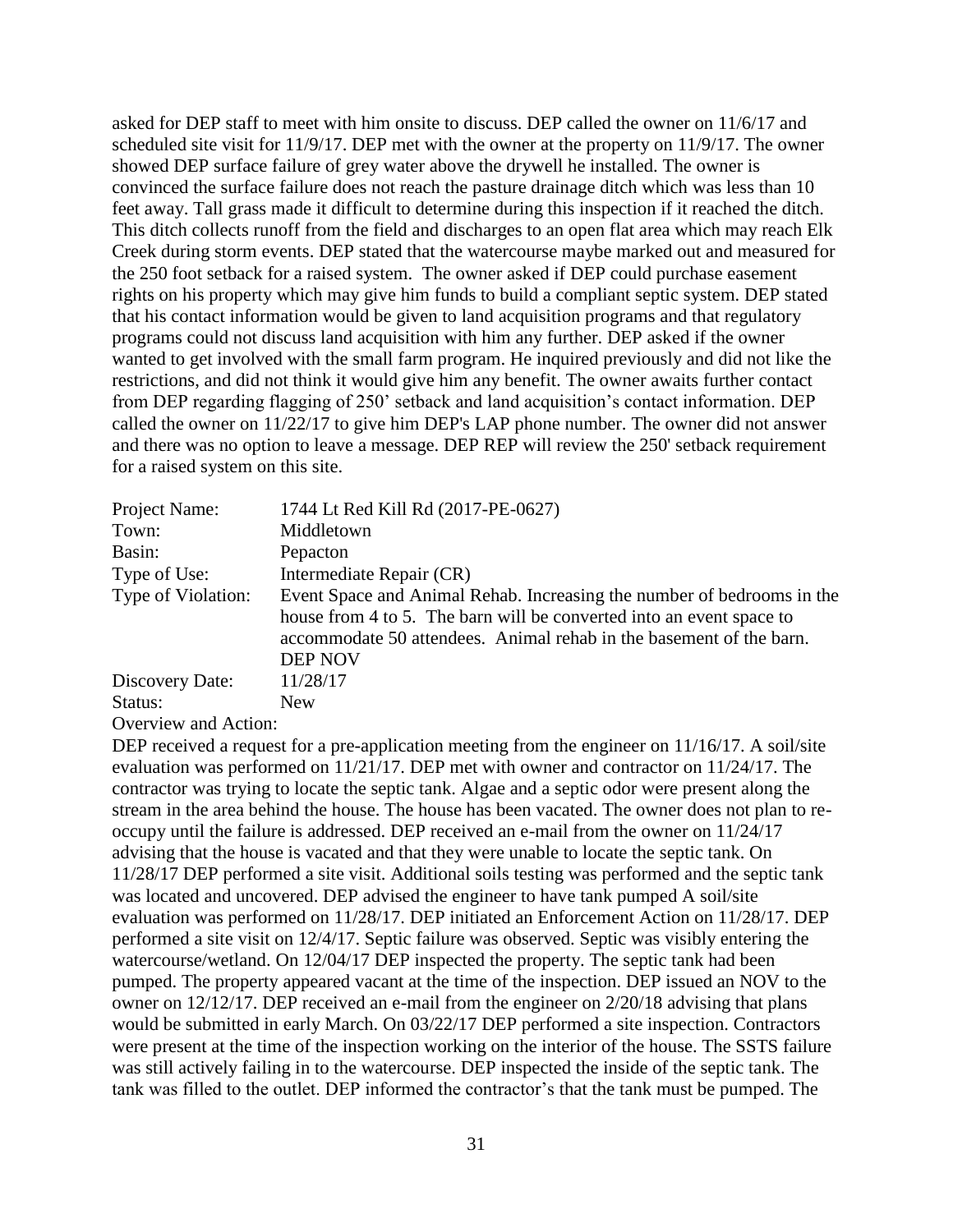house is currently uninhabited and does not have anyone living there however it appeared that the contractors have been occupying the house during the day. DEP received a list of pump out dates from the hauler on 3/23/18. DEP called the owner on 3/23/18 regarding the septic failure. The owner believes that ground or surface water filled the tank. The tank was pumped 3 weeks ago. Pumper to send pump-out receipts. DEP called the engineer on 3/23/18 regarding the status of plans for the repair. Engineer said plans were nearly complete. Estimated submitting to DEP by first week of April. DEP also told the engineer that the tank was full again and failure was still active. DEP stressed the importance of submitting plans soon for the NOV. DEP exchanged e-mails with the owner on 3/26/18 regarding pumping the septic tank. On 3/29/18, DEP inspected the septic tank. The tank had been pumped prior to DEP's arrival and was mostly empty however groundwater could be heard draining into the tank. Sewage was still surfacing on ground and entering watercourse in area of failures.

| Project Name:      | 46 Batavia Hgts Cir (2017-PE-0196)                             |
|--------------------|----------------------------------------------------------------|
| Town:              | Middletown                                                     |
| Basin:             | Pepacton                                                       |
| Type of Use:       | SSTS Repair (RE)                                               |
| Type of Violation: | RE - Complaint - DEP NOV for sewage surfacing onto the ground. |
| Discovery Date:    | 5/8/17                                                         |
| Status:            | Ongoing                                                        |
|                    |                                                                |

Overview and Action:

DEP received an e-mail from the DEP Police on  $5/5/17$  regarding a complaint of a septic failure. DEP called the tenant on  $5/5/17$  regarding the complaint that was received and requested a call back. DEP sent a reply back to the DEP Police on 5/5/17 once it was determined that more information was needed to follow up on the complaint. DEP received an e-mail from the DEP Police on 5/6/17 regarding the additional information requested. A full address of the property with photos of the failure were provided. DEP initiated an Enforcement Action on 5/8/17. DEP reporting officer stopped in the field office to discuss the project. The officer stated that the failure is located in an enclosed area, a four foot high chain link fence topped with barbed wire. The tenant told the officer that they had dogs, but the officer did not see any dogs at the time of the visit. The officer attempted to reach out to the tenant again, but was unsuccessful. DEP called the tenant on 5/8/17 regarding the complaint and left a message asking for a call back. The tenant called back the same day: The sewage is backing up around a white pipe that was sticking up out of the ground and has completely covered the pipe. They had made the owner aware of the situation. The tenant is willing to show DEP the failure and explain everything while on site. The tenant provided the name and cell phone number for the owner of the property. DEP called the tenant on 5/11/17 to set up a site visit with a DEP inspector. DEP called and left a message for the tenant on 5/24/17 letting them know that DEP was going to inspect the property mid to late morning on 5/25/17. DEP performed a site visit on 5/25/17; obvious failure; sewage/effluent at surface under large bush, odors, etc. Appears to be contained in the area of vegetation. DEP received a request for a pre-application meeting from the applicant on 5/25/17. DEP observed and prepared a violation report on 5/25/17. DEP issued an NOV to the owner on 6/6/17. DEP called and left a message for the owner on 6/7 and again on 6/12/17 regarding the property. A Notice of Violation has been issued due to a septic failure found at this property. DEP asked for a call back to discuss this issue. DEP re-issued the NOV to the applicant on 8/4/17 via return receipt. DEP called the tenant on 9/21/17 regarding the mailing address for the owner. The tenant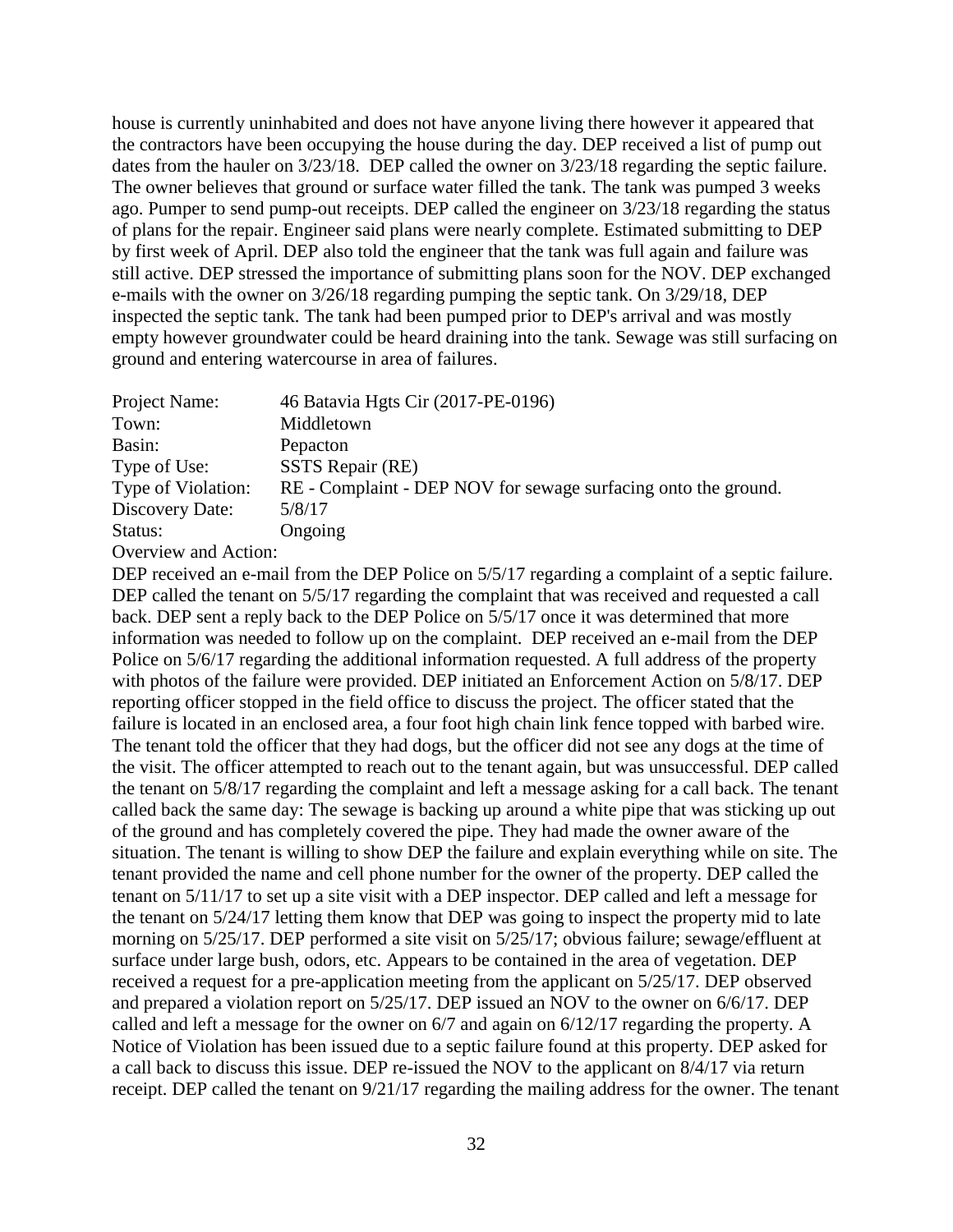does not have any other address; the address provided is what was listed on the lease agreement. DEP performed a site visit on  $9/25/17$ ; surfacing effluent was unchanged from prior site visit. DEP Legal called the owner on  $9/29/17$  and discussed the NOV, which the owner never received. The owner stated that the home is going to foreclosure. DEP asked the owner to provide foreclosure party information so they can be contacted with status of SSTS. DEP performed site visits on 10/26, 12/4/17, 1/29 and 3/12/18. Septic failure was observed in the absorption field. The property is currently inhabited, full time use. DEP re-sent the NOV to owner on 10/30/17 (regular mail). DEP called the owner on 12/15/17. She confirmed that she is letting the house go into foreclosure. She believes it will go to auction in July 2018. However, she offered to bring the NOV to the Sherriff's office and ask for assistance evicting the tenant who has no right to be there. DEP contacted the owner on 3/16/18 who confirmed the house in going up for tax auction in July of this year. She supplied DEP with the name of her plumber and proposed septic hauler who she has given permission to pump out the septic tank. She does not live there and the tenants are still not paying rent. DEP received a call from the owner's representative who is overseeing the situation for the owner regarding the status. He stated that the tenants have vacated the property and assured there will be no further inhabitance.

| Project Name:        | 4 Schumway Road (2001-NV-0181)                                                                 |
|----------------------|------------------------------------------------------------------------------------------------|
| Town:                | Neversink                                                                                      |
| Basin:               | Neversink                                                                                      |
| Type of Use:         | Intermediate Repair (CR)                                                                       |
| Type of Violation:   | Proposal for two frame buildings, including a gas station. DEP NOV for a<br>surface discharge. |
| Discovery Date:      | 7/15/16                                                                                        |
| Status:              | Closed                                                                                         |
| Organism and Astions |                                                                                                |

#### Overview and Action:

DEP issued a letter to the owner on  $1/12/17$  detailing items which much be satisfactorily addressed in order for DEP to accept the construction of the replacement SSTS and to close the NOV. DEP exchanged e-mails with the owner on 1/12/17 regarding the letter issued on this same date and setting up a meeting to discuss the items therein. DEP exchanged e-mails with the owner and engineer on 1/17/17 regarding scheduling a meeting. DEP received an e-mail from the engineer on 1/21/17; once the owner has returned from travelling overseas, the engineer will have the dosing counter set-up and will advise the owner on tasks to complete prior to scheduling final inspections. DEP corresponded with the engineer on 2/3/17 regarding the installation of the dosing counter; he is waiting for the temperature to rise above freezing, as the work will be done in the parking lot (which has been covered in snow and ice). DEP sent an e-mail to the owner on 3/30/17 requesting water meter readings from 12/9/16 to the present. DEP sent an e-mail to the engineer on 3/30/17 to schedule an inspection of punch list item progress for construction approval. DEP received water meter readings dated 8/8/16 through 3/28/17 via e-mail from the owner. DEP received the water meter readings on 5/5/17. DEP corresponded by e-mail with the engineer on 5/16/17 regarding the pending inspections and verifications needed to close the construction. DEP corresponded by e-mail with the CEO on 5/24/17 regarding some tanks that are stored across the street from the property. DEP sent an e-mail to the owner on 6/6/17 requesting up to date water meter readings. DEP corresponded via e-mail with the owner on 6/6/17 regarding a final inspection, which is pending the engineer's coordination. DEP received water meter readings on 6/6/17. DEP performed a site visit on 6/23/17. The absorption field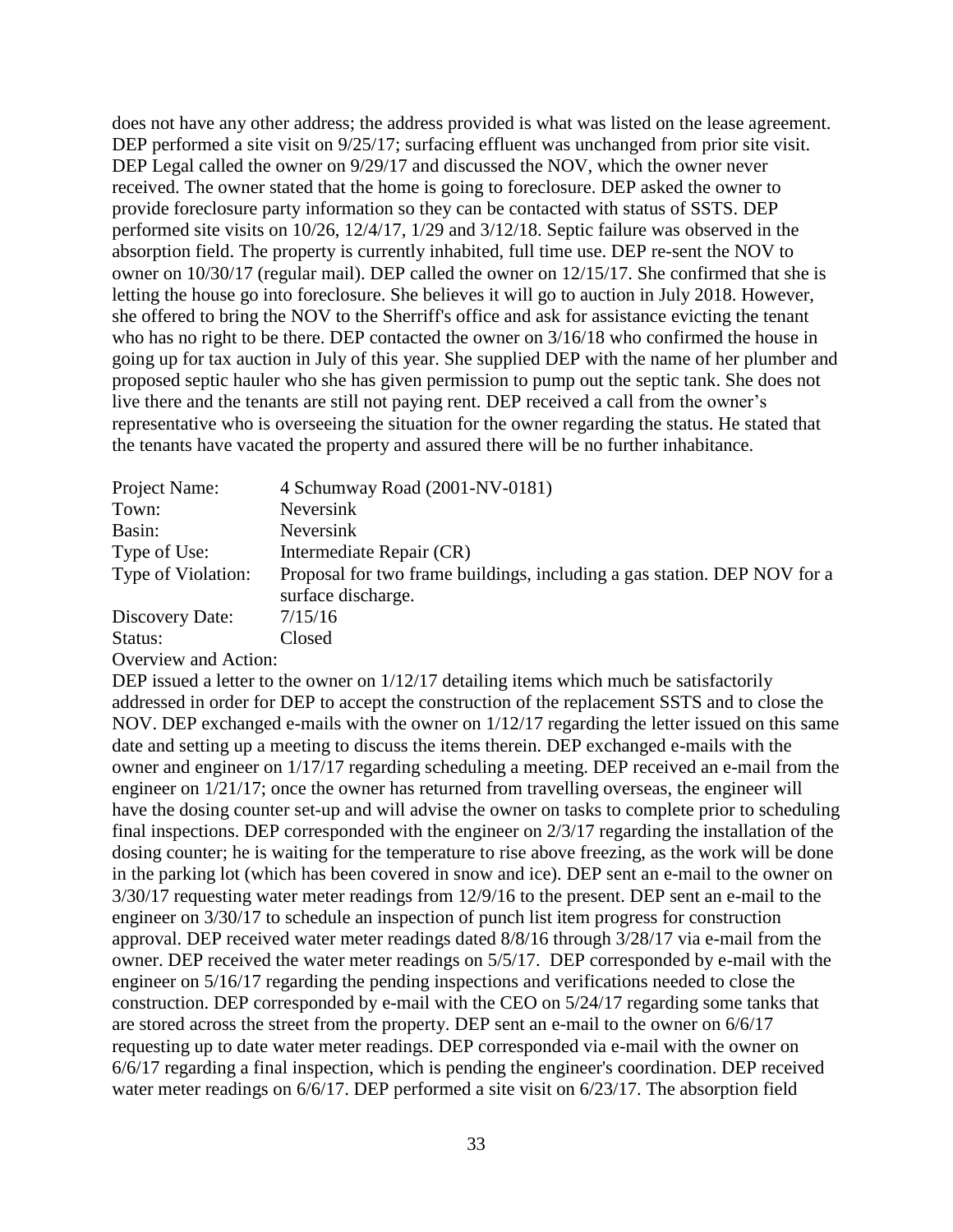showed no signs of over use, it is vegetated and stable. DEP received a phone call from DOH on 7/11/17 regarding an application the owner has submitted for a food service permit so he can begin catering at a local spa. DOH is interested in the SSTS capacity. On 7/11/17, DEP sent the water use info to DOH and requested a copy of the foods service correspondence between DOH and the owner. DEP requested the water meter readings for the facility via email on 7/12/17. DEP received a copy of the food service permit from the applicant to DOH on  $7/12/17$  from DOH. DEP exchanged emails with DOH on 7/18/17 regarding their pre-operational inspection. DEP sent an e-mail to the owner and the engineer on  $7/24/17$  requesting a site visit for the final inspection and the water meter readings. DEP received an e-mail reply from both the owner and the engineer on 7/24/17 regarding the preparation for a final inspection. No water meter readings were received. DEP spoke to the owner on 7/26/17 regarding the work accomplished on the SSTS punch list. He said the engineer was on site to set the floats to the correct dose and verified the dose with a liquid measurement. He will get elevation readings for the stray septic tank that had been installed for the second building that was never built, so we can determine if it can be connected to the existing septic tank and/or pump chamber. DEP corresponded by email with the engineer on 7/27/17, and gave a tentative final inspection date for 8/4/17. On 8/7/17, DEP met with the owner and engineer for the dose volume and dose counter verification. Elevations were checked, the installed stray tank can be connected to the in-use septic tank with the minimum required pitch. DEP called the store owner on 8/15/17 regarding the DEP Police observed sewage discharge the previous day. He said that when the police told the store manager, about the discharge, she was surprised and called him for advice. He told her to check the pump circuit breakers, which were off, as was the alarm circuit breaker. He also said that the stray tank was the source of the discharge into the parking lot. DEP called the DEP Police on 8/15/17 regarding the incident and the information given to DEP. DEP received a copy of the incident report that was filed by DEP Police on 8/12/17. Site Visit type: Followup. Date: 08/19/2017. Septic Failure: Not observed. Site was inspected for septic failure following manhole overflow the week prior. There was no failure observed, all appeared to be working well. An outdoor tent with seating for at least 10 was observed as well as a farmers market. DEP sent e-mail to the owner on 8/21/17 requesting the meter readings from May 2017 forward and the dosing counter readings. DEP sent an e-mail to DOH on 8/21/17 regarding the sewage overflow and catering at the site. DEP issued a letter to the owners on 9/01/17 regarding the NOV and the need for daily dosing counter and water meter readings. DEP received the water meter readings on 9/15/17. DEP sent an e-mail to the engineer on 10/23 and 11/6/17 requesting a status update. DEP received an e-mail from the engineer on 11/13/17 advising that he will submit the as-built shortly. DEP responded to an email from the engineer on 11/24/17 acknowledging the delay in resubmitting the as-builts. DEP performed a site visit on 12/8/17; septic failure was not observed. DEP met with manager on 12/7/17 to do a status check. DEP inspected the absorption field area and tank area; no indication of a malfunction was noted. Water meter readings were provided to DEP. DEP sent an e-mail to the engineer on 12/27/17 and 1/26/18 requesting a status update. DEP called the engineer on 1/29/18 requesting a schedule on when the as-built will be submitted. DEP received As-Built plans and an engineer's certification letter from the engineer on 2/27/18. DEP issued a letter of Construction Compliance on 3/1/18. DEP has resolved the Enforcement Action on 3/1/18. The violation was resolved and the case was closed on 3/6/18 with DEP Closure letter dated 3/6/18.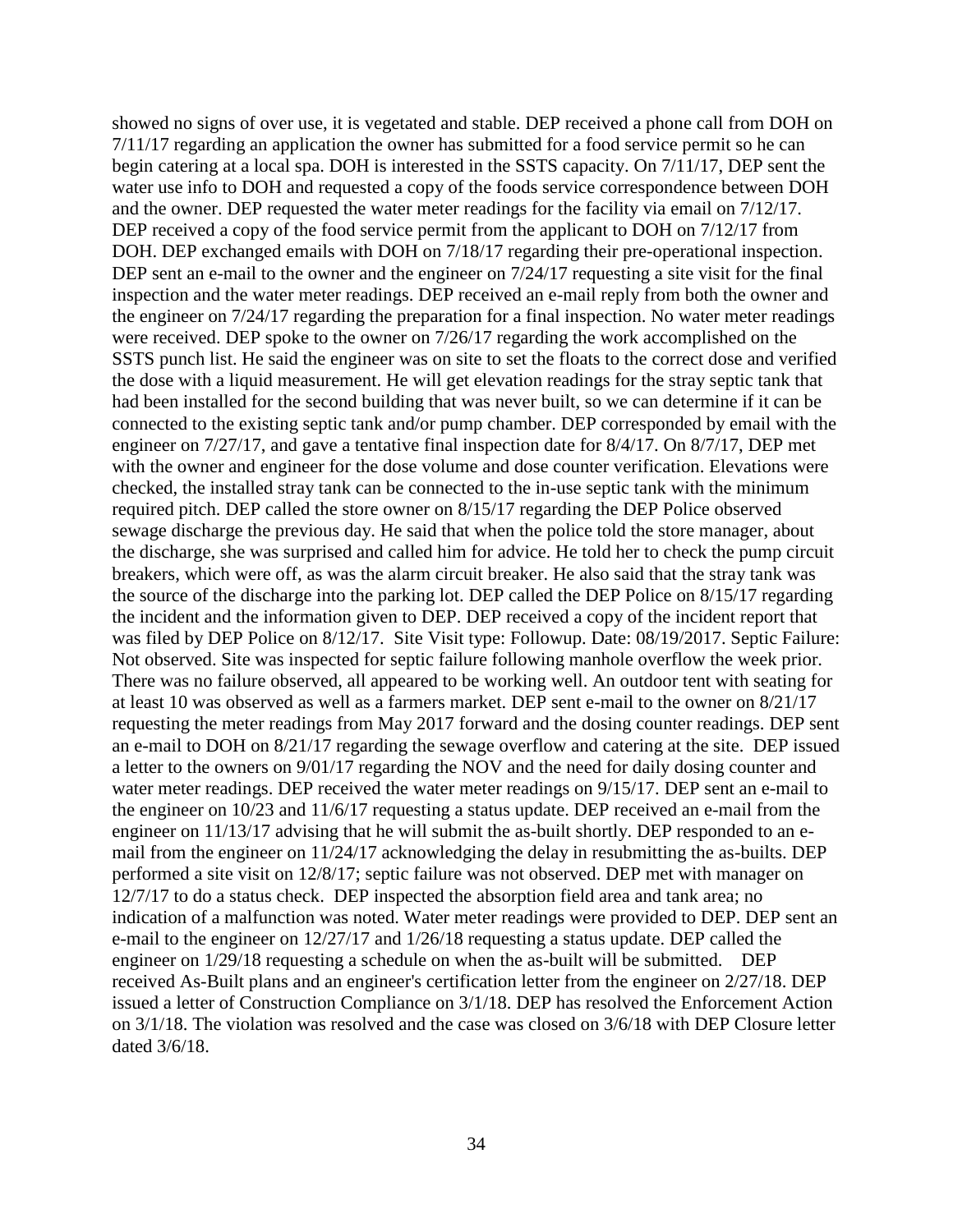| Project Name:        | 79 Rennison Road (1998-RO-0131)                                                          |
|----------------------|------------------------------------------------------------------------------------------|
| Town:                | Neversink                                                                                |
| Basin:               | Rondout                                                                                  |
| Type of Use:         | SSTS Repair (RE)                                                                         |
| Type of Violation:   | Replacement SSTS for three bedrooms. RE.1: CWC. RE.2: Non-CWC<br>project with a DEP NOF. |
| Discovery Date:      | 7/12/13                                                                                  |
| Status:              | Ongoing                                                                                  |
| Overview and Action: |                                                                                          |

DEP performed a site visit on  $2/2/17$ ; septic failure was not observed. DEP performed a site visit on 4/27/17; septic failure was observed in the absorption field. First and second laterals, which were previous repaired, are failing. Effluent is surfacing and draining back into the ground. Effluent is not leaving the area of the bed. DEP contacted CWC on 5/8/17, who said they do not have a way to pay for this second time repair, but that they are eligible for the 50% reimbursement pump out program every 3 to 5 years. DEP issued an NOV to the owner on 6/19/17. DEP received a call from the owner on 6/30/17. He is planning on pumping out the septic tank on 7/7/17. Then he will start working on repairing other 3 laterals by adding crushed stone around them. DEP to contact owner on 7/5/17 to confirm septic tank pump out schedule and attend if possible. The owner was informed that continued failure will elevate enforcement actions, and recommended he communicate regularly with DEP regarding his efforts. DEP called the owner and left a message on 7/5/17 regarding the date and time of the pump out that he wishes to do. DEP received a call from the owner on 7/10/17 regarding the date and time of the pump out. The tank will be pumped on 7/12/17. DEP performed a site visit on 7/12/17; septic failure was observed. The owner was having the tank pumped out. The tank looked good after the pump out. There were no sounds of water flow coming into the tank after the pump out was completed. DEP performed a site visit on 10/26/17. Septic failure was not observed. The laterals were open for gravel placement. In the area of the previous failure, additional topsoil was added. The failure seems to be abated with the additional topsoil. Effluent was visible with four laterals open for gravel placement. The owner is trying to keep the water usage down to help mitigate the failure. DEP performed a site visit on 1/8/18. Septic failure was not observed. The area of failure was covered in approximately two inches of snow. The owner stated that the work that was started prior to winter has been completed.

| Project Name:      | Upper Meeker Hollow Road (2006-PE-1174)                                                                                                               |
|--------------------|-------------------------------------------------------------------------------------------------------------------------------------------------------|
| Town:              | Roxbury                                                                                                                                               |
| Basin:             | Pepacton                                                                                                                                              |
| Type of Use:       | Intermediate Repair (CR)                                                                                                                              |
| Type of Violation: | Failed SSTS; Proposal to operate a children's camp, a campground and<br>temporary residence. 2013 NOV is for violating the conditions of<br>approval. |
| Discovery Date:    | 3/29/13                                                                                                                                               |
| Status:            | Ongoing                                                                                                                                               |
| Project Type:      | Intermediate Repair (CR.3)                                                                                                                            |
| Status:            |                                                                                                                                                       |

DEP performed a site visit on  $12/28/16$ ; the plumbing and holding tank for the barn were inspected; the site was in compliance with the Consent Order for the winter season. DEP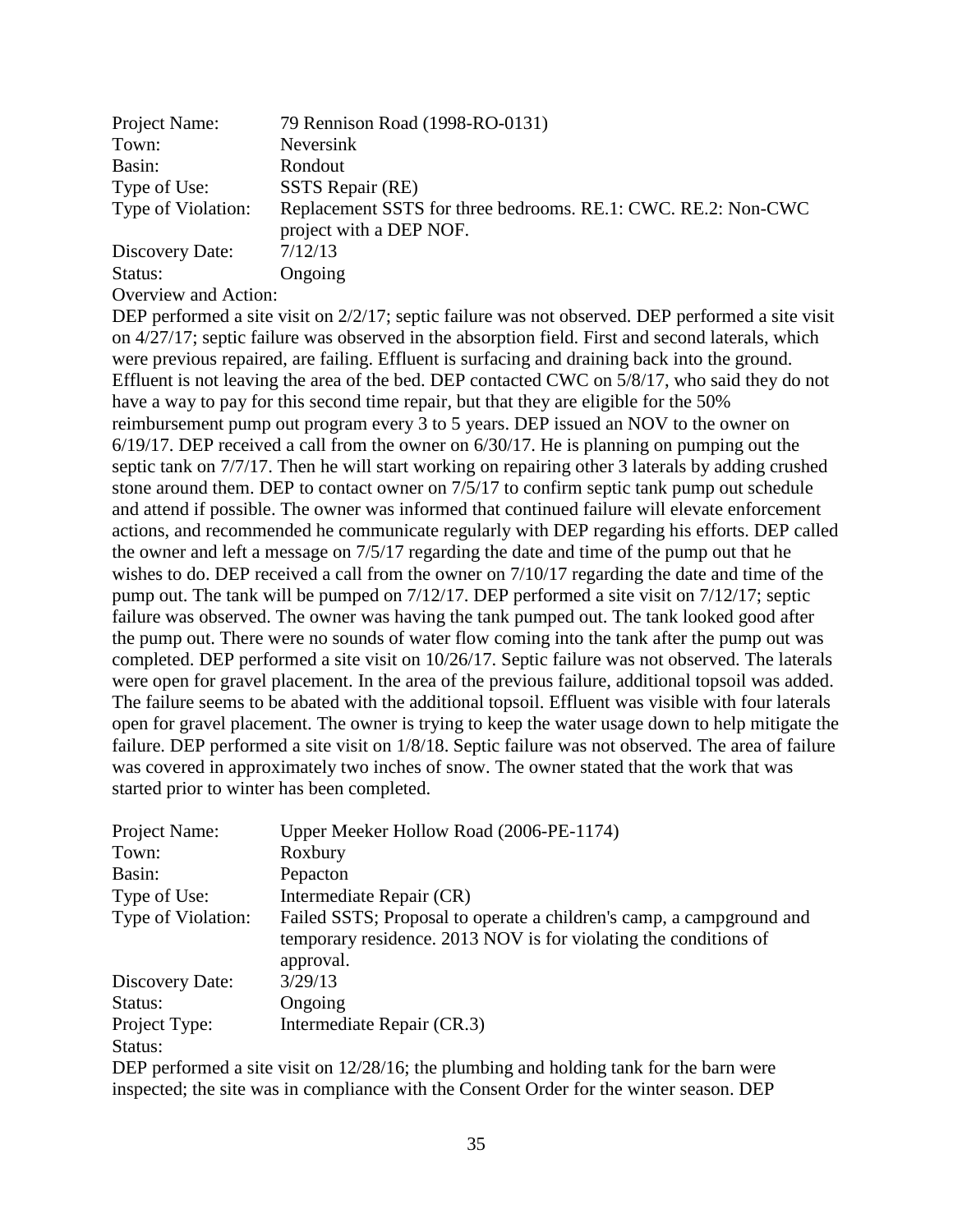exchanged e-mails with DEP Legal and NYC Law between 12/9 and 12/30/16 concerning the inspection and re-inspection; an NOV for non-compliance with the consent order will not be issued. DEP called the site manager on 4/21/17 regarding the seasonal holding tank use. The water supply in the horse barn will not be turned on until the middle of May, and DEP will be contacted to inspect prior to the first wedding of the season, scheduled for 5/28/17. DEP performed a scheduled spring start up inspection with the site manager on 5/19/17. The liquid level of the horse barn holding tank was about 10 inches from the top cover of the riser, and the alarm was flashing. The manager said the hauler had been called the previous day. DEP called the site manager on 5/23/17 regarding the overfull holding tank observed on 5/19/17, he said the hauler came on the morning of 5/20/17. DEP performed a site visit on 6/16/17. The alarm was not flashing, and it was observed on the hauler's chart that 3000 gallons had been pumped on both 6/14/17 and after the previous DEP site visit, on 5/20/17. DEP performed a site visit on 7/27/17. The alarm for the holding tank was not flashing. DEP performed a site visit on 8/18/17. The alarm for the holding tank was blinking and the audible alarm was off. DEP received a reply e-mail from the owner on 12/29/17 confirming a site visit for 1/2/18. DEP performed a site visit on 1/3/18. Septic failure was not observed. DEP inspected the holding tank, bathroom and SSTS on 1/2/18. The facility appeared to be closed for the season. No problems were observed. DEP inspected the facility on 3/22/18. The house was occupied but the apartment and barn appeared unused. No signs of the SSTS failing were observed.

| Project Name:      | County Highway 18 (2008-CN-0263)                                                                                                                                                                                   |
|--------------------|--------------------------------------------------------------------------------------------------------------------------------------------------------------------------------------------------------------------|
| Town:              | Stamford                                                                                                                                                                                                           |
| Basin:             | Cannonsville                                                                                                                                                                                                       |
| Type of Use:       | Intermediate Repair (CR)                                                                                                                                                                                           |
| Type of Violation: | DEP NOV for failed SSTS; Proposal to complete interior and exterior<br>improvements, build a caterer's kitchens, add one bathroom and subdivide<br>the existing parcel for their existing reception hall business. |
| Discovery Date:    | 7/15/08                                                                                                                                                                                                            |
| Status:            | Ongoing                                                                                                                                                                                                            |

Overview and Action:

DEP received a call from NYC Law on 5/3/16; NYC Law is hoping to speak with the owner during her scheduled meeting with her attorney on 5/11/16. In preparation for that discussion, NYC Law asked specifically when DEP is available for a site visit, how long it would take, and what would be required. DEP provided availability and timing; the manhole in the garage would need to be inspected, as well as the septic tank to see if it is leaking and the manhole following the tank to check for effluent. DEP asked if a dye test can be requested and if subsequent visits can be scheduled to check for dye. DEP received an e-mail from NYC Law on 6/22/16; NYC Law will contact the owner's attorney closer to the foreclosure trial, which is upcoming. DEP performed a site visit on 7/22/16 by driving by the property; it appears to be uninhabited. DEP received an update from DEP Legal and NYC Law on 9/29/16; there has been no change in foreclosure status. DEP received an e-mail from DEP Legal on 11/23/16 stating that per NYC Law, a trial date has not yet been set for the foreclosure. It was also confirmed that the owner is still in a nursing home. DEP drove by the site on 4/4/17. The house looks vacant and the property looks un-kept. Three horses were in the field to the rear of the property by the red barn. DEP drove by the site on 6/28/17. The grass has been recently cut, and a small maroon SUV was parked in the driveway. Nothing else has appeared to change. DEP legal received an update from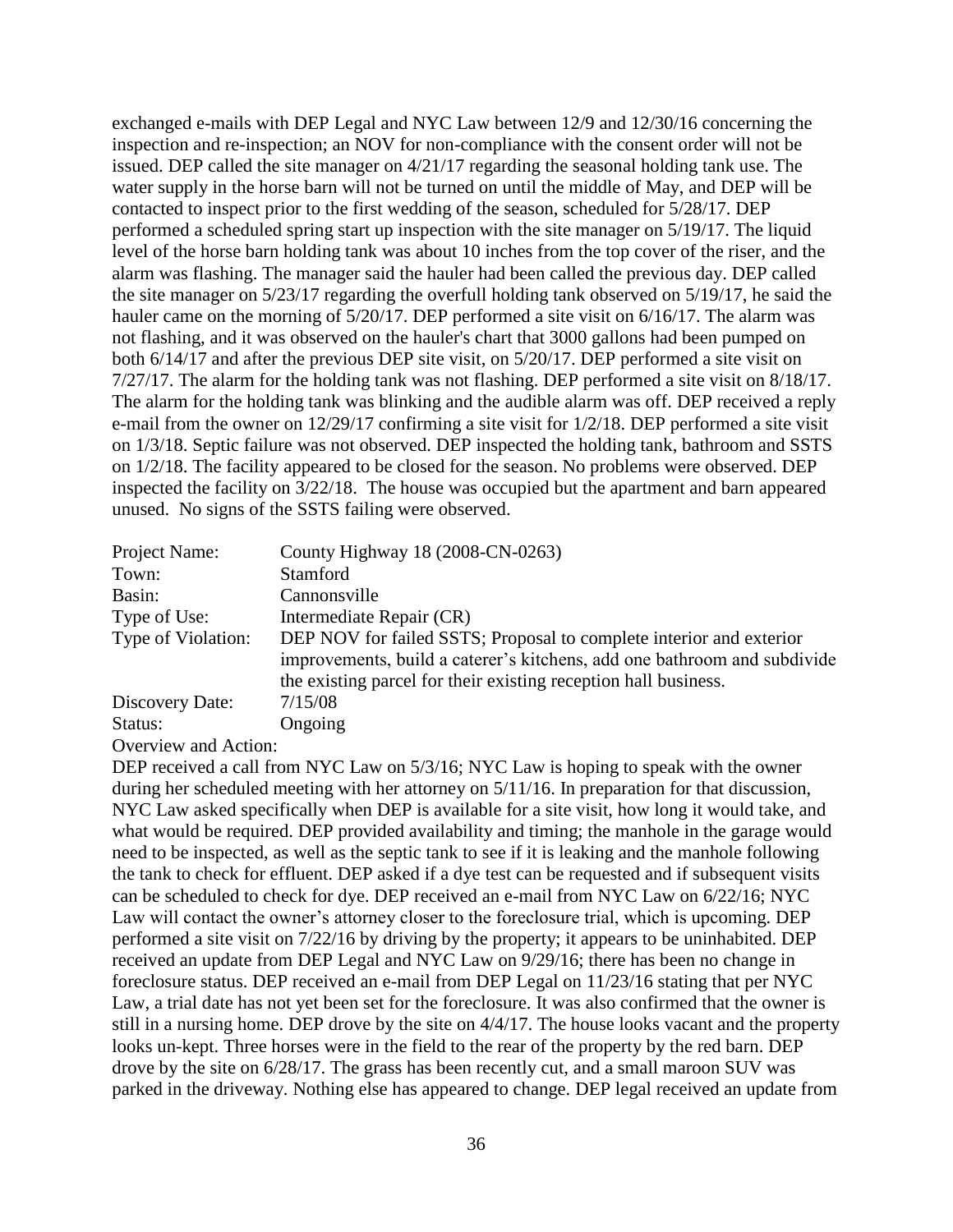NYC Law on 10/27/17 regarding the proceedings. The judge is considering a request for an adjournment. NYC law will seek an update in two weeks. DEP drove by the residence on 1/2/18. The house appears to still be occupied.

| Project Name:      | River Road (2004-CN-0718)              |
|--------------------|----------------------------------------|
| Town:              | Stamford                               |
| Basin:             | Cannonsville                           |
| Type of Use:       | Intermediate Repair (CR)               |
| Type of Violation: | SSTS Failure; DEP NOV surface failure. |
| Status:            | Closed                                 |

Overview and Action:

DEP received a voice-mail from one of the owners on 8/19/15 stating that the facility is closing as of 11/15/15. DEP received the August 2015 water meter readings on 9/15/15. DEP received the September 2015 water meter readings on 10/5/15. DEP exchanged e-mails with the manager on 11/17/15 regarding the potential sale of the property. DEP exchanged e-mails with DEC on 11/19/15 regarding the existing SPDES permit for the site, which authorizes operations "for an indefinite period" or until DEC states otherwise. DEP issued a refresher letter to the owner on 11/23/15 regarding the current status of the NOV; potential buyers are encouraged to contact DEP. DEP performed a site visit on  $4/22/16$ ; there was no sign of recent activity and no "For Sale" signs posted. DEP called the Director and sent him an e-mail on 5/6/16 inquiring about the ownership of the property. DEP called the Delaware County Real Property Tax Office on 5/24/16 and was informed that the property ownership has not changed. DEP performed a site visit on 7/22/16; the property is still vacant but is being maintained. DEP performed a site visit on 12/28/16 by driving through the property; it remains vacant yet maintained; the porch lights were on and the driveways have been plowed. DEP drove through the property on 4/4/17. The porch lights were on and the property appears to be maintained. DEP drove through the property on 6/28/17. The maintenance truck was not on the property, and none of the porch/door entrance lights were on. The grass mowing has been kept up, and there was a small bucket at the main entrance filled with wood scraps. DEP drove by the site on 7/6/17 and noticed some activity. A meeting and walk around with the caretaker followed. The new owner intends to keep the premises private for his personal use. DEP issued a letter to the new owner on 7/25/17 regarding the outstanding NOV's on the property. DEP has resolved the Enforcement Action on 8/17/17. Applicant is no longer pursuing a new absorption field. DEP called the owner's contact on 10/23/17 and requested written plan for the property. DEP sent an e-mail to owner's contact requesting the written plan on 11/6/17. DEP received a letter from the new owners' representative on 11/8/17 regarding the new use for the property as a 250 acre Residential Estate. The violation was resolved and the case was closed on 11/9/17 with DEP Closure letter dated 11/9/17. DEP has resolved the Enforcement Action on 11/9/17. DEP received an e-mail from DOH on 11/9/17 advising that they were deactivating the public water supply.

| Project Name:      | Miller Drive (2016-CN-0694)                                            |
|--------------------|------------------------------------------------------------------------|
| Town:              | Walton                                                                 |
| Basin:             | Cannonsville                                                           |
| Type of Use:       | Septic System (SS)                                                     |
| Type of Violation: | Garage converted to a single family residence without a Certificate of |
|                    | Occupancy. DEP NOV for use of an unapproved SSTS.                      |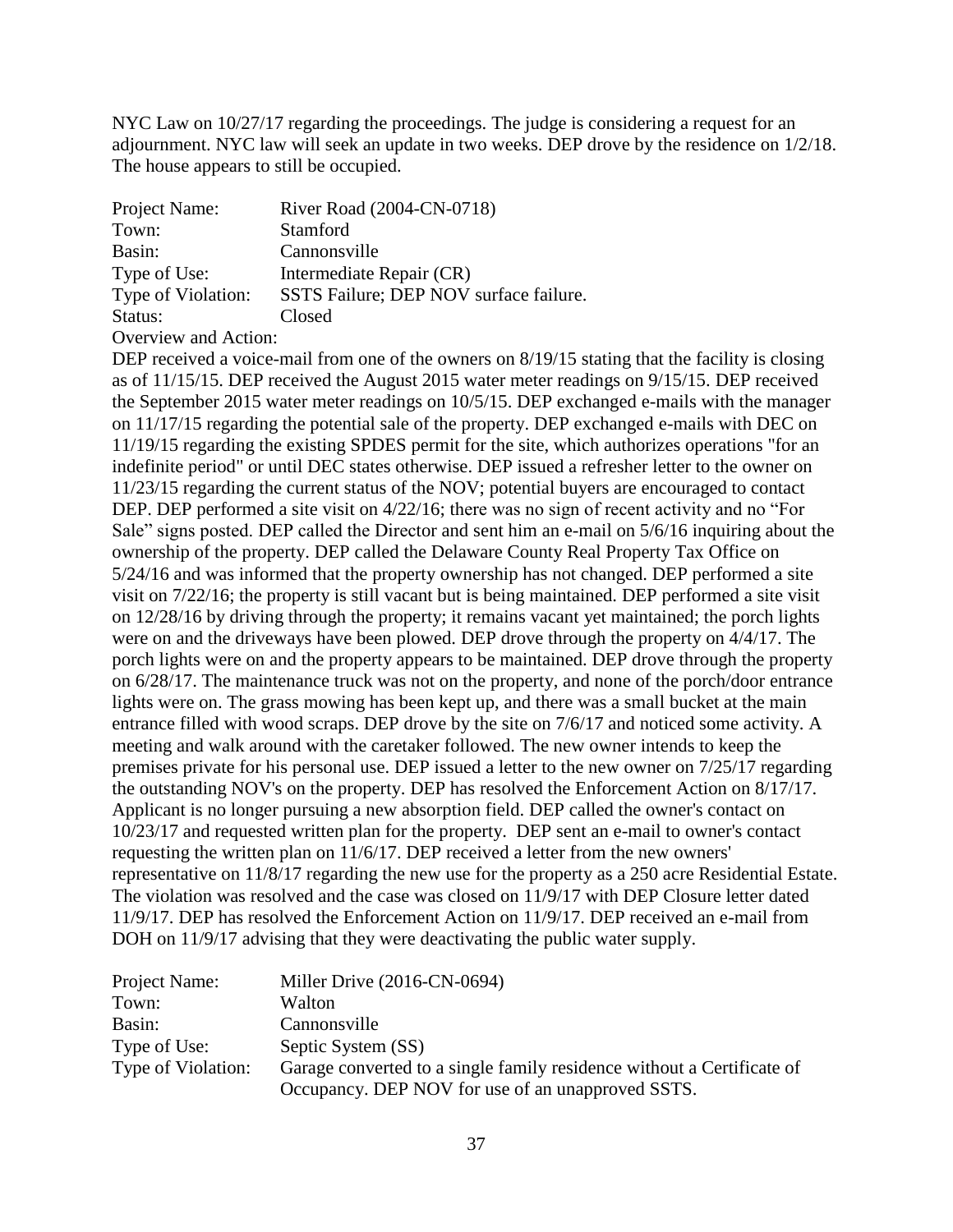Discovery Date:  $11/22/16$ Status: Closed Overview and Action:

DEP issued an NOV to the owner on  $12/7/16$ . DEP received a voicemail from the owner on 12/14/16 in response to the NOV; the owner stated that soils were done and plans should be submitted by 12/16/16, but construction cannot start until spring 2017 due to the snow/weather. DEP called the owner back and reiterated that plans are due by  $12/16/16$ . DEP received an Application for a non-conventional individual SSTS on 12/20/16. DEP received a voicemail from the buyer's attorney on 12/21/16; DEP returned the call and stated that the Reviewer will provide comments to the engineer on 12/22/16, as plans will need to be resubmitted with changes. DEP issued a NOCA on 12/22/16. DEP issued a comment letter on 12/22/16 to the engineer. DEP spoke with buyer's attorney on 12/23/16 and stated that plans need to be resubmitted. DEP continued that it is uncertain which plans will be approvable for this property until a final review has taken place. DEP received an e-mail from the owner stating that DEP can share information regarding the property with the buyer's attorney. DEP received revised plans from the engineer on 1/3/17. DEP issued an Approval Determination letter on 1/3/17. DEP spoke with the buyer's attorney on  $1/3/17$  to inform her that plans have been approved. DEP issued a letter to the owner on 6/20/17 stating that construction has not yet commenced. DEP received a call from previous owner on 6/28/17, stating that he sold the house, and the new owner is just waiting for the contractor to get started. DEP sent engineer an email on 6/28/17 requesting new owner name and contact information. DEP issued a letter to the new owner on 8/18/17 stating that construction has not yet commenced. DEP received notice on 8/28/17 that construction will begin on 8/29/17. DEP completed construction inspections on 9/19/17. DEP received As-Built plans and an engineer's certification letter from the engineer on 10/3/17. DEP issued a letter of Construction Compliance on 10/3/17. The violation was resolved and the case was closed on 10/12/17 with DEP Closure letter dated 10/12/17. DEP has resolved the Enforcement Action on 10/12/17.

| Project Name:        | 1227 East River Road (1999-CN-1022)                                                           |
|----------------------|-----------------------------------------------------------------------------------------------|
| Town:                | Walton                                                                                        |
| Basin:               | Cannonsville                                                                                  |
| Type of Use:         | SSTS Repair (RE)                                                                              |
| Type of Violation:   | Failed SSTS #734 - CWC - DEP NOF and DEP NOV for spongy ground;<br>not gross surface failure. |
| Discovery Date:      | 5/20/98                                                                                       |
| Status:              | Closed                                                                                        |
| Overview and Action: |                                                                                               |

DEP Legal reissued a letter to owner on  $11/28/16$  due to an incorrect date listed regarding several years of non-compliance and a consistent failure. To avoid possible referral to NYC Law for litigation, the owner must stop the discharge, hire a contractor, and submit a bid to CWC by 12/14/16; the SSTS must also be fully constructed by 6/1/17. DEP called CWC on 12/16/16; bids have not been received to-date. DEP performed a site visit on 1/4/17; septic failure was not observed; DEP knocked on the door but no one was at home; the previously failing area was inspected; no failure was witnessed, but the ground was very soft and spongy; photos were taken. DEP received a call from CWC on  $2/15/17$ ; the new owner has signed a program agreement and was given a brief overview of the program. DEP performed a site visit on 4/27/17; septic failure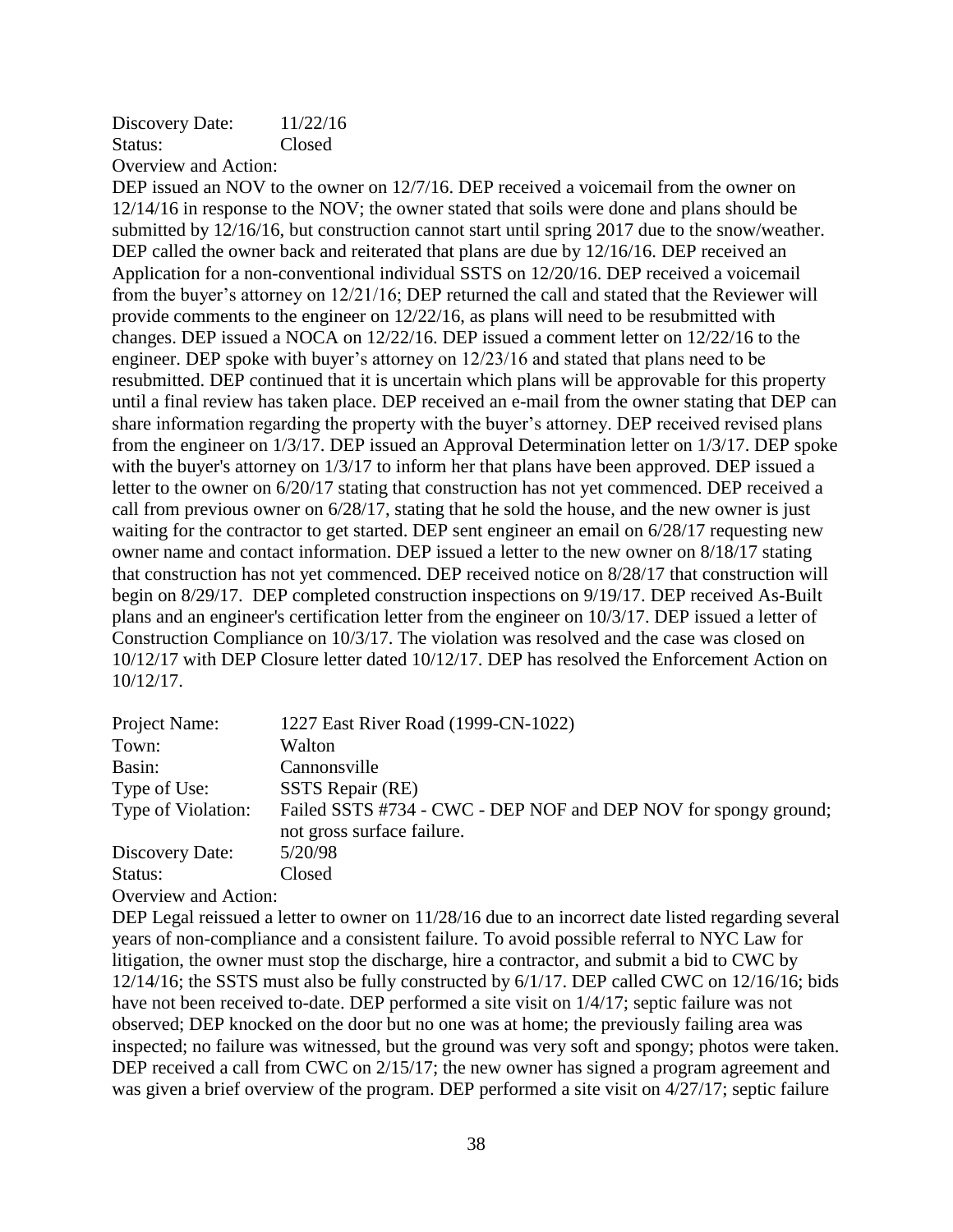was observed, surfacing of sewage on ground. DEP gained permission from the new owner to look on the property. The owner is aware and is moving forward with the rehab project. DEP received notice on 10/10/17 that construction will begin on 10/12/17. DEP received a call from the contractor on 10/13/17 regarding hauling in fill over the weekend. DEP performed construction inspections on 10/16, 10/18, 10/19, 10/20, 10/24, and 10/25/17. DEP completed construction inspections on 10/25/17. DEP received an engineer's certification letter from the engineer on 12/7/17. DEP issued a letter of Construction Compliance on 12/7/17. The violation was resolved and the case was closed on  $12/13/17$  with DEP Closure letter dated  $12/13/17$ .

| Project Name:      | 15 Sholam Road (2001-RO-0730)                                      |
|--------------------|--------------------------------------------------------------------|
| Town:              | Wawarsing                                                          |
| Basin:             | Rondout                                                            |
| Type of Use:       | SSTS Repair (RE)                                                   |
| Type of Violation: | Failed SSTS #1570 - CWC-surfacing - DEP NOV for surface discharge. |
| Discovery Date:    | 11/30/01                                                           |
| Status:            | Closed                                                             |
|                    |                                                                    |

Overview and Action:

DEP spoke with CWC on 12/8/16; the owner and/or contractors need to provide detailed quotes to CWC and hopefully a quote which is agreeable to all can be decided upon. DEP left a voicemail for the owner on 12/12/16 to follow-up on his new bid submission status. DEP received an e-mail from NYC Law on 12/16/16 regarding the status of the motion judgement. DEP Legal sent an e-mail to NYC Law on 2/3/17 to determine the status of the paperwork; NYC Law replied that the paperwork is being revised, based on review. DEP left a voicemail for the owner on 2/13/17 to follow-up on his new bid submission status; DEP requested a return call. DEP called CWC on  $2/17/17$ ; new bids have not yet been received. DEP received an e-mail from NYC Law on  $3/1/17$  with the motion for default judgment paperwork for review; DEP Legal sent comments to NYC Law on 3/22/17. DEP performed a site visit on 3/31/17; septic failure was observed; odors were present at the outlet of the pipe and at the end of the ditch. The owner stated that plans were provided to another contractor for a bid submission; he also said that he would be travelling for the next two weeks. The owner was advised to have the tank pumped out to prevent the watered down effluent from possibly migrating off of the property; DEP asked for a copy of the pump-out receipt. NYC Law sent clean copy of motion papers to DEP for final review/signature on 4/7/17. DEP received an e-mail from NYC Law on 5/19/17 with the documents that were sent to the court. DEP received an e-mail from NYC Law on 6/13/17 regarding the signed paperwork from the Ulster County Courts. DEP contacted CWC for any updates on 6/14/17. CWC expects a quote to be submitted before the end of the day. DEP sent email to CWC on 6/19/17 requesting update on bid status. DEP performed a site visit on 6/22/17; septic failure was observed. Sewage was evident in the ditch, no odors. This project is on the CWC Septic Committee meeting agenda scheduled for 6/23/17 for project approval. DEP sent CWC an email on 7/14/17 requesting bid approval status. DEP received an email from CWC on 7/17/17 stating that they plan to write the notice to proceed on 7/20/17, as they are waiting for the right of objection period to end. DEP received an e-mail from NYC Law on 7/18/17 sent to DEP Legal attorney. The Attorney sent the order to the Ulster County Clerk on  $7/6/17$  to be entered and is waiting to get a copy of the entered order sent back. Once that is in hand, DEP can serve notice of entry on the owner. NYC Law heard from DEP upstate Law that CWC was considering funding for a septic repair at their July board meeting so he may be moving forward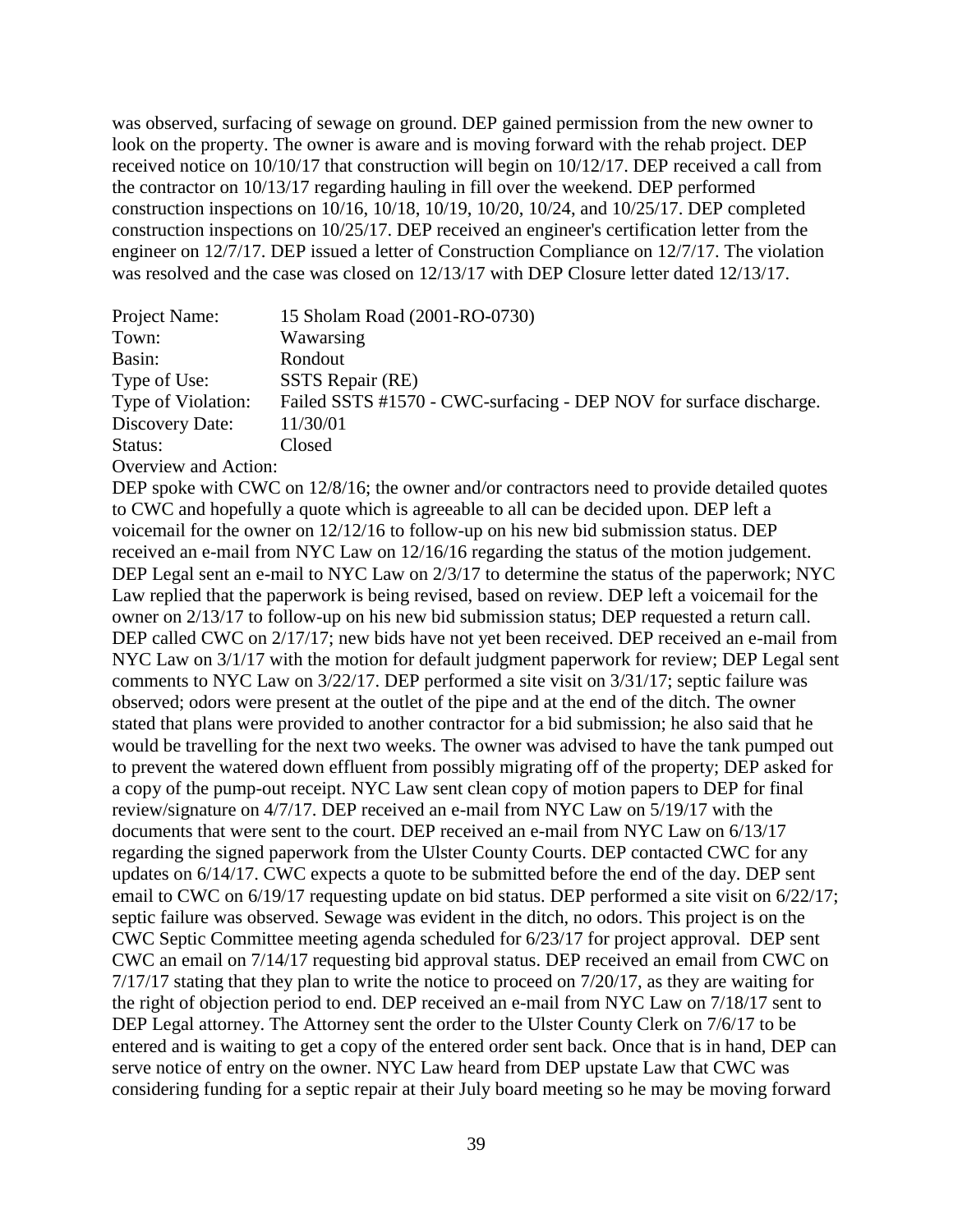with repairs on a parallel path. DEP emailed CWC on  $7/21/17$  requesting to be notified when notice to proceed has been issued. CWC email DEP back the same day stating that the notice to proceed was issued. On 7/26/17, the NYC Law reported they have received a copy of entered order (entered 7/13/17), and will begin the process to serve it to the owner, along with a letter stating that he should continue with the CWC bid approved construction process. DEP called CWC on 8/11/17 to obtain the contractor's name and contact information. DEP called the contractor on 8/11/17 regarding the start of construction. The contractor is working on the schedule currently and hopes to start later this month. The contractor was provided the inspector's name and contact information and advised to call 48 hours in advance of construction. DEP performed site visits on 8/24, 8/30, 9/13, 9/21, 9/22, 9/25, 9/26 and 9/29/17. DEP performed construction inspections on 10/3, 10/5 and completed construction inspections on 10/6/17. DEP received an engineer's certification letter from the engineer on 10/6/17. DEP issued a letter of Construction Compliance on 10/6/17. The violation was resolved and the case was closed on 10/19/17 with NYC Law closure letter dated 10/19/17. DEP has resolved the Enforcement Action on 10/19/17.

### **3.1.3. West Branch, Boyd Corners, Croton Falls, Cross River Basins**

| Project Name:      | 1 Fowler Ave (2014-WB-0599)                                             |
|--------------------|-------------------------------------------------------------------------|
| Town:              | Carmel                                                                  |
| Basin:             | West Branch                                                             |
| Type of Use:       | Stormwater (SP)                                                         |
| Type of Violation: | A new gas station is proposed within 500 feet of a controlled lake. DEP |
|                    | NOV.                                                                    |
| Discovery Date:    | 10/21/14                                                                |
| Status:            | Ongoing                                                                 |
| $\Omega$           |                                                                         |

Overview and Action:

DEP REP issued a notarized affidavit to DEP Legal on  $12/22/15$ . DEP REP received the final brief in DEP's motion for summary judgment from DEP Legal on 1/4/16. DEP performed site visits on 1/6, 1/22, 1/25, 2/2 and 2/9/16; the site was closed and there was no work in progress; the site was snow covered on 2/9/16. DEP performed a site visit on 2/17/16; there was no work in progress; erosion controls have deteriorated and must be maintained; the stock piles were recovered and the silt fence was reinstalled. DEP performed a site visit on 2/29/16; the site was closed and there was no work in progress; erosion controls must be maintained; the stock piles were protected and plastic sheeting was replaced; and, the silt fence was reinstalled/replaced. DEP performed site visits on 3/8 and 3/15/16; the site was closed and there was no work in progress; erosion controls must be maintained. DEP performed a site visit on 3/30/16; there was no work in progress; although, erosion controls have been maintained, they have not been installed correctly. The silt fence must be keyed in and the plastic tarps covering the stock piles must be anchored down; part of the perimeter fence has fallen down. DEP performed site visits on 4/19, 4/26, 5/11, 5/18, and 5/25/16; there was no work in progress and no change; erosion controls have been maintained but are not installed correctly; the silt fence must be keyed in and plastic tarps covering stock piles must be anchored down; the perimeter fences fell down and were reinstalled twice over the course of these site visits. DEP performed site visits on  $5/31$ , 6/14, and 6/22/16; there was no work in progress, the site was closed, and there has been no change; installation for erosion controls has not been not corrected. DEP performed site visits on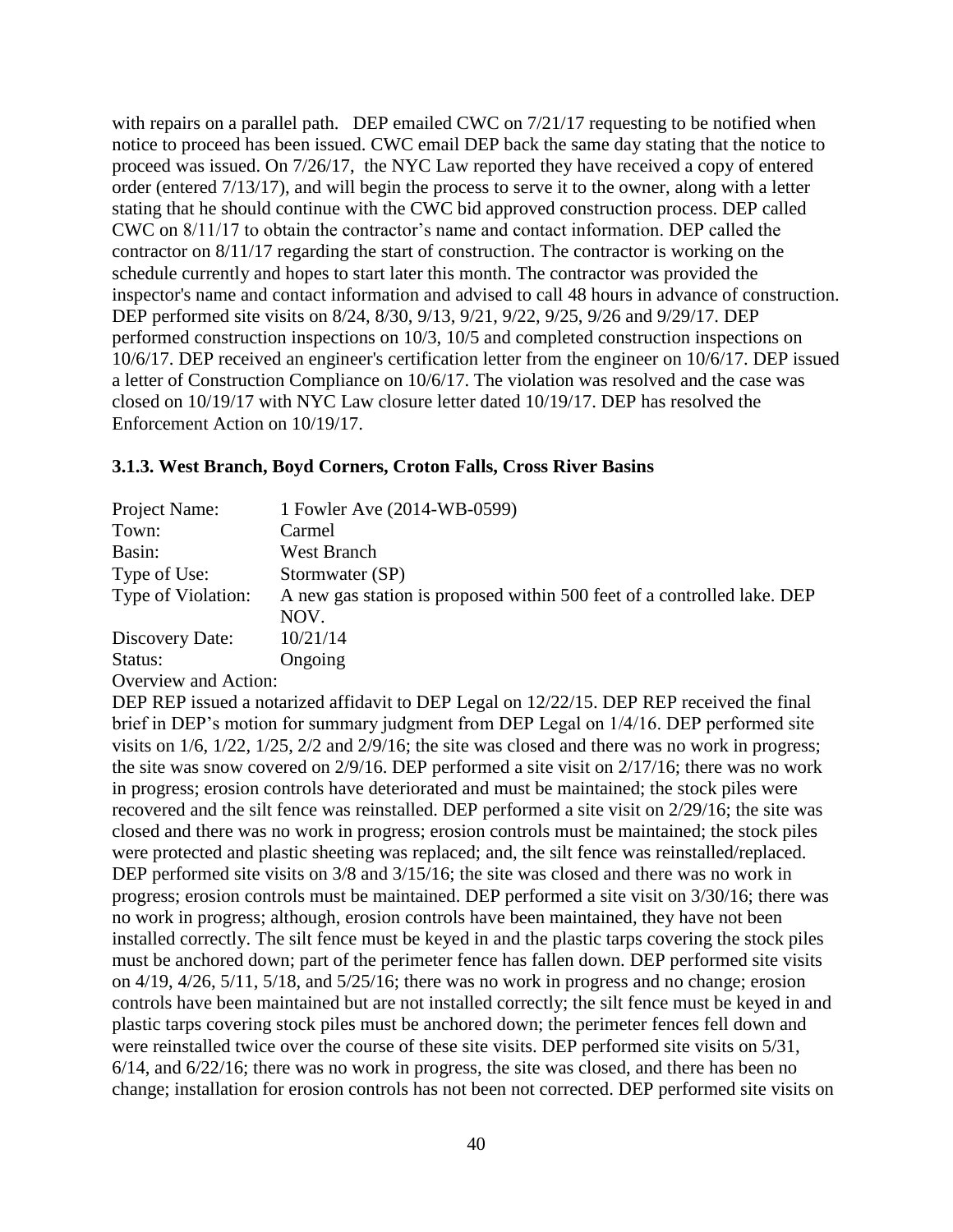$6/29$ ,  $7/6$ ,  $7/13$ ,  $7/25$ , and  $8/4/16$ ; there was no work in progress, the site was closed, and there has been no change; the installation for erosion controls has not been not corrected; a minimal about of vegetation has germinated on the stock pile. DEP performed site visits on 8/19, 8/24, 9/1, 9/8, and 9/27/16; there was no work in progress, the site was closed, and there has been no change. DEP performed site visits on 10/14, 10/25, 11/10, 12/6, and 12/15/16, and on 1/3, 1/19, 2/6, 2/23, 3/2, and 3/13/17. There was no work in progress, the site was closed, and there have been no changes. DEP performed a site visit on 4/11, 5/2, 5/24 and 6/12/17. Erosion controls have completely deteriorated and are not functional. Silt fence must be replaced and stock pile must be stabilized. DEP performed a site visit on 7/3/17. The site is undisturbed and erosion controls have not been maintained. DEP performed a site visit on 7/17/17. No stabilization work has been done on site but the majority of site is now covered with vegetation. DEP performed a site visit on 8/8, 8/25, 9/20 and 9/27/17. No work is in progress and the site is vegetated. DEP performed site visits on 10/25, 11/13 and 12/5/17; the site is closed and stable and no work is in progress. DEP performed site visits on 1/2, 2/12 and 3/14/18; the site remains undisturbed. The area is snow covered and is stable but temporary erosion controls have disintegrated and must be maintained when weather permits.

### **3.1.4. Kensico Basin**

### **No enforcement actions to report during this time frame.**

### **3.2. DEP Police Actions**

### **3.2.1. Catskill District**

| Name:                | Beechridge South | <b>SJS 72489</b> |
|----------------------|------------------|------------------|
| Location:            | Lexington        |                  |
| Type of Use:         | Rural            |                  |
| Type of Violation:   | Dumping          |                  |
| Date Discovered:     | 2/18/18          |                  |
| Status:              | Closed           |                  |
| Overview and Action: |                  |                  |

DEP Police investigated an anonymous complaint of a dumping on property in which officer located household refuse in a stream that did yield traceable evidence. Officer located, interviewed subject and issued ticket for Unlawful Disposal of Solid Waste (RR). When subject and spouse met patrol for site clean-up, investigation found that garbage had already been removed. DEP Police involved.

| Name:                | Spruceton Road          | <b>SJS 73098</b>                                                                              |
|----------------------|-------------------------|-----------------------------------------------------------------------------------------------|
| Location:            | Lexington               |                                                                                               |
| Type of Use:         | Rural                   |                                                                                               |
| Type of Violation:   | <b>Stream Violation</b> |                                                                                               |
| Date Discovered:     | 3/29/18                 |                                                                                               |
| Status:              | Closed                  |                                                                                               |
| Overview and Action: |                         |                                                                                               |
|                      |                         | DEP Police on patrol, identified a new logging site which upon initial investigation revealed |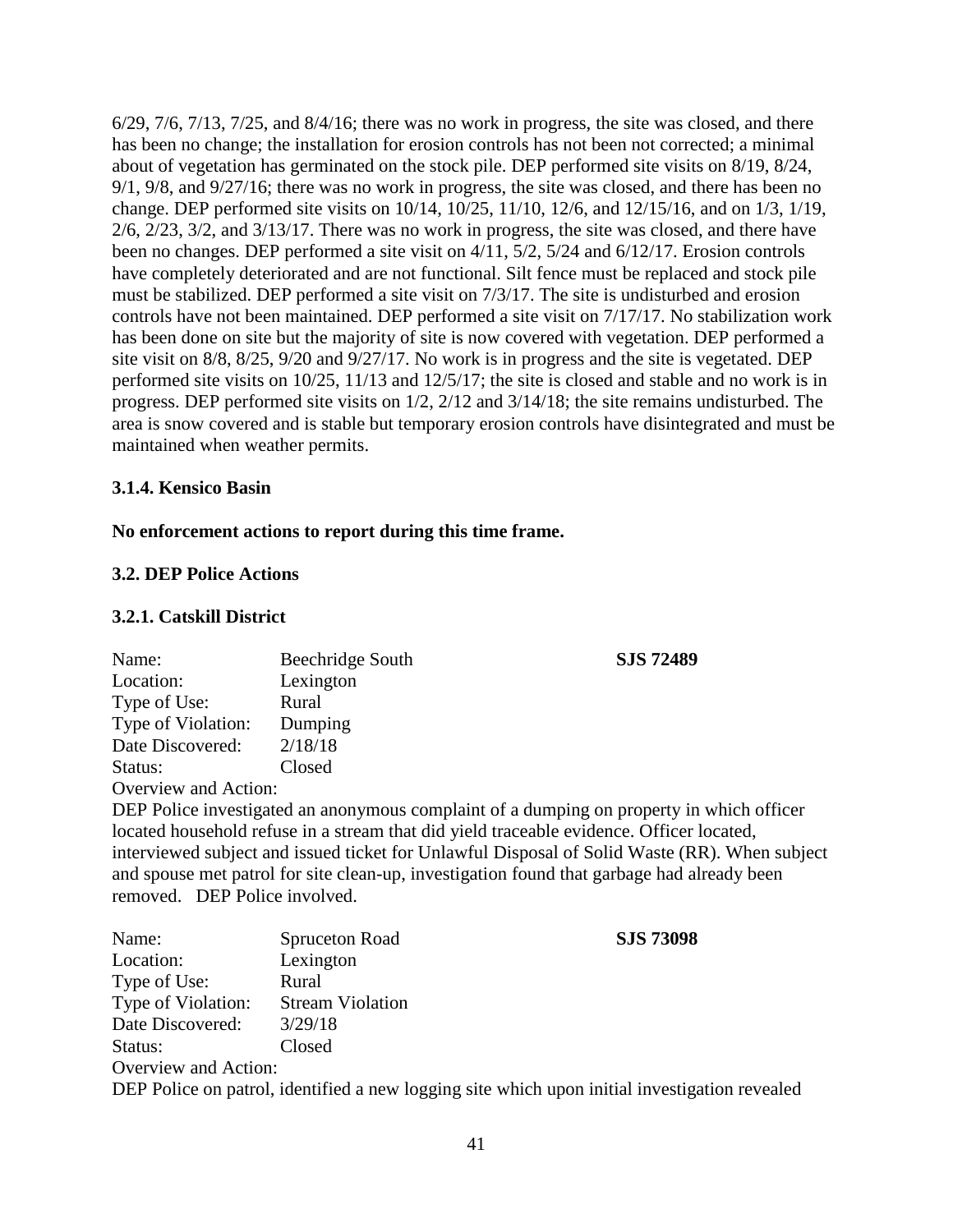numerous violations. Officer found no Best Management Practices in place resulting in turbid water running off the log landing to the road culvert and then into the Westkill Stream. Dump truck on site was leaking hydraulic fluid onto the road and the attached trailer was unregistered. Subject advised to cease work until BMP's for turbidity control and ground stabilization were installed. Subject issued tickets for Unregistered Trailer (NYS V & T), Contravention of Standards (NYS ECL), and Disposal of Noisome, Unwholesome Substance On or Near Highway or Waterway (NYS ECL). When follow-up was conducted two days later, officer observed that all BMP's had been implemented. DEP Police involved.

| Name:                | Gate W-20, State Route 28A | CA-751-17, SJS 70701 |
|----------------------|----------------------------|----------------------|
| Location:            | Olive                      |                      |
| Type of Use:         | Municipal                  |                      |
| Type of Violation:   | Haz Mat Spill              |                      |
| Date Discovered:     | 10/19/17                   |                      |
| Status:              | Closed                     |                      |
| Overview and Actions |                            |                      |

Overview and Action:

DEP Police received a complaint from a fisherman whom stated that while fishing at Gate W-20, he observed what appeared to be an oil spill coming from the tributary stream into the Ashokan Reservoir. Officers arrived on scene and walked the shoreline for evidence of oil spill but their investigation yielded negative results. There was no odor of petroleum based fuel present. Complaint information forwarded to West of Hudson Haz Mat for further investigation. DEP Police and W.O.H. Haz Mat involved.

| Name:                | State Route 28 & Temples Pond | <b>SJS 72203</b> |
|----------------------|-------------------------------|------------------|
| Location:            | Olive                         |                  |
| Type of Use:         | Rural                         |                  |
| Type of Violation:   | Dumping                       |                  |
| Date Discovered:     | 1/27/18                       |                  |
| Status:              | Closed                        |                  |
| Overview and Action: |                               |                  |

DEP Police on patrol, observed thirteen tires dumped on the eastbound shoulder of State Route 28, adjacent to the property. Tires were used, worn, damaged and did not yield any traceable evidence. Dispatch advised to contact DOT or DEP Operations for removal and proper disposal. DEP Police involved.

| Name:                              | <b>State Route 28A</b> | <b>SJS 72932</b> |
|------------------------------------|------------------------|------------------|
| Location:                          | Olive                  |                  |
| Type of Use:                       | Rural                  |                  |
| Type of Violation:                 | Dumping                |                  |
| Date Discovered:                   | 3/19/18                |                  |
| Status:                            | <b>OPEN</b>            |                  |
| $\sim$ $\sim$ $\sim$ $\sim$ $\sim$ |                        |                  |

Overview and Action:

While on patrol DEP Police observed a large black trash bag on the shoulder of the highway. Bag was found to contain colored glass bottles and an old lamp shade along with traceable evidence on two envelopes. Photos of site and documents taken into evidence. Investigation to continue to determine responsible subject for ticket issuance. DEP Police involved.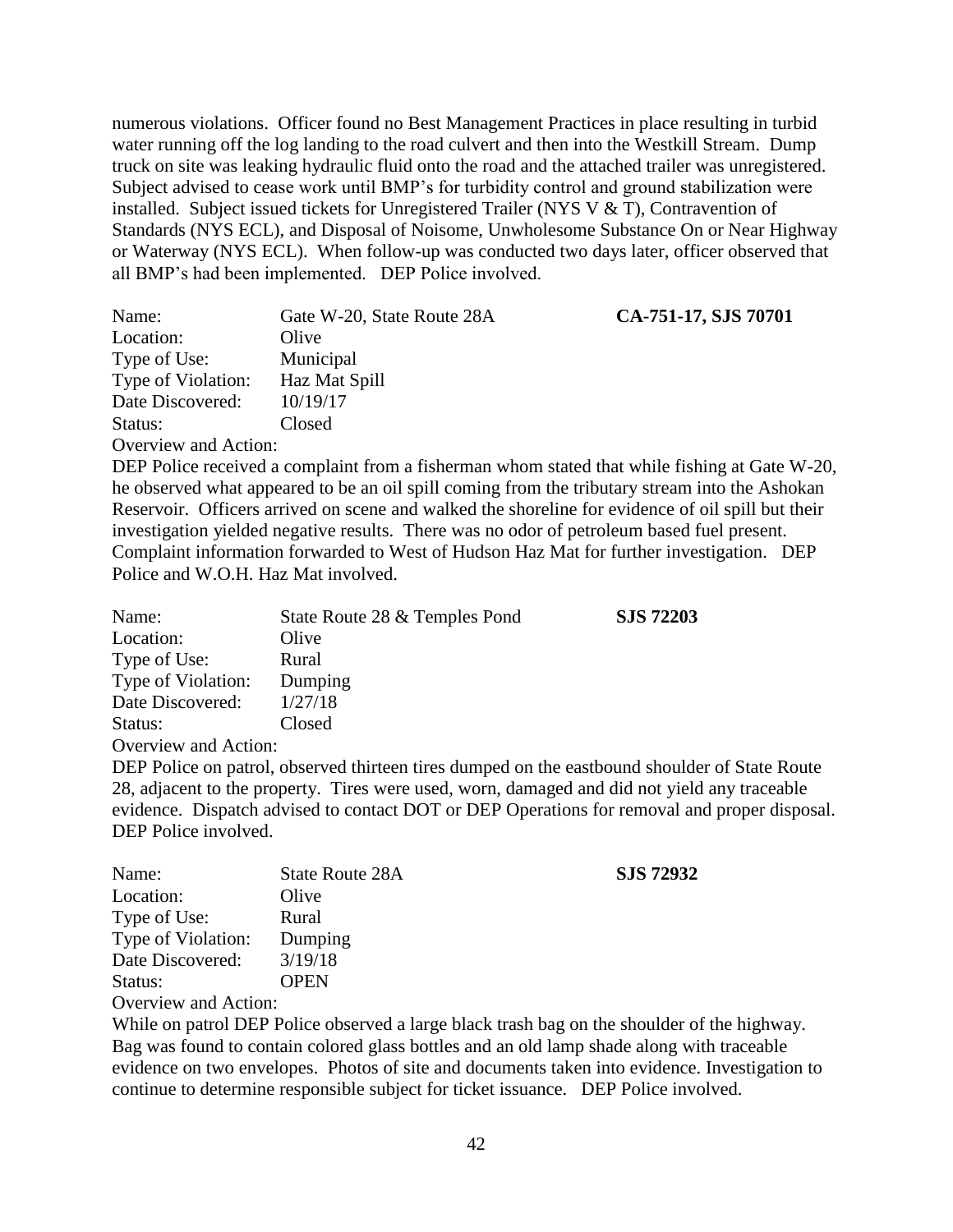| Name:                              | State Route 28A, Gate W-27 |
|------------------------------------|----------------------------|
| Location:                          | Olive                      |
| Type of Use:                       | Municipal                  |
| Type of Violation:                 | Dumping                    |
| Date Discovered:                   | 3/25/18                    |
| Status:                            | <b>OPEN</b>                |
| $\sim$ $\sim$ $\sim$ $\sim$ $\sim$ |                            |

DEP Police on patrol, observed a large white trash bag and empty cardboard box dumped in the parking area of Gate W-27. Bag contained only household refuse but secondary label on box did yield traceable evidence which officer photographed for follow-up investigation and ticket issuance. DEP Operations notified for removal. DEP Police and DEP Operations involved.

### **3.2.2. Delaware District**

| Name:                                                                                                                                                                                                                                                                                                                                                                                                                                                                  | Highway #30A | CB-436-17, SJS 70520 |
|------------------------------------------------------------------------------------------------------------------------------------------------------------------------------------------------------------------------------------------------------------------------------------------------------------------------------------------------------------------------------------------------------------------------------------------------------------------------|--------------|----------------------|
| Location:                                                                                                                                                                                                                                                                                                                                                                                                                                                              | Colchester   |                      |
| Type of Use:                                                                                                                                                                                                                                                                                                                                                                                                                                                           | Municipal    |                      |
| Type of Violation:                                                                                                                                                                                                                                                                                                                                                                                                                                                     | Dumping      |                      |
| Date Discovered:                                                                                                                                                                                                                                                                                                                                                                                                                                                       | 10/10/17     |                      |
| Status:                                                                                                                                                                                                                                                                                                                                                                                                                                                                | Closed       |                      |
| $\bigcap_{x \in \mathbb{R}} \dots$ : $\bigcup_{x \in \mathbb{R}} \bigcup_{x \in \mathbb{R}} \bigcup_{x \in \mathbb{R}} \bigcup_{x \in \mathbb{R}} \bigcup_{x \in \mathbb{R}} \bigcup_{x \in \mathbb{R}} \bigcup_{x \in \mathbb{R}} \bigcup_{x \in \mathbb{R}} \bigcup_{x \in \mathbb{R}} \bigcup_{x \in \mathbb{R}} \bigcup_{x \in \mathbb{R}} \bigcup_{x \in \mathbb{R}} \bigcup_{x \in \mathbb{R}} \bigcup_{x \in \mathbb{R}} \bigcup_{x \in \mathbb{R}} \bigcup_{x$ |              |                      |

Overview and Action:

DEP Police investigated a dumping complaint received via DEP Land Management which consisted of one black garbage bag containing common household refuse items but no traceable evidence. While conducting clean-up of area, DEP Land Management located a receipt possibly related to dumping which was relayed to DEP Police. Receipt did not yield any identifiable information to trace purchaser. DEP Police and DEP Land Management involved.

| Name:                | Miller Hollow Road | CB-469-17, SJS 70984 |
|----------------------|--------------------|----------------------|
| Location:            | Colchester         |                      |
| Type of Use:         | Rural              |                      |
| Type of Violation:   | Dumping            |                      |
| Date Discovered:     | 11/3/17            |                      |
| Status:              | Closed             |                      |
| Overview and Action: |                    |                      |

DEP Police observed a small dumping consisting of a large, black garbage bag deposited in the parking area / wood line of roadway. Officer searched contents of bag which contained household refuse but yielded no traceable evidence. DEP Operations contacted for removal. DEP Police and DEP Operations involved.

| Name:              | County Route #26 | <b>SJS 72268</b> |
|--------------------|------------------|------------------|
| Location:          | Hamden           |                  |
| Type of Use:       | Rural            |                  |
| Type of Violation: | Dumping          |                  |
| Date Discovered:   | 2/1/18           |                  |
| Status:            | Closed           |                  |

Name: State Route 28A, Gate W-27 **SJS 73026**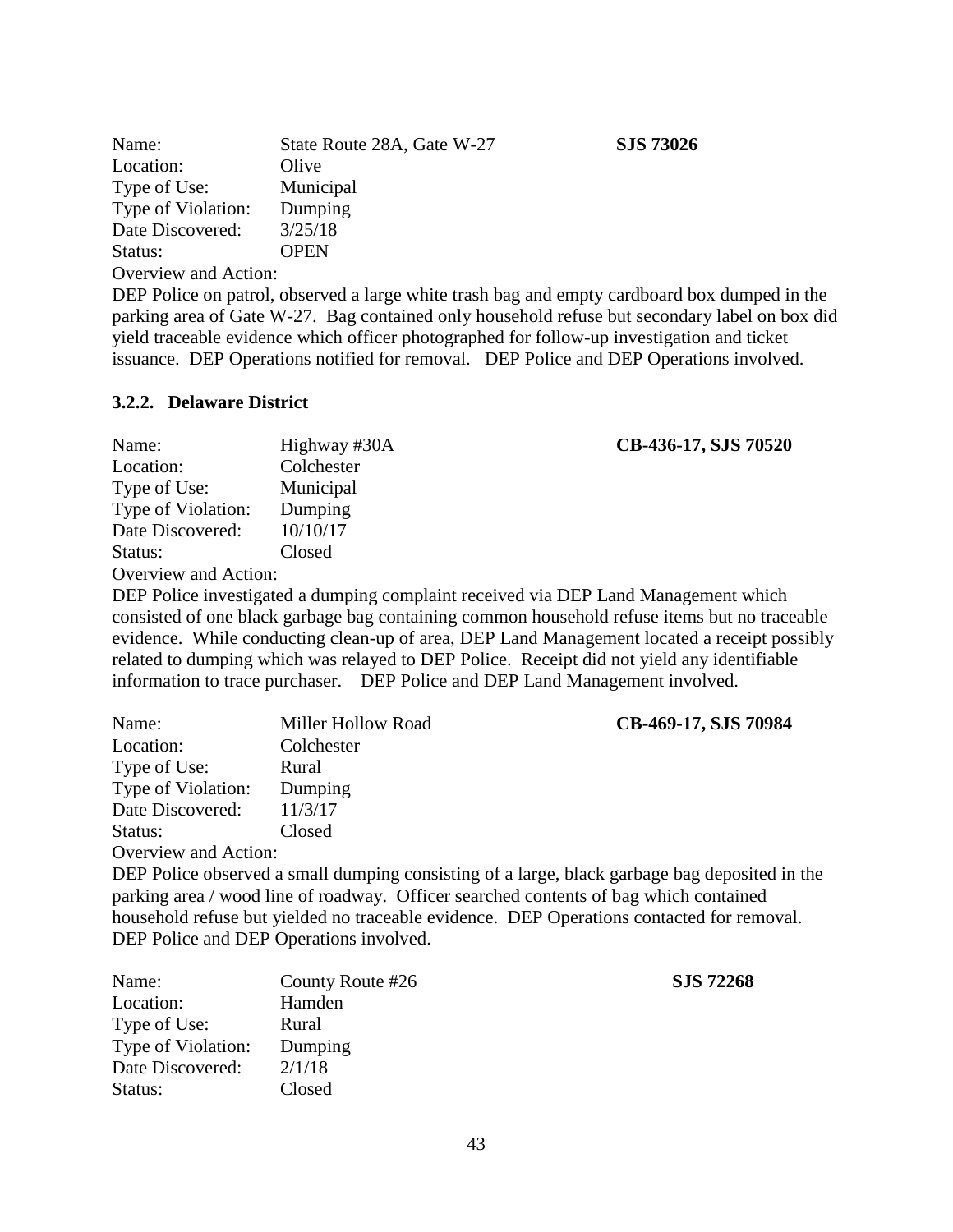DEP Police observed a household refuse dump site along the roadway adjacent to property which yielded no traceable evidence. No impact to the water supply. A search of the immediate area also yielded negative results. DEP Operations contacted for proper removal. DEP Police and DEP Operations involved.

| Name:                | County Route #27 | CB-487-17, SJS 71206 |
|----------------------|------------------|----------------------|
| Location:            | Masonville       |                      |
| Type of Use:         | Rural            |                      |
| Type of Violation:   | Dumping          |                      |
| Date Discovered:     | 11/18/17         |                      |
| Status:              | Closed           |                      |
| Overview and Action: |                  |                      |
|                      |                  |                      |

While investigating an unrelated complaint, DEP Police observed a dump site located over an embankment on property. The dumping consisted of eight white garbage bags containing miscellaneous household refuse and recyclables. No traceable evidence recovered. DEP Land Management notified for removal. DEP Police and DEP Land Management involved.

| Name:                | 7870 State Route 42 | CG-500-17, SJS 68837 |
|----------------------|---------------------|----------------------|
| Location:            | Neversink           |                      |
| Type of Use:         | Municipal           |                      |
| Type of Violation:   | Dumping             |                      |
| Date Discovered:     | 7/22/17             |                      |
| Status:              | Closed              |                      |
| Overview and Action. |                     |                      |

Overview and Action:

DEP Police observed three bags of household refuse, two buckets filled with aerosol cans, tire and oil dispenser dumped in the vicinity of the Grahamsville Annex. No traceable evidence found but further investigation of available video footage may yield evidence leading to subject responsible. Photos taken for case file. Further investigation of available video footage failed to yield evidence leading to subject responsible. DEP Police involved.

| Name:                | 882 City Route 55A | CG-509-17, SJS 68926                                                                                                                                                                                                                                                                                                                                        |
|----------------------|--------------------|-------------------------------------------------------------------------------------------------------------------------------------------------------------------------------------------------------------------------------------------------------------------------------------------------------------------------------------------------------------|
| Location:            | Neversink          |                                                                                                                                                                                                                                                                                                                                                             |
| Type of Use:         | Rural              |                                                                                                                                                                                                                                                                                                                                                             |
| Type of Violation:   | Dumping            |                                                                                                                                                                                                                                                                                                                                                             |
| Date Discovered:     | 7/26/17            |                                                                                                                                                                                                                                                                                                                                                             |
| Status:              | Closed             |                                                                                                                                                                                                                                                                                                                                                             |
| Overview and Action: |                    |                                                                                                                                                                                                                                                                                                                                                             |
|                      |                    | $\mathcal{C}$ $\mathcal{C}$ $\mathcal{C}$ $\mathcal{C}$ $\mathcal{C}$ $\mathcal{C}$ $\mathcal{C}$ $\mathcal{C}$ $\mathcal{C}$ $\mathcal{C}$ $\mathcal{C}$ $\mathcal{C}$ $\mathcal{C}$ $\mathcal{C}$ $\mathcal{C}$ $\mathcal{C}$ $\mathcal{C}$ $\mathcal{C}$ $\mathcal{C}$ $\mathcal{C}$ $\mathcal{C}$ $\mathcal{C}$ $\mathcal{C}$ $\mathcal{C}$ $\mathcal{$ |

DEP Police observed trash dumped along the side of the road and examined 40 pieces of trash which did yield traceable evidence. Initial attempts to contact met with negative results. Officer will further investigate and attempt to contact subject to determine responsible party. Officer made contact with relative of the subject responsible, and it was determined that they had moved out of the NY State area. Cleanup completed by DEP Operations. DEP Police involved.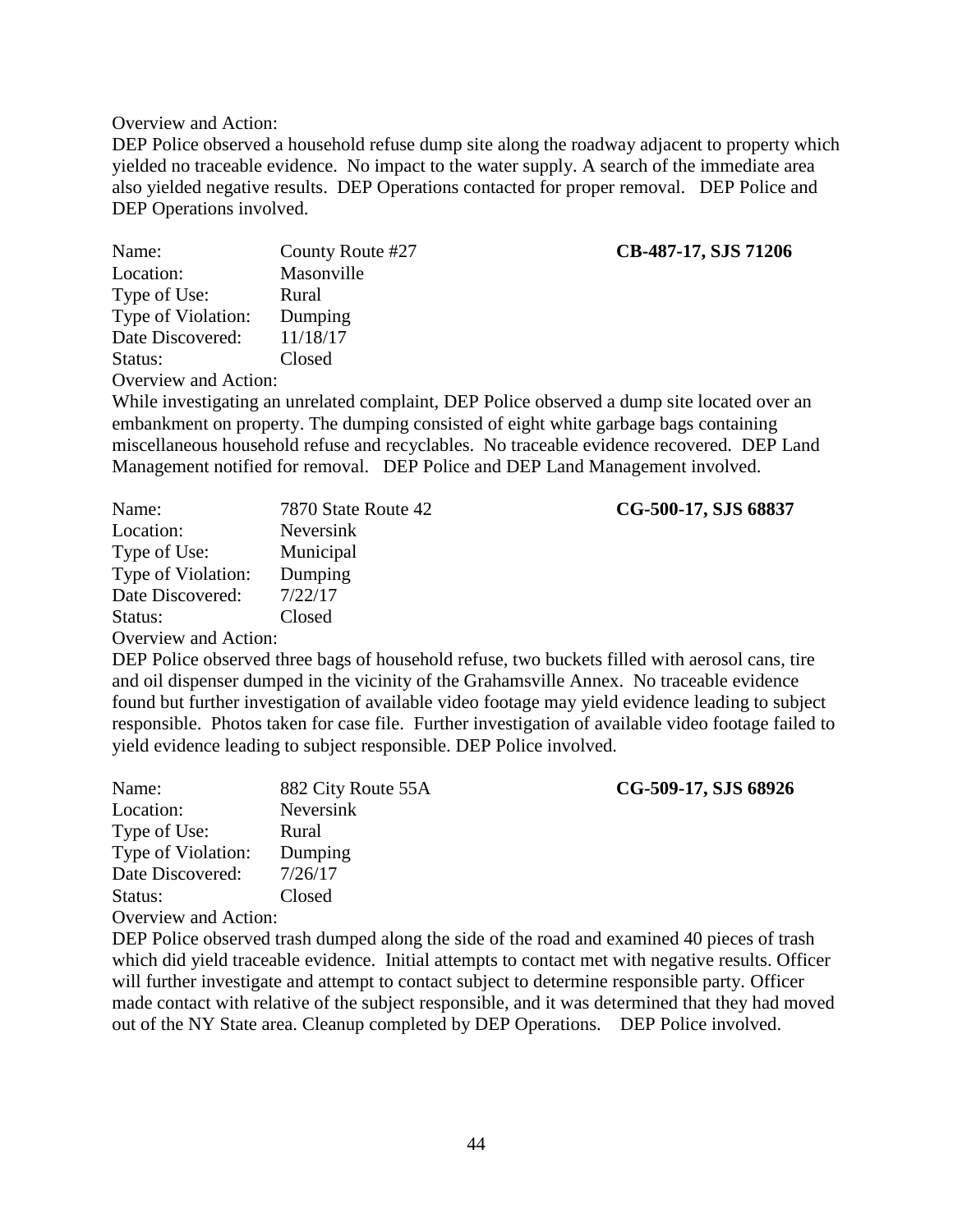| Name:                | <b>West Shields Road</b> |
|----------------------|--------------------------|
| Location:            | Neversink                |
| Type of Use:         | Municipal                |
| Type of Violation:   | Dumping                  |
| Date Discovered:     | 9/5/17                   |
| Status:              | Closed                   |
| Overview and Action. |                          |

DEP Police observed several shopping bags of trash dumped on city property. Officer examined trash and found traceable evidence. Further investigation to follow in any attempt to locate responsible subject. Further investigation failed to locate responsible subject. DEP Police involved.

| Name:                | Sugarloaf Road | CG-797-17, SJS 71299 |
|----------------------|----------------|----------------------|
| Location:            | Neversink      |                      |
| Type of Use:         | Rural          |                      |
| Type of Violation:   | Dumping        |                      |
| Date Discovered:     | 11/24/17       |                      |
| Status:              | Closed         |                      |
| Overview and Action: |                |                      |

DEP Police received a complaint via NYS Forest Ranger of a dumping on the property, also providing the name and address of possible subject. Officer responded to location where six white trash bags had been tossed down embankment landing in the stream resulting in trash scattered from the roadway all the way down into the stream. Subject interviewed at address found at dump site stated that he threw the trash down the embankment because the transfer station was closed. Subject was issued ticket for Prohibited Disposal of Solid Waste (RR) and Depositing Noisome or Unwholesome Substance On or Near a Highway (NYS ECL). DEP Police and NYS Forest Service involved.

| Name:                              | 143 Skyline Drive | CG-835-17, SJS 71616 |
|------------------------------------|-------------------|----------------------|
| Location:                          | Neversink         |                      |
| Type of Use:                       | Rural             |                      |
| Type of Violation:                 | Dumping           |                      |
| Date Discovered:                   | 12/17/17          |                      |
| Status:                            | Closed            |                      |
| $\sim$ $\sim$ $\sim$ $\sim$ $\sim$ |                   |                      |

Overview and Action:

DEP Police investigated a dumping complaint in which the remains of a butchered Black Angus cow (head, hooves, hide and guts) had been dumped just off of the roadway. A black, numbered tag present in one ear was deemed untraceable by NYS Agriculture and Markets, whose director also stated that since the remains were from a butchered carcass and not of a neglected animal they could not assist. When interviewed, neither complainant nor several area farmers could help to identify the tag or the farm from which cow may have originated. Town of Neversink Highway Department contacted for removal. DEP Police, NYS Agriculture and Markets and T/ Neversink involved.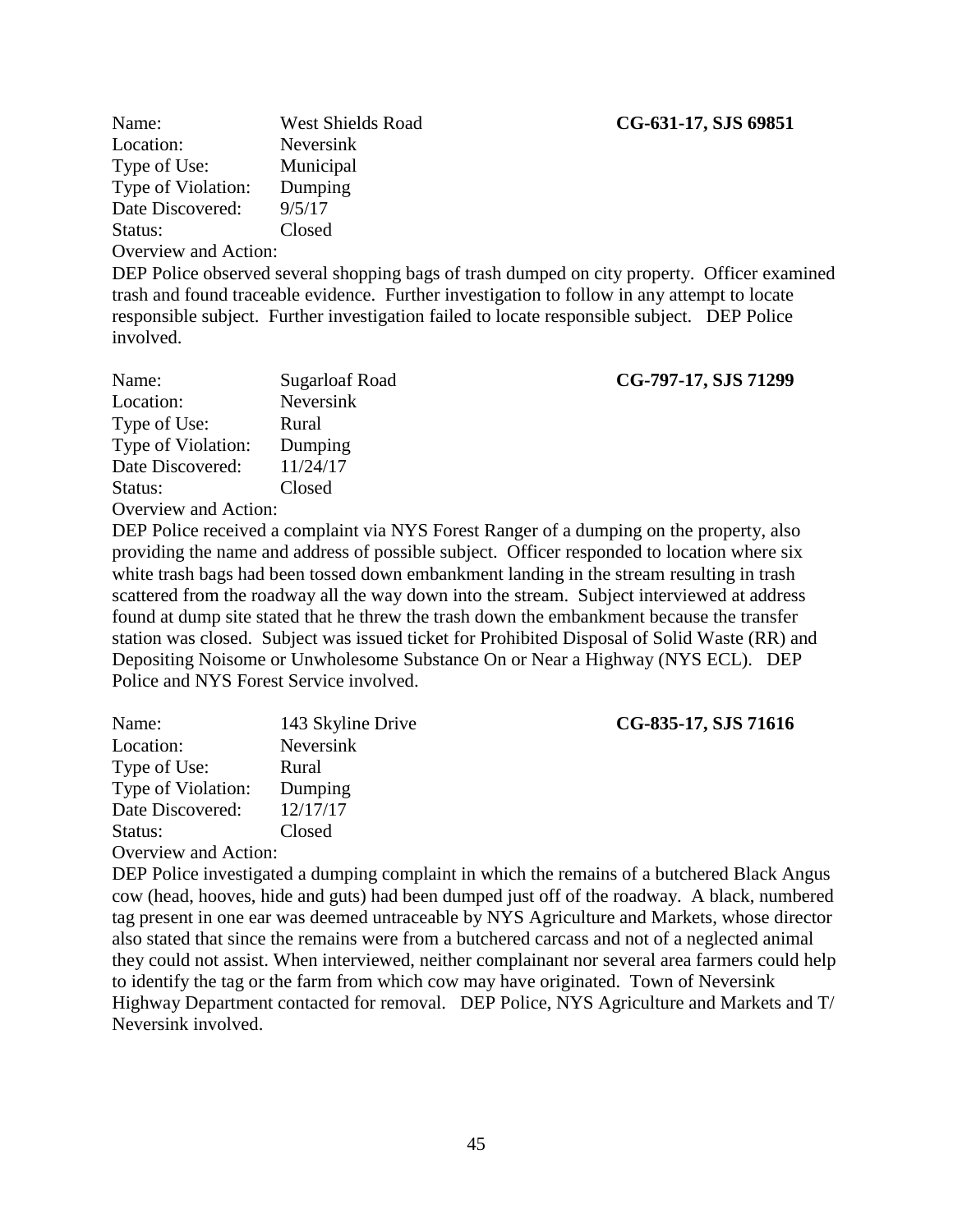| Name:                | <b>Big Hollow Road</b> |
|----------------------|------------------------|
| Location:            | Neversink              |
| Type of Use:         | Rural                  |
| Type of Violation:   | Dumping                |
| Date Discovered:     | 2/10/18                |
| Status:              | <b>OPEN</b>            |
| Overview and Action. |                        |

#### Name: Big Hollow Road **SJS 72383**

Overview and Action:

While on patrol, DEP Police observed a dumping of garbage spread all over the roadway. Officer checking for traceable evidence located two names / two addresses on pieces of discarded mail. Follow-up to be conducted to locate and determine which subject responsible for ticket issuance. DEP Police involved.

| Name:                | 186 Meyers Road | <b>SJS 72854</b> |
|----------------------|-----------------|------------------|
| Location:            | Neversink       |                  |
| Type of Use:         | Municipal       |                  |
| Type of Violation:   | Dumping         |                  |
| Date Discovered:     | 3/14/18         |                  |
| Status:              | Closed          |                  |
| Overview and Action: |                 |                  |

DEP Police on patrol of Neversink Dam area, observed two garbage bags of household refuse now strewn all over the dam and State Route 55 roadway. Traceable evidence recovered and officer responded to address on letter to interview subject whom stated that her husband had left for work that morning with garbage bags in his possession. Subject notified husband of complaint who quickly responded to dumping location and with officer assistance was able to clean up all remaining refuse. Subject's compliance throughout investigation led officer to issue Notice of Warning for Depositing Noisome, Unwholesome Substance on Highway (RR). DEP Police involved.

| Name:                | <b>Town Brook Road</b>  | CS-349-17, SJS 71390 |
|----------------------|-------------------------|----------------------|
| Location:            | <b>Stamford</b>         |                      |
| Type of Use:         | Rural                   |                      |
| Type of Violation:   | <b>Stream Violation</b> |                      |
| Date Discovered:     | 12/1/17                 |                      |
| Status:              | Closed                  |                      |
| Overview and Action: |                         |                      |

DEP Police responded to assist NYS Police with an overturned pick-up truck in a stream. Officers on scene detected a strong smell of gasoline and observed a broken road culvert. Minimal debris and fluid leakage with no impact to the watercourse. Operator initially left the scene but returned and was issued summons for Leaving the Scene of Property Damage Auto Accident by NYS Police. DEP Police issued subject ticket for Disposal of Noisome, Unwholesome Substance In or Near Waterway (NYS ECL). DEP Police and NYS Police involved.

| Name:        | <b>Roses Brook Road</b> | SJS 72212 |
|--------------|-------------------------|-----------|
| Location:    | <b>Stamford</b>         |           |
| Type of Use: | Rural                   |           |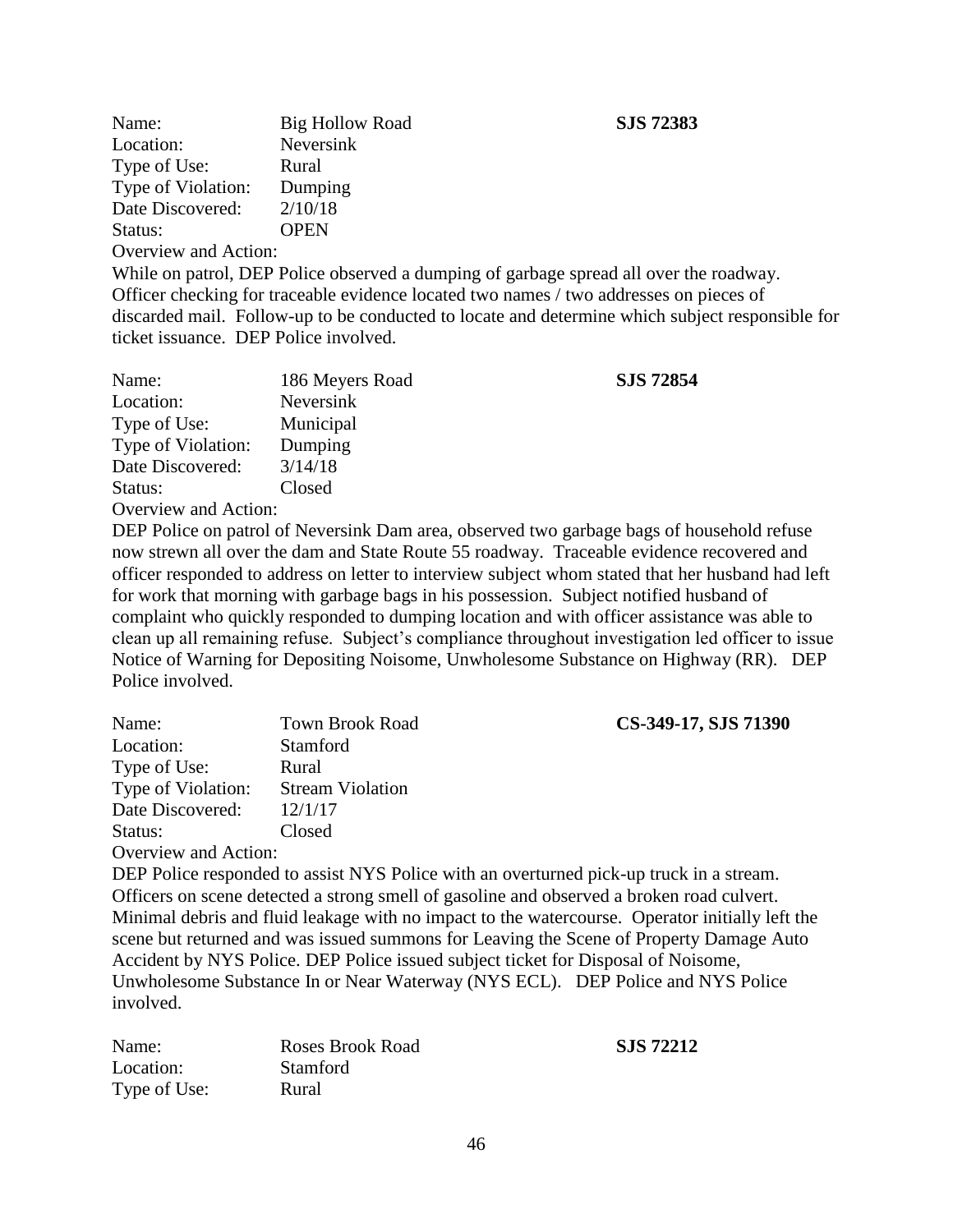| Type of Violation:       | <b>Stream Violation</b> |
|--------------------------|-------------------------|
| Date Discovered:         | 1/27/18                 |
| Status:                  | <b>OPEN</b>             |
| $\blacksquare$<br>$\sim$ |                         |

While on patrol, DEP Police identified a logging site adjacent to Rose Brook (stream). Officer observed inadequate measures in place to mitigate turbidity at the stream crossing, prompting follow-up investigation to identify logger / business involved and issue tickets for violations. Upon subsequent return to logging site, officer identified name on logging truck, observed no work permit posted and further determined that registration numbers for bulldozer and skidder on site were not on file. Name of primary logger obtained from trucker. When interviewed, logger was directed to immediately cease all work until all violations were addressed and permit conditions were met. Officer issued ticket for Failure to Post Permit (NYS ECL) and Notice of Warning for remaining ECL violations. Charges contingent upon remediation of stream crossing and installation of proper turbidity controls. DEP Police involved.

| Name:                | 188 Sholam Road | <b>SJS 72471</b> |
|----------------------|-----------------|------------------|
| Location:            | Wawarsing       |                  |
| Type of Use:         | Residential     |                  |
| Type of Violation:   | Dumping         |                  |
| Date Discovered:     | 2/17/18         |                  |
| Status:              | Closed          |                  |
| Overview and Action: |                 |                  |

Overview and Action:

DEP Police on foot patrol of land parcel, found garbage scattered all over the parcel which did yield traceable evidence. Subject located and when interviewed stated he was unaware of any garbage being across the street from his home and apologized for the garbage there. Subject was issued ticket for Unlawful Disposal of Solid Waste (RR) was directed to remove the material from the property proper disposal. DEP Police involved.

### **3.2.3. West Branch, Boyd Corners, Croton Falls, Cross River Basins**

| Name:                                                                                     | Hemlock Dam Road | CE-2035-17, SJS 71156 |
|-------------------------------------------------------------------------------------------|------------------|-----------------------|
| Location:                                                                                 | Carmel           |                       |
| Type of Use:                                                                              | Municipal        |                       |
| Type of Violation:                                                                        | Dumping          |                       |
| Date Discovered:                                                                          | 11/16/17         |                       |
| Status:                                                                                   | Closed           |                       |
| Overview and Action:                                                                      |                  |                       |
| DED police investigated a dumning reported located across from Roat Area #1. Croton Falls |                  |                       |

DEP Police investigated a dumping reported located across from Boat Area #1, Croton Falls Reservoir. Upon arrival, officer observed 12 discarded tires, of varying brands, which did not yield any traceable evidence. DEP Field Maintenance notified for clean-up and proper disposal. DEP Police and DEP Field Maintenance involved.